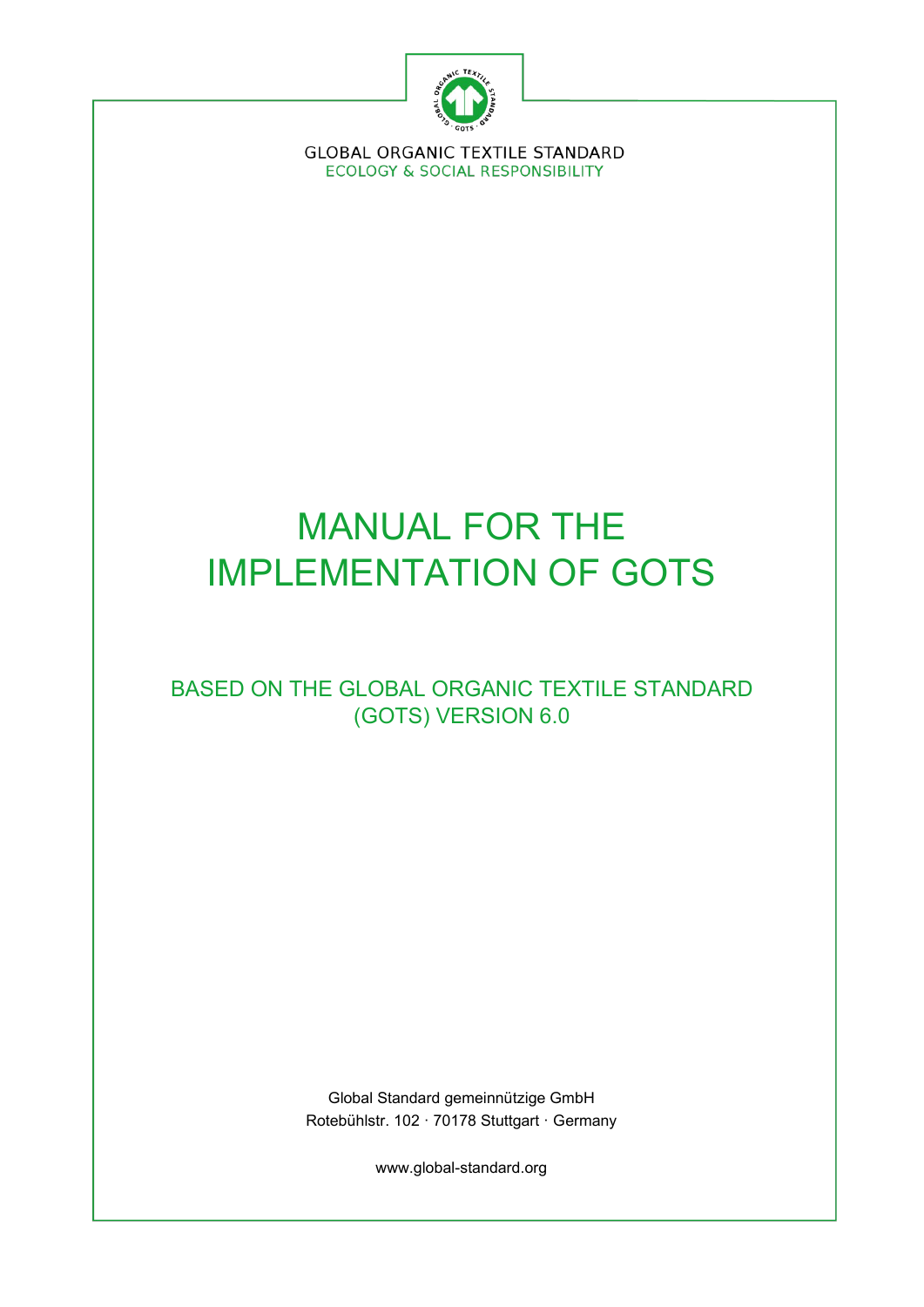

# <span id="page-1-0"></span>TABLE OF CONTENTS

|                |                 |                                                                                            | $\overline{2}$ |
|----------------|-----------------|--------------------------------------------------------------------------------------------|----------------|
|                |                 |                                                                                            |                |
|                |                 | OFFICIAL INTERPRETATIONS FOR SPECIFIC CRITERIA OF GOTS, VERSION 6.0 ___________ 5          |                |
| 1.             |                 |                                                                                            |                |
|                | 1.2             |                                                                                            |                |
|                | 1.3             |                                                                                            |                |
| $\overline{2}$ | <b>CRITERIA</b> | 6                                                                                          |                |
|                | 2.1             |                                                                                            |                |
|                | 2.2.1           | Products sold, labelled or represented as "organic" or "organic-in conversion" _________ 7 |                |
|                | 2.2.2           | Products sold, labelled or represented as "made with x % organic materials" or "made       |                |
|                | 2.3.1           |                                                                                            |                |
|                | 2.3.2           | Requirements related to hazards and toxicity ___________________________________14         |                |
|                | 2.3.3           |                                                                                            |                |
|                | 2.3.4           |                                                                                            |                |
|                | 2.3.5           | Environment, Health and Safety for Chemical Suppliers __________________________16         |                |
|                | 2.4.2           |                                                                                            |                |
|                | 2.4.6           |                                                                                            |                |
|                | 2.4.6           |                                                                                            |                |
|                | 2.4.9.1         |                                                                                            |                |
|                | 2.4.9.2         |                                                                                            |                |
|                | 2.4.10          |                                                                                            |                |
|                | 2.4.11          |                                                                                            |                |
|                | 2.4.12          |                                                                                            |                |
|                | 2.4.12.1        |                                                                                            |                |
|                | 2.4.12.2        |                                                                                            | 23             |
|                | 2.4.13          |                                                                                            |                |
|                | 2.4.14          |                                                                                            |                |
|                | 2.4.15          |                                                                                            |                |
|                | 2.4.16          | Limit values for residues in additional fibre materials and accessories _________ 25       |                |
| 3              |                 |                                                                                            |                |
|                | 3.1             | $SCOPE$ 28                                                                                 |                |
|                | 3.8             | REMUNERATION AND ASSESSMENT OF LIVING WAGE GAP __________________________________ 30       |                |
|                | 3.9             |                                                                                            |                |
|                | 3.12            |                                                                                            |                |
|                |                 | 4 QUALITY ASSURANCE SYSTEM 31                                                              |                |
|                | 4.1             | AUDITING OF PROCESSING, MANUFACTURING AND TRADING STAGES ________ 31                       |                |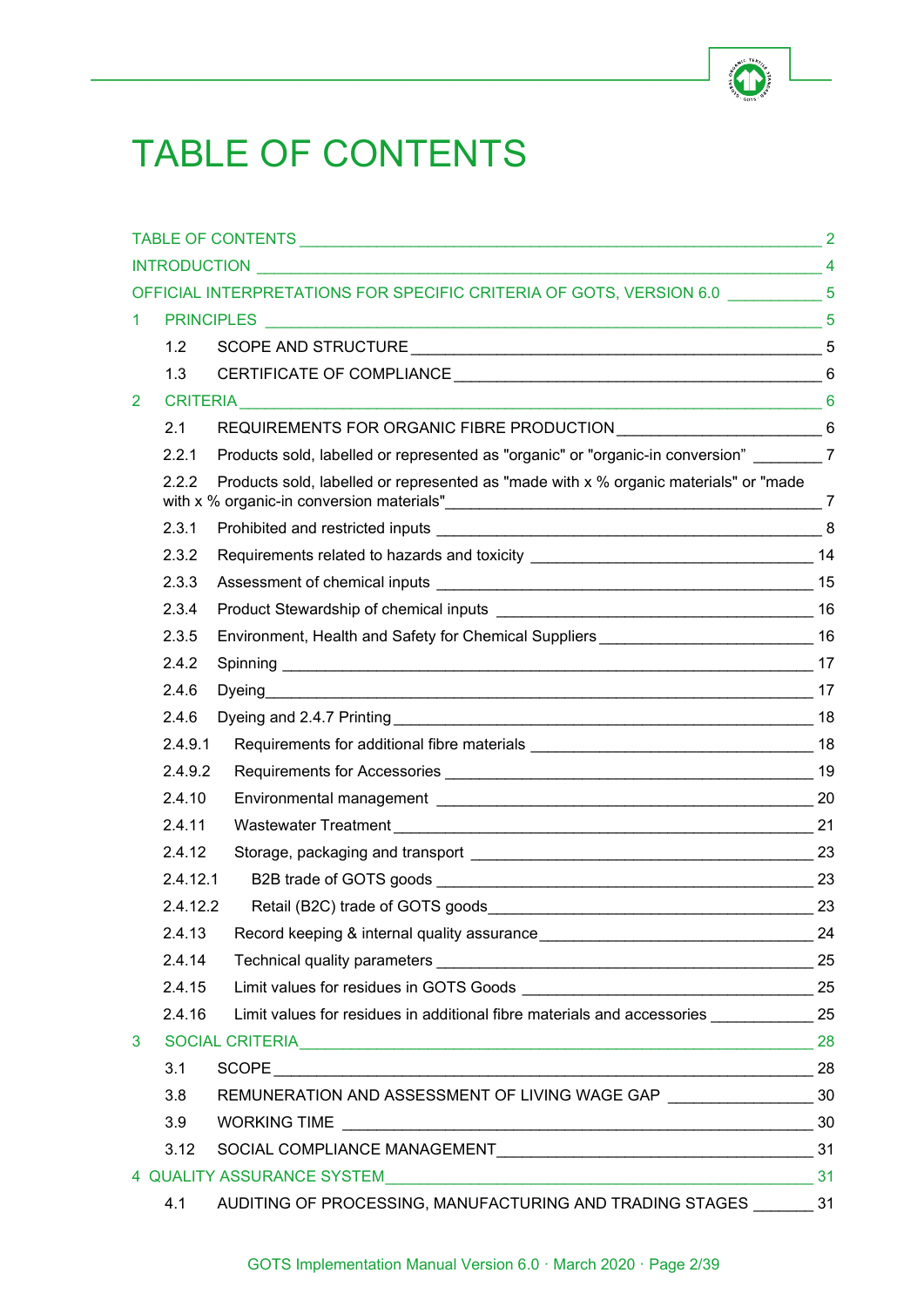

|    | 4.2          | TESTING OF TECHNICAL QUALITY PARAMETERS AND RESIDUES     | 35 |
|----|--------------|----------------------------------------------------------|----|
| 5. |              | ETHICAL BUSINESS BEHAVIOUR                               | 37 |
| 6. | <b>ANNEX</b> |                                                          | 38 |
|    | 6.1.2        | Specific requirements for textile personal care products | 38 |
|    | 6.1.3        | Specific criteria for Inputs                             | 38 |
|    | 6.2          | SPECIFIC REQUIREMENTS FOR FOOD CONTACT TEXTILES          | 38 |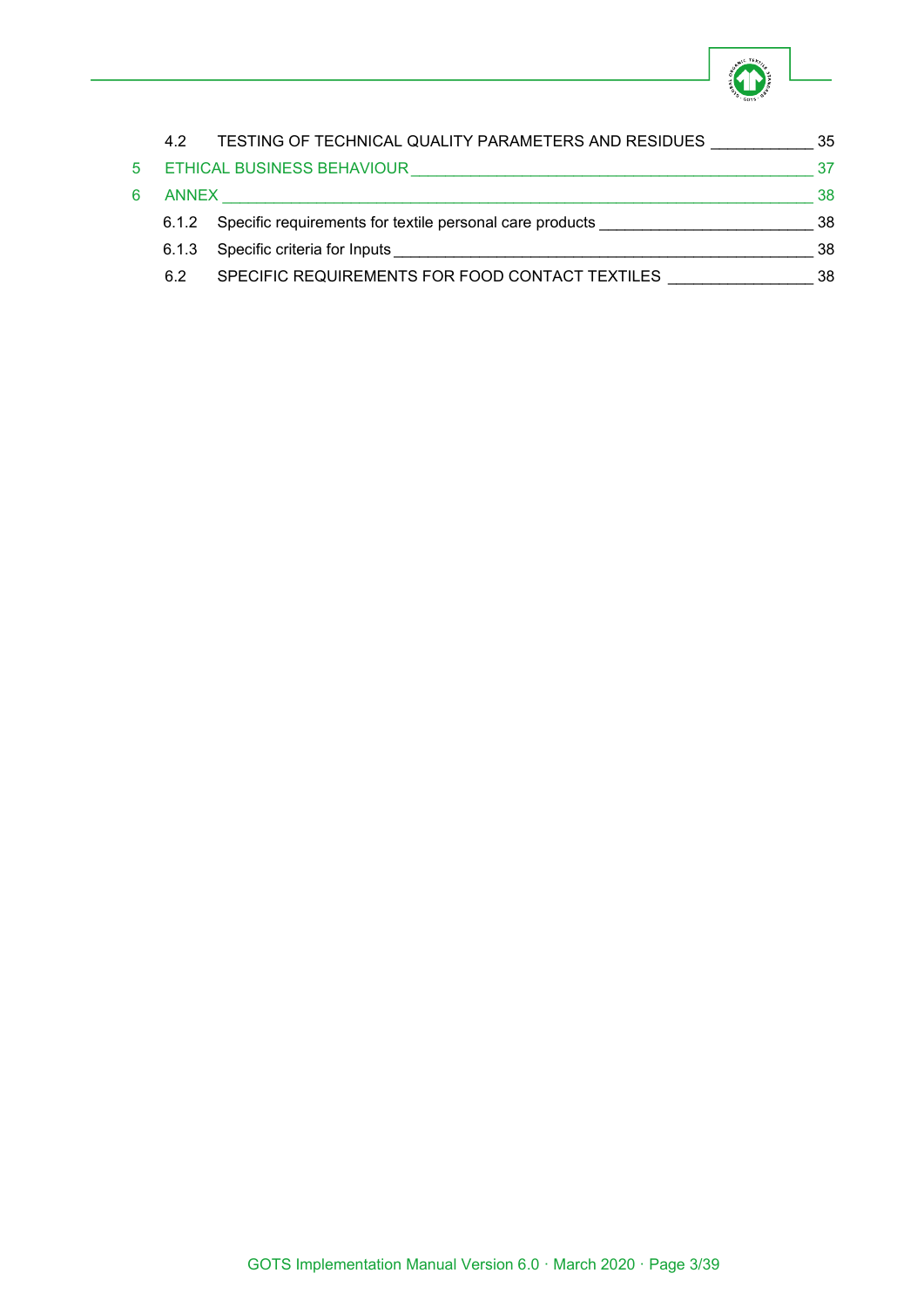

# <span id="page-3-0"></span>INTRODUCTION

This document provides interpretations and clarifications for specific criteria of the Global Organic Textile Standard (GOTS) and related official reference documents (e.g. the Licensing and Labelling Guide) approved by the Standards Committee (SC) of the Global Standard gGmbH where the current wording of the specific criteria could lead to (or already led to) inconsistent, inappropriate or even incorrect interpretation. It may further contain requirements for the application of the GOTS and the implementation of the related quality assurance system for certifiers.

This manual is to be seen as a flexible quality assurance tool of the SC to give advice and clarification to the GOTS *Approved Certifiers* and users of the GOTS where felt necessary as it can be up-dated short-term, however it does not deal with revision questions of the current standard version or even set any revised criteria.

The interpretations, corrections and further clarifications as provided with this document are binding for all GOTS *Approved Certifiers* and users of the GOTS. Any products already assessed and certified on basis of other interpretations which were also plausible with regard to the current wording of the GOTS retain their assessed / certified status.

The general implementation deadline to comply with a new version of the standard, this manual or another official reference document published by the Global Standard gGmbH is 12 months after its release unless other / specific advice is given.

#### **Note:**

In this Manual, the relevant Section of GOTS is quoted to which the interpretations and further clarifications refer to. Partial wording is symbolized by '….'.

In all cases, the wording from the Standard are to be considered definitive in this regard.

\* \* \* \* \* \* \*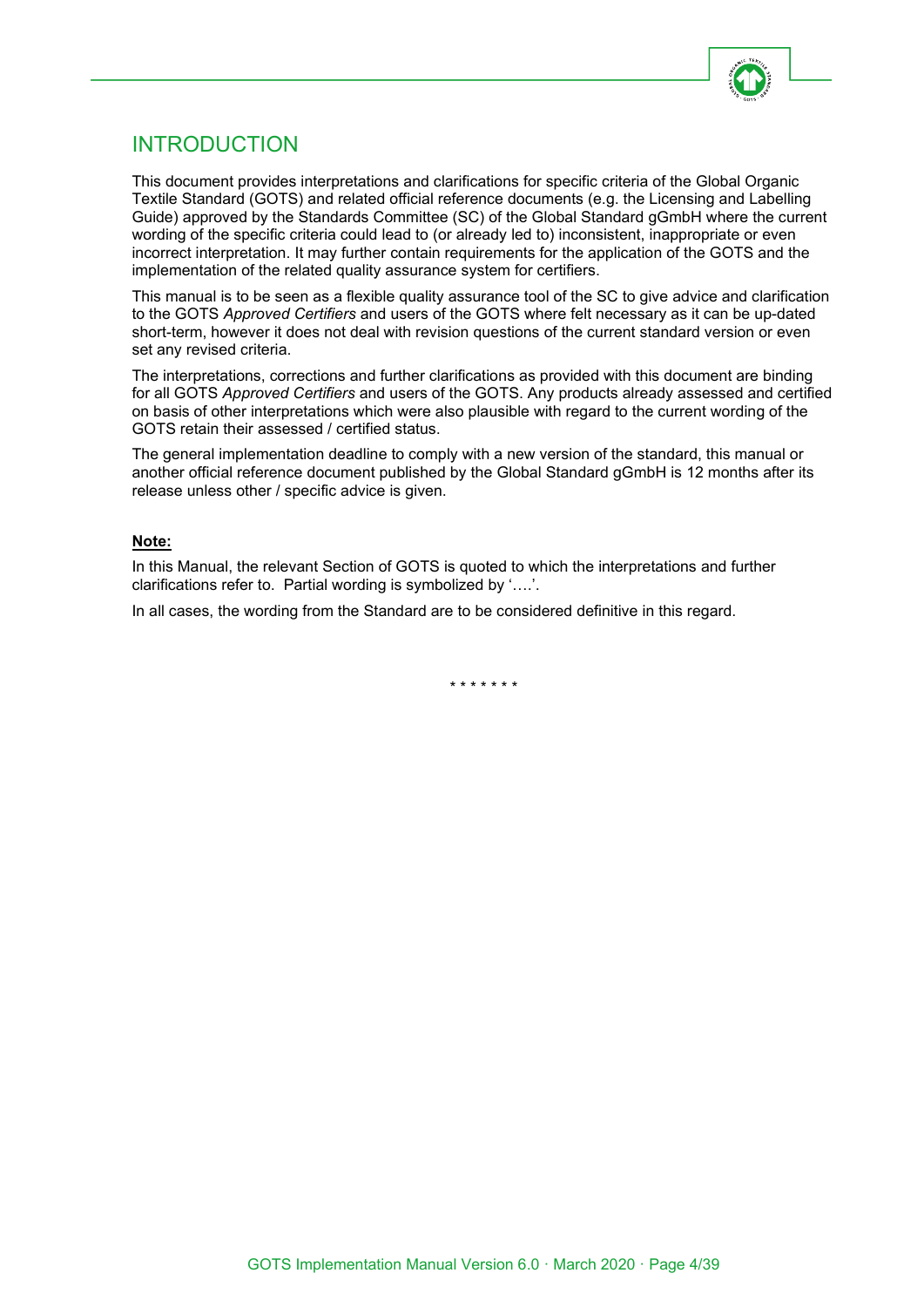

# <span id="page-4-0"></span>OFFICIAL INTERPRETATIONS FOR SPECIFIC CRITERIA OF GOTS, VERSION 6.0

# <span id="page-4-1"></span>1 PRINCIPLES

# <span id="page-4-2"></span>1.2 SCOPE AND STRUCTURE

… "The final products may include, but are not limited to fibre products, yarns, fabrics, garments, fashion textile accessories (carried or worn), textile toys, home textiles, mattresses and bedding products as well as textile personal care products." …

#### Interpretation:

In principle, any product that can be considered as a textile fibre product is covered under the scope of this standard. Textile fibre products containing electronic components are excluded.

This standard does not cover products made from non-fibre materials such as leather, skin or hide. A textile fibre product can only be certified and labelled ('organic' or 'made with organic') as a whole. It is not possible to certify and label only a part or component of such a product.

Combined Product: Textile fibre components of a consumer product which is not normally classified as a textile fibre product (such as prams with textile fabrics, bassinets, car seats or furniture with textile fabric upholstery) may also be certified and labelled appropriately ensuring no ambiguity about which component of the entire product is certified.

For example: 'Combined product: *(name of component)* certified to GOTS'.

Products / components that do not carry specific mention or requirements elsewhere within the GOTS Standard may be considered as Combined Products. It is the certifier's responsibility to examine the remaining components regarding their overall compatibility to GOTS philosophy and to approve suitable labelling of such a product. Products that are certifiable to GOTS as a whole (like textile bags, ear buds, mattresses, etc.) cannot be considered for certification as a combined product.

…GOTS criteria or the local legal requirements, which is higher, shall be followed….

#### **Interpretation:**

GOTS sets criteria that is stringent yet practical and is relevant in major textile markets. Local or national legal requirements vary across the world. If the local laws provide higher protection to environment or people, they shall be followed. Similarly, where local laws provide lower protection as compared to GOTS criteria, GOTS criteria would take precedence for the Certified Entities. This is applicable to all aspects of the standard criteria, including environment, social, building safety, legality of business, and so on.

…. The Standard sets requirements on working and social conditions that are equivalent to those of leading social sustainability standards.

#### **Interpretation:**

Considering that the core function of this Standard is verifying and certifying processing of certified organic fibres, where a particularly high level of assurance of labour conditions is needed, applying a compatible specialised social standard or scheme is recommended.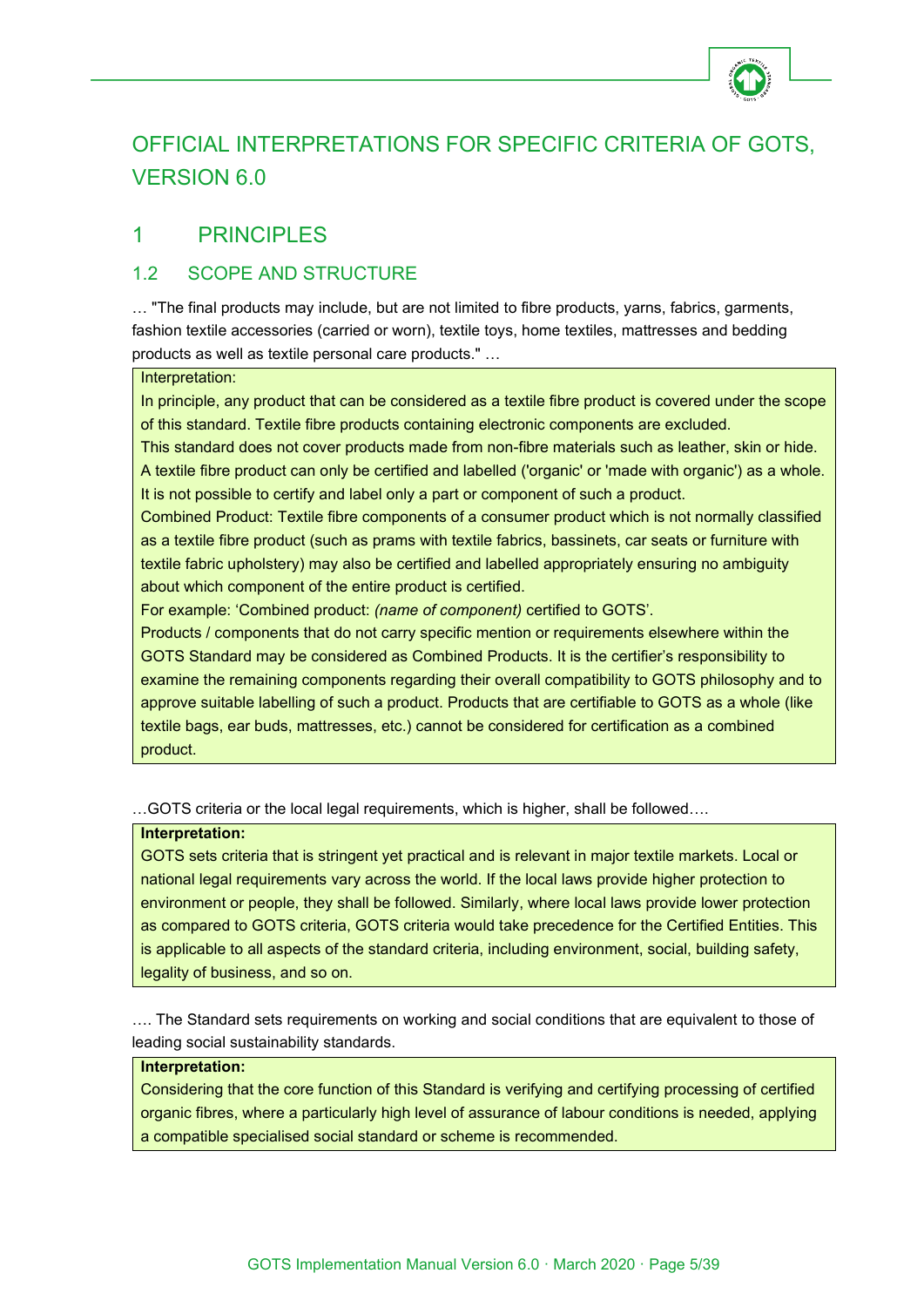

# <span id="page-5-0"></span>1.3 CERTIFICATE OF COMPLIANCE

*Processors*, *manufacturers*, *traders* and retailers that have demonstrated their ability to comply with the relevant GOTS criteria in the corresponding certification procedure to an *Approved Certifier* receive a GOTS Scope Certificate issued in accordance with the 'Policy and Template for issuing Scope Certificates (SCs)'. Accordingly, they are considered *Certified Entities*. Scope Certificates list the products/product categories that the *Certified Entities* can offer in compliance with the Standard as well as the processing, manufacturing and trading activities that are qualified under the scope of certification. *Subcontractors* and their relevant processing and manufacturing steps become listed on the Scope Certificate of the *Certified Entity* assigning the certification.

# **Interpretation:**

Detailed mandatory instructions with regard to policies, layout, format and text for issuing Certificates of Compliance are provided for in the 'Policy and Template for issuing Scope Certificates (SCs)' as available on the GOTS website The applicable *Approved Certifiers* enter all *Certified Entities*, the products/product categories that they can offer in compliance with the standard as well as the processing steps/activities that are qualified under the scope of certification into the GOTS public data base. Refer: [www.global-standard.org](http://www.global-standard.org/)

# <span id="page-5-1"></span>2 CRITERIA

# <span id="page-5-2"></span>2.1 REQUIREMENTS FOR ORGANIC FIBRE PRODUCTION

" Approved are natural fibres that are certified 'organic' or 'organic - in conversion' according to any standard approved in the IFOAM Family of Standards for the relevant scope of production (crop or animal production), such as Regulation (EC) 834/2007, USDA National Organic Program (NOP), APEDA National Programme for Organic Production (NPOP), China Organic Standard GB/ T19630. The certification body shall have a valid and recognised accreditation for the standard it certifies against. Recognised accreditations are ISO 17065 accreditation, NOP accreditation, IFOAM accreditation."

| <b>References:</b>                                                                        |
|-------------------------------------------------------------------------------------------|
| <b>USDA NOP (USA Organic Regulation)</b>                                                  |
| List of NOP accredited certifiers                                                         |
| <b>APEDA NPOP</b>                                                                         |
| EU 2018/848 (EU Organic Regulation)                                                       |
| EC 889/2008 (providing implementation rules for EC 834/2007 regarding organic production, |
| labelling and control)                                                                    |
| EC 1235/2008 (providing implementation rules for EC 834/2007 regarding imports of organic |
| products from third countries)                                                            |
| List of standards approved in the IFOAM Family of Standards                               |
| List of IFOAM accredited certifiers                                                       |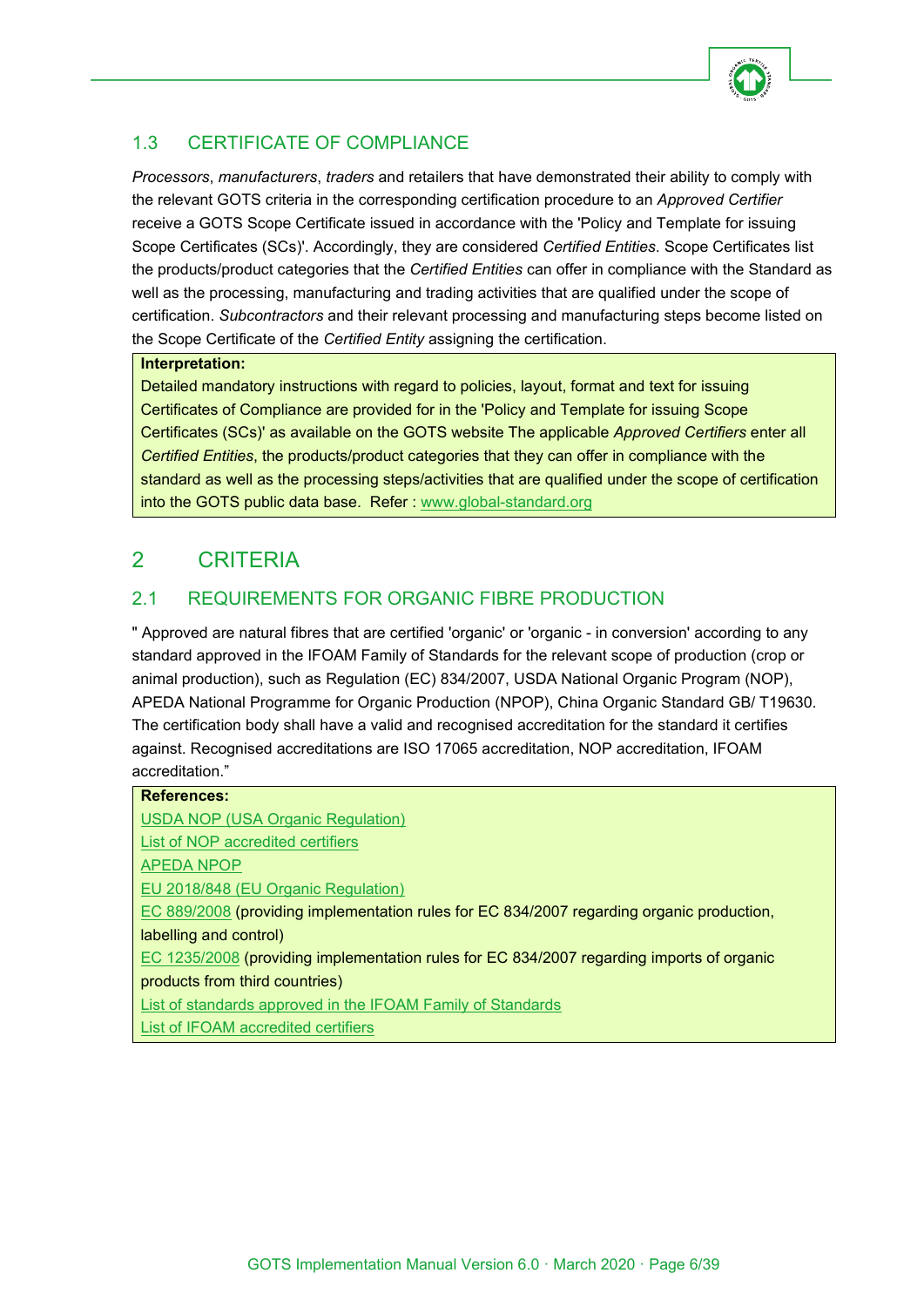

Further clarifications:

Organic fibre certification according to JAS is not possible. (-> per definition of JAS)

Certification of 'in conversion' (resp. 'in transition') status is not possible according to USDA NOP. (- > per definition of NOP)

The USDA policy memorandum "Labeling of Textiles That Contain Organic Ingredients" clarifies that textile products that are produced in accordance with GOTS may be sold as organic in the U.S. A valid requirement in this context is that all of the fibres identified as organic in these textiles shall be produced and certified to the USDA NOP regulations.

Legal requirements (e.g. with regard to organic fibre certification) may also apply in other countries and shall be respected.

Reference:

[USDA policy memorandum "Labelling of Textiles That Contain Organic Ingredients"](http://www.ams.usda.gov/sites/default/files/media/NOP-PM-11-14-LabelingofTextiles.pdf)

#### **Guidance:**

ISO 20921:2019 - (Textiles - Determination of stable nitrogen isotope ratio), Annex A (identification procedure of organic raw cotton fibre by using stable nitrogen isotope ratio) may be used as an indicator to determine if cotton fibres have been cultivated using compost fertilisers.

# <span id="page-6-0"></span>**2.2.1 Products sold, labelled or represented as "organic" or "organic-in conversion"**

and

# <span id="page-6-1"></span>**2.2.2 Products sold, labelled or represented as "made with x % organic materials" or "made with x % organic-in conversion materials"**

…. The percentage figures refer to the weight of the fibre content of the products at normal conditions ….

#### Interpretation:

Normal conditions are 65 % relative humidity  $\pm 4$  % and 20 °C  $\pm 2$  °C as specified in ISO 139 Textiles — standard atmospheres for conditioning and testing. Reference:

ISO 139 Textiles - [standard atmospheres for conditioning and testing](http://www.iso.org/iso/catalogue_detail.htm?csnumber=35179)

….. and/or of animal welfare principles (including Mulesing) …..

# **Further guidance:**

GOTS supports and recommends the implementation and use of animal welfare standards in animal fibre production.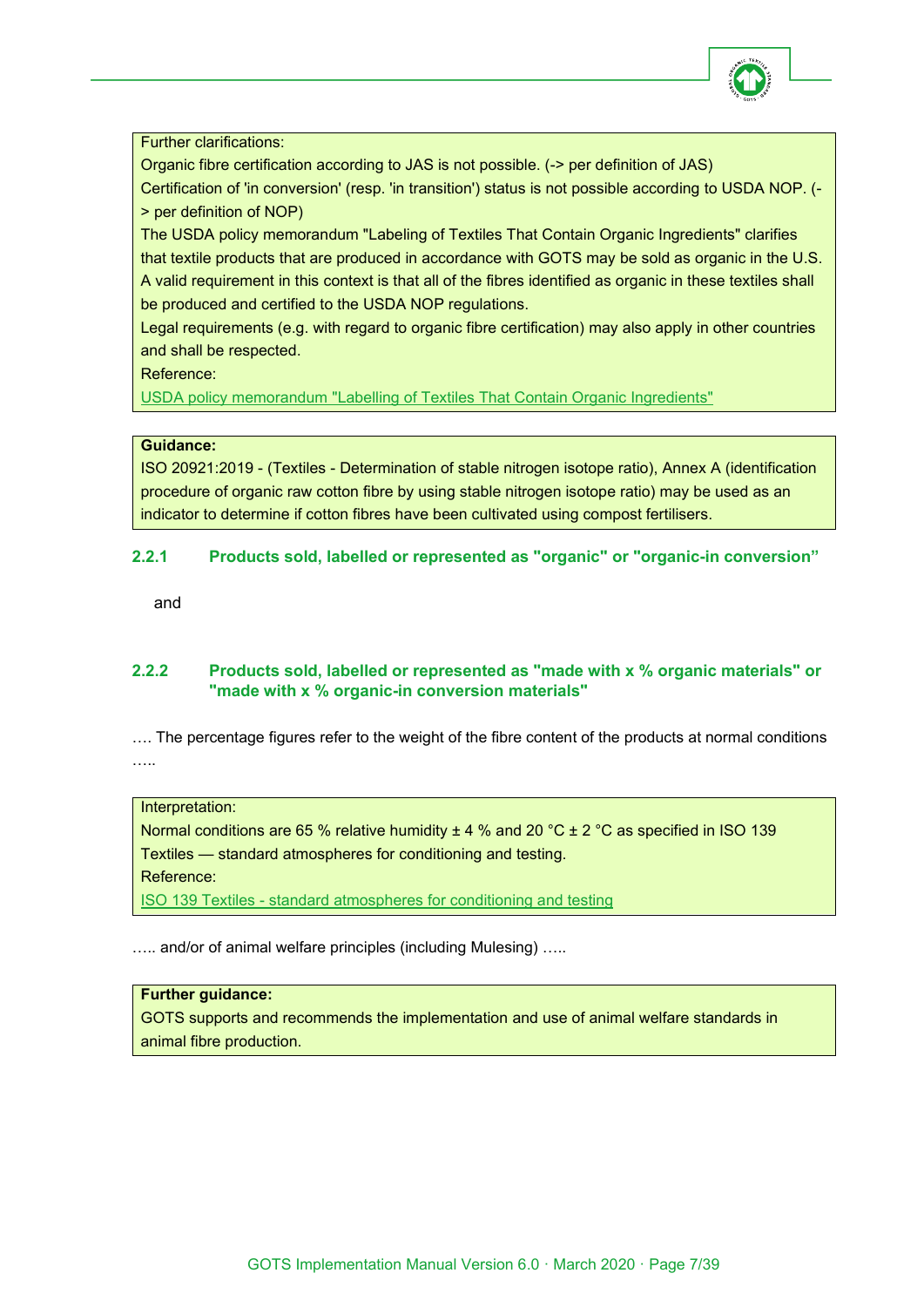

# <span id="page-7-0"></span>**2.3.1 Prohibited and restricted inputs**

…. The following table lists chemical *inputs* that may (potentially) be used in conventional textile processing but that are explicitly banned or restricted for environmental and/or toxicological reasons in all processing stages of *GOTS Goods*. It is not to be seen as a comprehensive and inclusive list of all chemical *inputs* that are prohibited or restricted under GOTS. Prohibition or restriction of substance groups or individual *substances* that are not explicitly listed in this Section may further result from Section 2.3.2 'Requirements related to hazards and toxicity' or from other criteria of this Standard ....

#### **Interpretation:**

Most of the inputs listed in this Section as prohibited are banned under GOTS anyway as they do not meet the requirements related to hazards and toxicity of Section 2.3.2. Reasons for explicitly listing them in this Section include their specific relevance in the textile sector and/or the public attention to these substances.

The substances listed above are prohibited regardless if applied as pure substance or as part of a preparation.

Preparations are prohibited if one or more of the prohibited substances of this Section are intentionally added/present as a functional component at any level. Any unavoidable contaminations and impurities of such substances shall not exceed the limits given in the table following this interpretation. In case any chemical (and / or groups) is not explicitly mentioned in these interpretations or lists or tables, the respective GHS (Global Harmonised System) criterion is to be taken as decisive requirement. Also, inputs which knowingly release any of the listed substances at normal application or usage conditions are prohibited.

For functional nano particles as well as GMO containing or derived inputs the applicable norms / directives do not provide for a duty of declaration in the SDS. Any unavoidable contaminations and impurities of these substances shall not exceed 0.1%.

Inputs are also prohibited if there is validation that their designated use leads to any exceeding residue limits in textiles of the parameters listed in Section 2.4.15.

#### **References:**

[Regulation EC 552/2009](http://eur-lex.europa.eu/legal-content/EN/TXT/?uri=celex%3A32009R0552) [European Chemicals Agency \(ECHA\), candidate list](https://echa.europa.eu/candidate-list-table)

#### **Interpretation :**

While the standard prohibits and / or restricts the use of a number of chemical inputs, it is also recognised by the Standards Committee of GOTS that certain unintended by-products / contaminants may be found in chemical inputs arising from the synthesis route / manufacturing complexities of such inputs. GOTS therefore recommends the following maximum contamination limits for chemicals. It is expressly understood that this list and limits contained therein are dynamic and will be reviewed periodically, at each revision of GOTS or if found necessary due to change in regulations / research / commercial requirements.

For many of these parameters, test methods may not be available, so modified product test methods are to be used for detection and quantification of contaminants. As per requirements of GOTS, testing should be carried out by suitably qualified laboratories with adequate experience in testing chemical inputs for these parameters.

The limits mentioned in the table below are meant only for unintended by-products or contaminants and should not be considered as a dilution of GOTS requirements for Chemical Inputs as detailed in Section 2.3 of GOTS standard 6.0.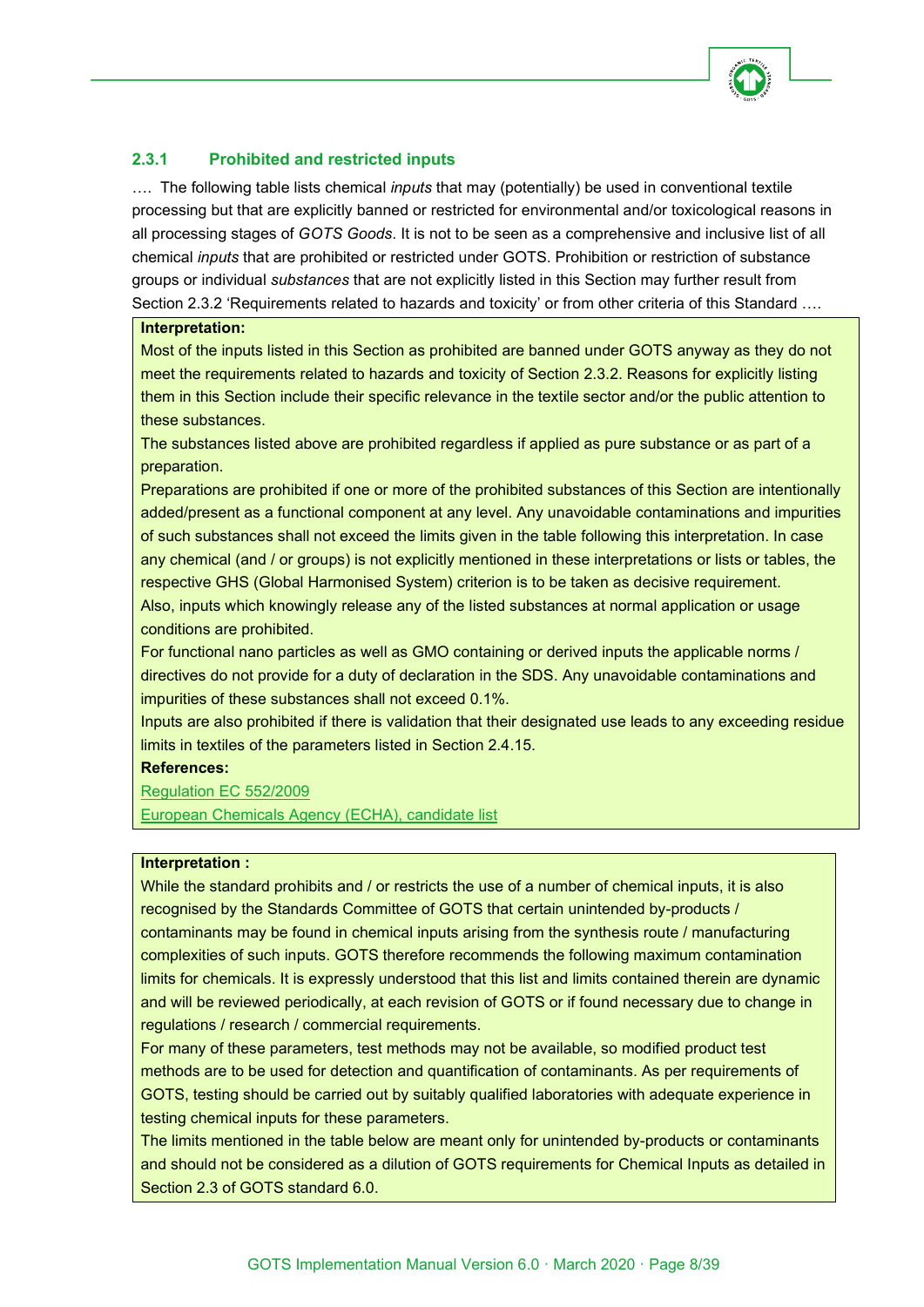

|   | See also further interpretation guidelines for certain chemical groups.                        |                                         |  |
|---|------------------------------------------------------------------------------------------------|-----------------------------------------|--|
|   | Sr. Substance group                                                                            | <b>Contamination Detection</b><br>Level |  |
|   | Aromatic and/or halogenated solvents                                                           |                                         |  |
|   | 1,2 dichloroethane (107-06-2)                                                                  | 5 mg/kg                                 |  |
|   | Methylene chloride (75-09-2)                                                                   | 5 mg/kg                                 |  |
|   | Trichloroethylene (79-01-6)                                                                    | 40 mg/kg                                |  |
|   | Tetrachloroethylene (127-18-4)                                                                 | 5 mg/kg                                 |  |
| 1 | Tetrachlorotoluene (5216-25-1)                                                                 | 5 mg/kg                                 |  |
|   | Trichlorotoluene / Benzotrichloride (98-07-7)                                                  | 5 mg/kg                                 |  |
|   | Benzylchloride / Chloromethyl benzene (100-44-7)                                               | 5 mg/kg<br>Dyes - 100 mg/kg             |  |
|   | <b>Benzene</b>                                                                                 | 50 mg/kg                                |  |
|   | Aromatic solvents such as xylene, o-cresol, p-cresol, m-cresol                                 | 500 mg/kg                               |  |
|   | <b>Flame Retardants</b>                                                                        |                                         |  |
|   | Tris(2 chloroethyl)phosphate (TCEP) (115-96-8)                                                 |                                         |  |
|   | Decabromodiphenyl ether (DecaBDE) (1163-19-5)                                                  |                                         |  |
|   | Tris(2,3, dibromopropyl) phosphate (TRIS) (126-72-7)                                           |                                         |  |
|   | Pentabromodiphenyl ether (PentaBDE) (32534-81-9)                                               |                                         |  |
|   | Octabromodiphenyl ether (OctaBDE) (32536-52-0)                                                 |                                         |  |
|   | Bis(2,3 dibromopropyl)phosphate (BIS) (5412-25-9)                                              |                                         |  |
|   | Tris(1 aziridinyl)phosphine oxide) (TEPA) (545-55-1)                                           |                                         |  |
|   | Polybromobiphenyls (PBB) (67774-32-7, 59536-65-1)                                              |                                         |  |
|   | Tetrabromobisphenol A (TBBPA) (79-94-7)                                                        |                                         |  |
|   | Hexabromocyclodecane (HBCD) (25637-99-4)                                                       |                                         |  |
|   | 2,2 bis(bromomethyl) 1,3 propanediol (BBMP) (3296-90-0)                                        |                                         |  |
|   | Hexabromocyclododecane (HBCDD) (3194-55-6)                                                     |                                         |  |
|   | 2-Ethylhexyl-2,3,4,5-tetrabromobenzoate (TBB) (183658-27-7)                                    |                                         |  |
|   | Bis(2-ethylhexyl)-3,4,5,6-tetrabromophthalate (TBPH) (26040-51-7)                              |                                         |  |
|   | Isopropylated triphenyl phosphate (IPTPP) (68937-41-7)                                         |                                         |  |
|   | Tris(1-chloro-2-propyl) phosphate (TCPP) (13674-84-5)                                          |                                         |  |
| 2 | Tris(1,3-dichloro-2-propyl) phosphate (TDCPP) (13674-87-8)                                     |                                         |  |
|   | Triphenyl phosphate (TPP) (115-86-6)                                                           | Individually 250 mg/kg                  |  |
|   | Bis(chloromethyl) propane-1,3-diyltetrakis (2-chloroethyl) bisphosphate<br>$(V6)$ (38051-10-4) |                                         |  |
|   | Antimony (7440-36-0)                                                                           |                                         |  |
|   | Antimony trioxide (1309-64-4)                                                                  |                                         |  |
|   | Boric Acid (10043-35-3, 11113-50-1)                                                            |                                         |  |
|   | Decabromodiphenyl (DecaBB) (13654-09-6)                                                        |                                         |  |
|   | Dibromobiphenyls (DiBB) (multiple)                                                             |                                         |  |
|   | Dibromopropylether (21850-44-2)                                                                |                                         |  |
|   | Heptabromodiphenyl ether (HeptaBDE) (68928-80-3)                                               |                                         |  |
|   | Hexabromodiphenyl ether (HexaBDE) (36483-60-0)                                                 |                                         |  |
|   | Monobromobiphenyls (MonoBB) (Multiple)                                                         |                                         |  |
|   | Monobromobiphenyl ethers (MonoBDEs) (Multiple)                                                 |                                         |  |
|   | Nonabromobiphenyls (NonaBB) (Multiple)                                                         |                                         |  |
|   | Nonabromodiphenyl ether (NonaBDE) (63936-56-1)                                                 |                                         |  |
|   | Octabromobiphenyls (OctaBB) (Multiple)                                                         |                                         |  |
|   | Polybromobiphenyls (Polybrominated biphenyls) / Polybrobiphenyle                               |                                         |  |
|   | (Polybromierte Biphenyle) (PBBs) (59536-65-1)                                                  |                                         |  |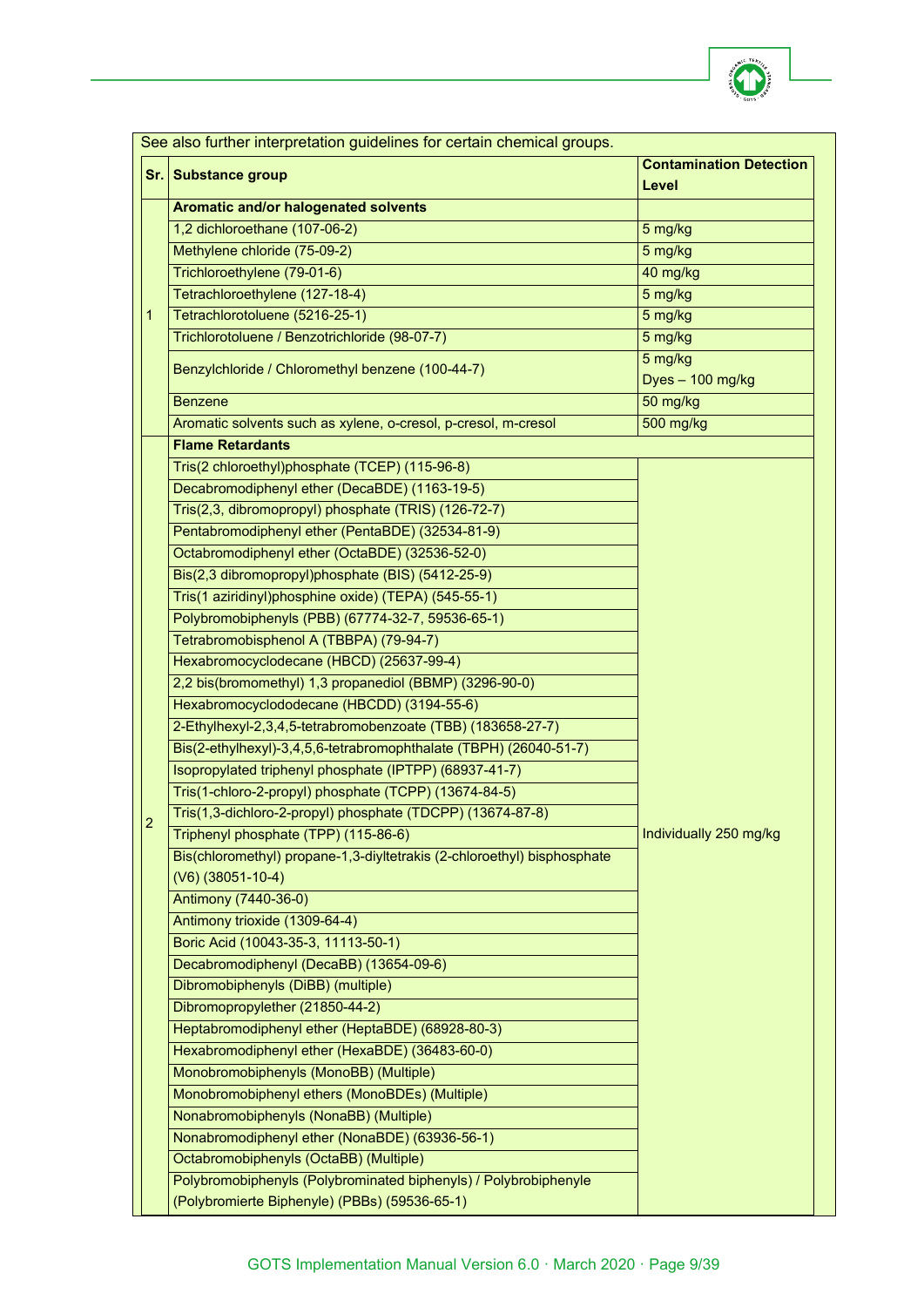

|                | Tetrabromodiphenyl ether (TetraBDE) (40088-47-9)                                         |                        |
|----------------|------------------------------------------------------------------------------------------|------------------------|
|                | Tribromodiphenyl ethers (TriBDEs) (Multiple)                                             |                        |
|                | Triethylenephosphoramide (TEPA) (545-55-1)                                               |                        |
|                | Biboron trioxide (1303-86-2)                                                             |                        |
|                | Disodium octaborate (12008-41-2)                                                         |                        |
|                | Disodium tetraborate, anhydrous (1303-96-4, 1303-43-4)                                   |                        |
|                | Tetraboron disodium heptaoxide, hydrate (12267-73-1)                                     |                        |
|                | 1H, 1H, 2H, 2H-Perfluorooctylacrylate (6:2 FTA) (17527-29-6)                             |                        |
|                | 1H, 1H, 2H, 2H-Perfluorodecylacrylate (8:2 FTA) (27905-45-9)                             |                        |
|                | 1H, 1H, 2H, 2H-Perfluorododecylacrylate (10:2 FTA) (17741-60-5)                          |                        |
|                | <b>Chlorinated benzenes and Toluenes</b>                                                 |                        |
|                | 1,2-dichlorobenzene (95-50-1)                                                            | 1000 mg/kg             |
| $\sqrt{3}$     | Other isomers of                                                                         |                        |
|                | mono-,di-,tri-,tetra-,penta- and hexa- chlorobenzene and                                 | Sum: 200 mg/kg         |
|                | mono-, di-, tri-, tetra and penta, chlorotoluene                                         |                        |
|                | <b>Chlorophenols (including their salts and esters)</b>                                  |                        |
|                | Tetrachlorophenols (TeCP)                                                                |                        |
|                | Pentachlorophenol (PCP)                                                                  | Sum: 20 mg/kg          |
| 4              | Monochlorophenol and isomers                                                             |                        |
|                | <b>Dichlorophenol and isomers</b>                                                        | Sum: 50 mg/kg          |
|                | <b>Trichlorophenols and isomers</b>                                                      |                        |
|                | <b>Complexing agents and surfactants</b>                                                 |                        |
|                | Nonylphenol (NP), mixed isomers (104-40-5, 11066-49-2, 25154-52-3,                       |                        |
|                | 84852-15-3)                                                                              | 250 mg/kg              |
|                | Octylphenol (OP), mixed isomers (140-66-9, 1806-26-4, 27193-28-8)                        |                        |
| 5              | Octylphenol ethoxylates (OPEO) (9002-93-1, 9036-19-5, 68987-9-06)                        |                        |
|                | &Nonylphenol ethoxylates (NPEO) (9016-45-9, 26027-38-3, 37205-87-1,                      | 500 mg/kg              |
|                | 68412-54-4, 127087-87-0)                                                                 |                        |
|                | EDTA, DTPA, NTA                                                                          | 500 mg/kg              |
|                | $LAS, \alpha$ -MES                                                                       | 500 mg/kg              |
| 6              | <b>Endocrine disruptors</b>                                                              | Prohibited             |
| $\overline{7}$ | Formaldehyde and other short-chain aldehydes (such as Glyoxal)                           | 150 mg/kg              |
|                |                                                                                          | Refer to definition of |
| $\bf 8$        | <b>Heavy Metals</b>                                                                      | "Heavy Metal Free" in  |
|                |                                                                                          | <b>Annex C of GOTS</b> |
|                | Inputs (e.g. azo dyes and pigments) releasing carcinogenic arylamine compounds (MAK III, |                        |
|                | category 1,2,3,4)                                                                        |                        |
| 9              | <b>Banned Amines</b>                                                                     | 150 mg/kg              |
|                | <b>Navy Blue Colourant</b>                                                               | 250 mg/kg              |
|                | Carcinogenic or Sensitizing / Allergenic (Disperse) Dyes                                 | 250 mg/kg              |
|                | Inputs with halogen containing compounds (Exceptions in 2.4.7 of                         |                        |
| 10             | <b>GOTS version 6.0)</b>                                                                 | <b>1% AOX</b>          |
|                | <b>Organotin compounds</b>                                                               |                        |
|                | Dibutyltin (DBT) (Multiple)                                                              | 20 mg/kg               |
|                | Mono, di and tri derivatives of methyltin (Multiple)                                     | 5 mg/kg                |
|                | Mono, other di and tri derivatives of butylin (Multiple)                                 | 5 mg/kg                |
| 11             | Mono, di and tri derivatives of phenyltin (Multiple)                                     | 5 mg/kg                |
|                | Mono, di and tri derivatives of octyltin (Multiple)                                      |                        |
|                | Monomethyltin compounds (MMT) (Multiple)                                                 |                        |
|                | Dipropyltin compounds (DPT) (Multiple)                                                   |                        |
|                |                                                                                          |                        |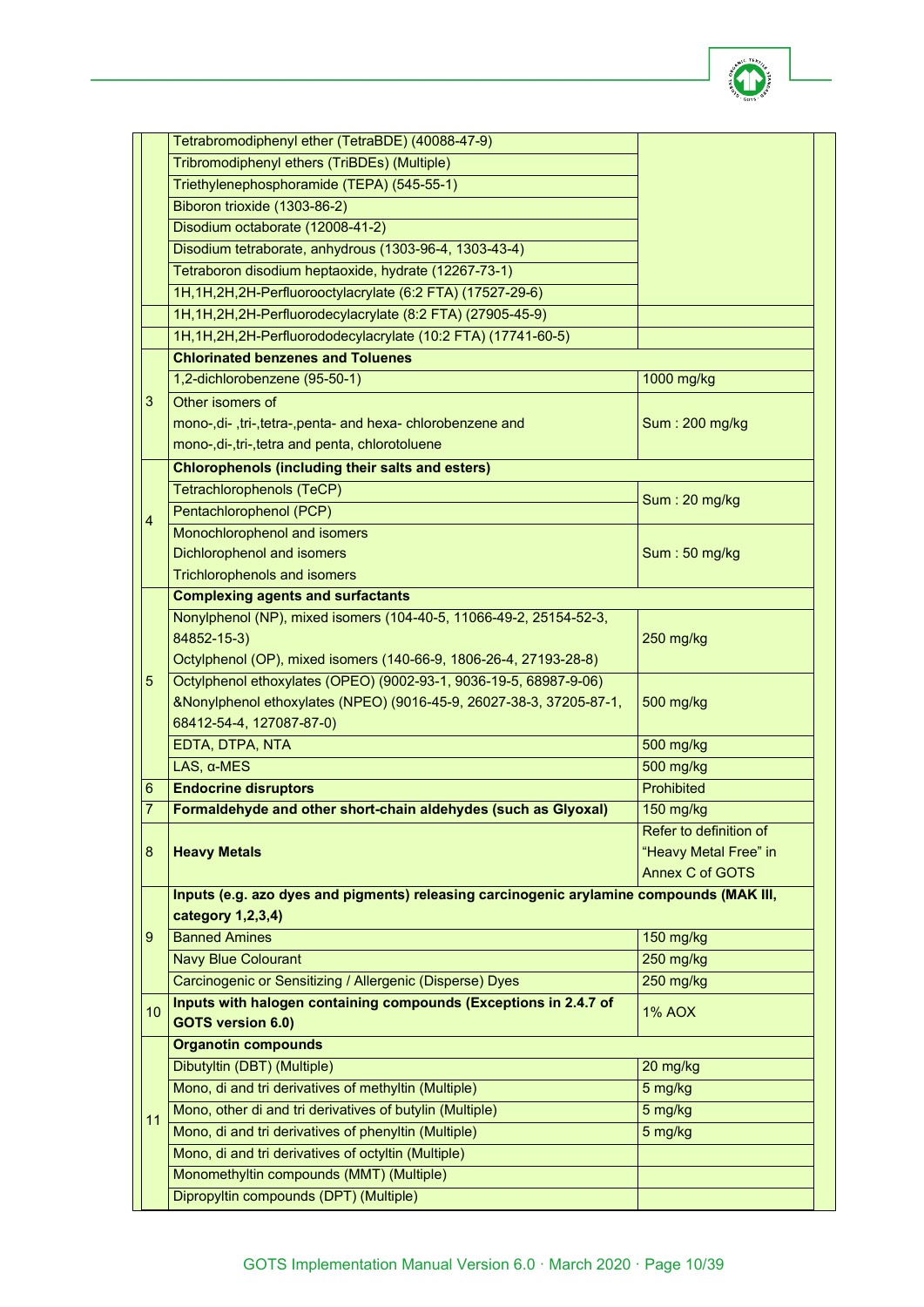

|    | Dibutyltin dichloride (DBTC) (Multiple)                                                             |                        |
|----|-----------------------------------------------------------------------------------------------------|------------------------|
|    | Tripropyltin compounds (TPT) (Multiple)                                                             |                        |
|    | Tetraethyltin compounds (TeET) (Multiple)                                                           |                        |
|    | Tetrabutyltin compounds (TeBT) (Multiple)                                                           |                        |
|    | Tetraoctyltin compounds (TeOT) (Multiple)                                                           |                        |
|    | Tricyclohexyltin (TCyHT) (Multiple)                                                                 | 5 mg/kg                |
| 12 | <b>Phthalates</b>                                                                                   | Sum: 250 mg/kg         |
|    | Diethylhexyl phthalate (DEHP) (117-81-7)                                                            |                        |
|    | Bis(2-methoxyethyl) phthalate (DMEP) (117-82-8)                                                     |                        |
|    | Di-n-octyl phthalate (DNOP) (117-84-0)                                                              |                        |
|    | Diisodecyl phthalate (DIDP) (26761-40-0)                                                            |                        |
|    | Diisononyl phthalate (DINP) (28553-12-0)                                                            |                        |
|    | Di-n-hexyl phthalate (DnHP) (84-75-3)                                                               |                        |
|    | Dibutyl phthalate (DBP) (84-74-2)                                                                   |                        |
|    | Benzylbutyl phthalate (BBP) (85-68-7)                                                               |                        |
|    | Di-n-nonylphthalate (DNP) (84-76-4)                                                                 |                        |
|    | Diethyl phthalate (DEP) (84-66-2)                                                                   |                        |
|    | Di-n-propyl phthalate (DPrP) (131-16-8)                                                             |                        |
|    | Di-isobutyl phthalate (DIBP) (84-69-5)                                                              |                        |
|    | Di cyclohexylphthalate (DCHP) (84-61-7)                                                             |                        |
|    | Di-iso-octyl phthalate (DIOP) (27554-6-3)                                                           |                        |
|    | Di-C <sub>7-11</sub> branched and linear alkylphthalates (DHNUP) (68515-42-4)                       |                        |
|    | Di-C6-8 branched alkylphthalates (DIHP) (71888-89-6)                                                |                        |
|    | Di-iso-pentyl phthalate (DIPP) (605-50-5)                                                           |                        |
|    | Di-n-pentyl phthalate (DnPP) (131-18-0)                                                             |                        |
|    | <b>PAH</b>                                                                                          | <b>Sum: 200 mg/kg</b>  |
|    |                                                                                                     |                        |
|    | Benzo[a]pyrene (BaP) (50-32-8)                                                                      | 20 mg/kg               |
|    | Anthracene (120-12-7)                                                                               |                        |
|    | Pyrene (129-00-0)                                                                                   |                        |
|    | Ben-zo[g,h,i]perylene (191-24-2)                                                                    |                        |
|    | Benzo(e)pyrene (192-97-2)                                                                           |                        |
|    | Indeno[1,2,3-cd]pyrene (193-39-5)                                                                   |                        |
|    | Benzo(j)fluoranthene (205-82-3)                                                                     |                        |
|    | Benzo[b]fluoranthene (205-99-2)                                                                     |                        |
| 13 | Fluoranthene (206-44-0)                                                                             |                        |
|    | Benzo[k]fluoranthene (207-08-9)                                                                     | Sum: 200 mg/kg         |
|    | Acenaphthylene (208-96-8)                                                                           |                        |
|    | Chrysene (218-01-9)                                                                                 |                        |
|    | Dibenz[a,h]anthracene (53-70-3)                                                                     |                        |
|    | Benzo[a]anthracene (56-55-3)                                                                        |                        |
|    | Acenaphthene (83-32-9)                                                                              |                        |
|    | Phenanthrene 85-01-8)                                                                               |                        |
|    |                                                                                                     |                        |
|    | Fluorene (86-73-7)<br>Naphthalene (91-20-3)                                                         |                        |
|    |                                                                                                     |                        |
| 14 | Per- and Polyfluorinated compounds (PFC)<br>Perfluorooctane sulfonate (PFOS) and related substances |                        |
|    | Perfluorooctanoic acid (PFOA) and related substances                                                | Sum: 2 mg/kg           |
| 15 |                                                                                                     | 2 mg/kg<br>$250$ mg/kg |
|    | <b>Short chain chlorinated Paraffins (SCCP) (C10 C13)</b><br><b>Glycol Derivatives</b>              |                        |
| 16 | Bis(2-methoxyethyl)-ether (111-96-6)                                                                | 50 mg/kg               |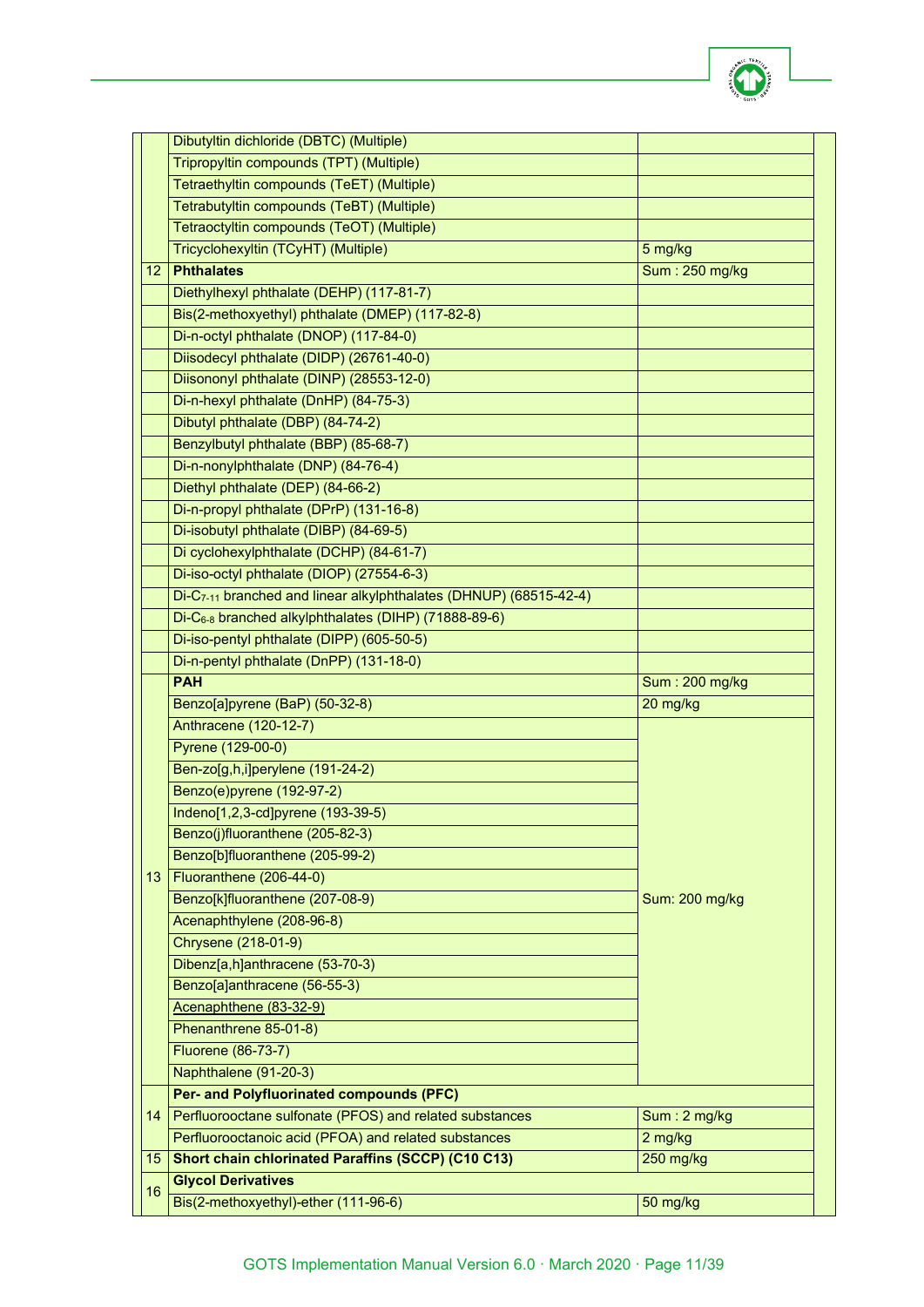

|  | 2-ethoxyethanol (110-80-5)                   | $50$ mg/kg |  |
|--|----------------------------------------------|------------|--|
|  | 2-ethoxyethyl acetate (111-15-9)             | $50$ mg/kg |  |
|  | Ethylene glycol dimethyl ether (110-71-4)    | $50$ mg/kg |  |
|  | 2-methoxyethanol (109-86-4)                  | 50 mg/kg   |  |
|  | 2-methoxyethylacetate (110-49-6)             | $50$ mg/kg |  |
|  | 2-methoxypropylacetate (70657-70-4)          | 50 mg/kg   |  |
|  | Triethylene glycol dimethyl ether (112-49-2) | $50$ mg/kg |  |
|  | 2-Methoxy-1-propanol (1589-47-5)             | 50 mg/kg   |  |

| <b>Substance group</b>      | <b>Criteria</b> |
|-----------------------------|-----------------|
| <b>Endocrine disruptors</b> | Prohibited      |

#### **Specification**:

In specific a substance is prohibited under this category:

- if listed in the candidate list in annex 1 of the EU report towards the establishment of a priority list of substances for further evaluation of their role in endocrine disruption in:
	- category 1: substances for which evidence of endocrine disrupting activity in at least one species using intact animals is available or
	- category 2: substances for which at least some in vitro evidence of biological activity related to endocrine disruption is available or
- if other scientific evidence is available that identifies the substance as endocrine disruptor as per definition provided in annex B of GOTS.

The EU Commission is currently working on a new concept for assessment of substances in view of their endocrine disrupting properties and the EU Joint Research Centre on a corresponding database of substances. As soon as these documents are published this specification will be reviewed and may be updated accordingly.

#### **Reference**:

Annex 1 of the EU report towards the establishment of a priority list of substances for further evaluation of their role in endocrine disruption:

[http://ec.europa.eu/environment/archives/docum/pdf/bkh\\_annex\\_01.pdf](http://ec.europa.eu/environment/archives/docum/pdf/bkh_annex_01.pdf)

| <b>Specification:</b>                                |                                                      |  |
|------------------------------------------------------|------------------------------------------------------|--|
| Azo dye compounds MAK III, category 1 (with CAS no): |                                                      |  |
| 4-Aminobiphenyl (92-67-1)                            | 2-Naphthylamine (91-59-8)                            |  |
| Benzidine (92-87-5)                                  | o-Toluidine (95-53-4)                                |  |
| 4-Chloro-o-toluidine (95-69-2)                       |                                                      |  |
| Azo dye compounds MAK III, category 2 (with CAS no): |                                                      |  |
| o-Aminoazotoluene (97-56-3)                          | 4,4'-Methylene-bis-(2-chloroaniline) (101-14-<br>(4) |  |
| 2-Amino-4-nitrotoluene (99-55-8)                     | 4,4'-Oxydianiline (101-80-4)                         |  |
| p-Chloroaniline (106-47-8)                           | 4,4'-Thiodianiline (139-65-1)                        |  |
| 2,4-Diaminoanisole (615-05-4)                        | 2,4-Toluylendiamine (95-80-7)                        |  |
| 4,4'-Diaminobiphenylmethane (101-77-9)               | 2,4,5-Trimethylaniline (137-17-7)                    |  |
| 3,3'-Dichlorobenzidine (91-94-1)                     | o-Anisidine (90-04-0)                                |  |
| 3,3'-Dimethoxybenzidine (119-90-4)                   | 2,4-Xylidine (95-68-1)                               |  |
| 3,3'-Dimethylbenzidine (119-93-7)                    | 2,6-Xylidine (87-62-7)                               |  |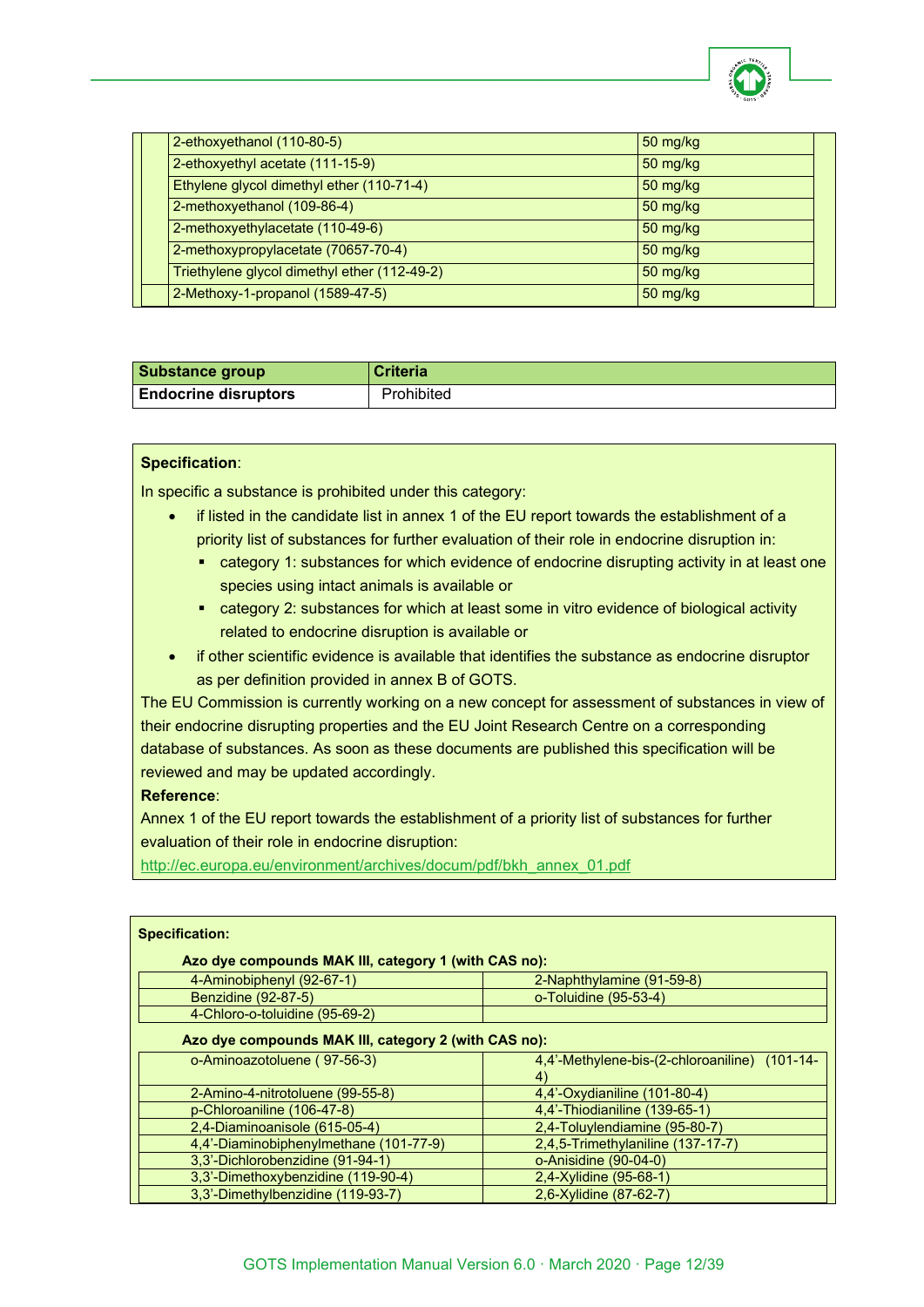

| (838-88-0)                                                                                                                                        | 3.3'-Dimethyl-4.4'-diaminobiphenylmethane            | 4-Aminoazobenzene (60-09-3)   |                  |
|---------------------------------------------------------------------------------------------------------------------------------------------------|------------------------------------------------------|-------------------------------|------------------|
| p-Cresidine (120-71-8)                                                                                                                            |                                                      |                               |                  |
|                                                                                                                                                   | Azo dye compounds MAK III, category 3 (with CAS no): |                               |                  |
| 5-Chloro-2-methylaniline (95-79-4)                                                                                                                |                                                      | p-phenylenediamine (106-50-3) |                  |
| N, N-Dimethylaniline (121-69-7)                                                                                                                   |                                                      |                               |                  |
|                                                                                                                                                   | Azo dye compounds MAK III, category 4 (with CAS no): |                               |                  |
| Aniline (62-53-3)                                                                                                                                 |                                                      |                               |                  |
| <b>Prohibited azo pigments that may release carcinogenic amine compounds</b> (*or generate the same<br>in a chemical follow-up reaction) include: |                                                      |                               |                  |
| C.I. Pigment Red                                                                                                                                  | C.I. Pigment Red                                     | C.I. Pigment Red              | C.I. Pigment Red |
| 8                                                                                                                                                 | 22                                                   | $23*$                         | 38               |

#### **Reference:**

C.I. Numbers as mentioned in [The Colour Index™](https://colour-index.com/) published online by Society of Dyers and Colourists and American Association of Textile Chemists and Colorists.

| <i>Inputs</i> with halogen containing Prohibited are <i>inputs</i> that contain > 1% permanent AOX | Substance group | <b>Criteria</b> |
|----------------------------------------------------------------------------------------------------|-----------------|-----------------|
|                                                                                                    |                 |                 |
| .                                                                                                  | compounds       |                 |

and

Section 7) Definition: "AOX is permanent, if the halogen is permanently bound to the molecule (e.g. in the chromophore of a dyestuff or pigment) and cannot get hydrolysed or released during fibre processing." …

#### **Interpretation:**

Inputs with a total content of organically bound halogens > 1% can only be approved if it is plausible that the permanent AOX content (as per definition of GOTS, annex B) is < 1%.

| <b>Substance group</b>                     | Criteria                                                                                                                                                                                                                                   |
|--------------------------------------------|--------------------------------------------------------------------------------------------------------------------------------------------------------------------------------------------------------------------------------------------|
| In-can preservatives in<br>chemical inputs | Prohibited are:<br>In-can preservatives which do not meet the requirements of<br>Sections 2.3.1 and 2.3.2                                                                                                                                  |
|                                            | Except, allowed are:<br>Biocidal active substance(s) that comply with European biocidal<br>products regulation (BPR 528/2012) and listed on the Union list of<br>BPR for product type PT06 (preservatives for products during<br>storage): |
|                                            | https://echa.europa.eu/en/information-on-chemicals/biocidal-active-<br>substances                                                                                                                                                          |

#### **Interpretation:**

Use of in-can preservatives is allowed in *preparations* when the *preparation* itself satisfies requirements of toxicity. In-can preservatives shall be declared by chemical input manufacturers during the approval process to their Certification Body.

If an in-can preservative fails to meet any other requirement of GOTS, prior the input approval, the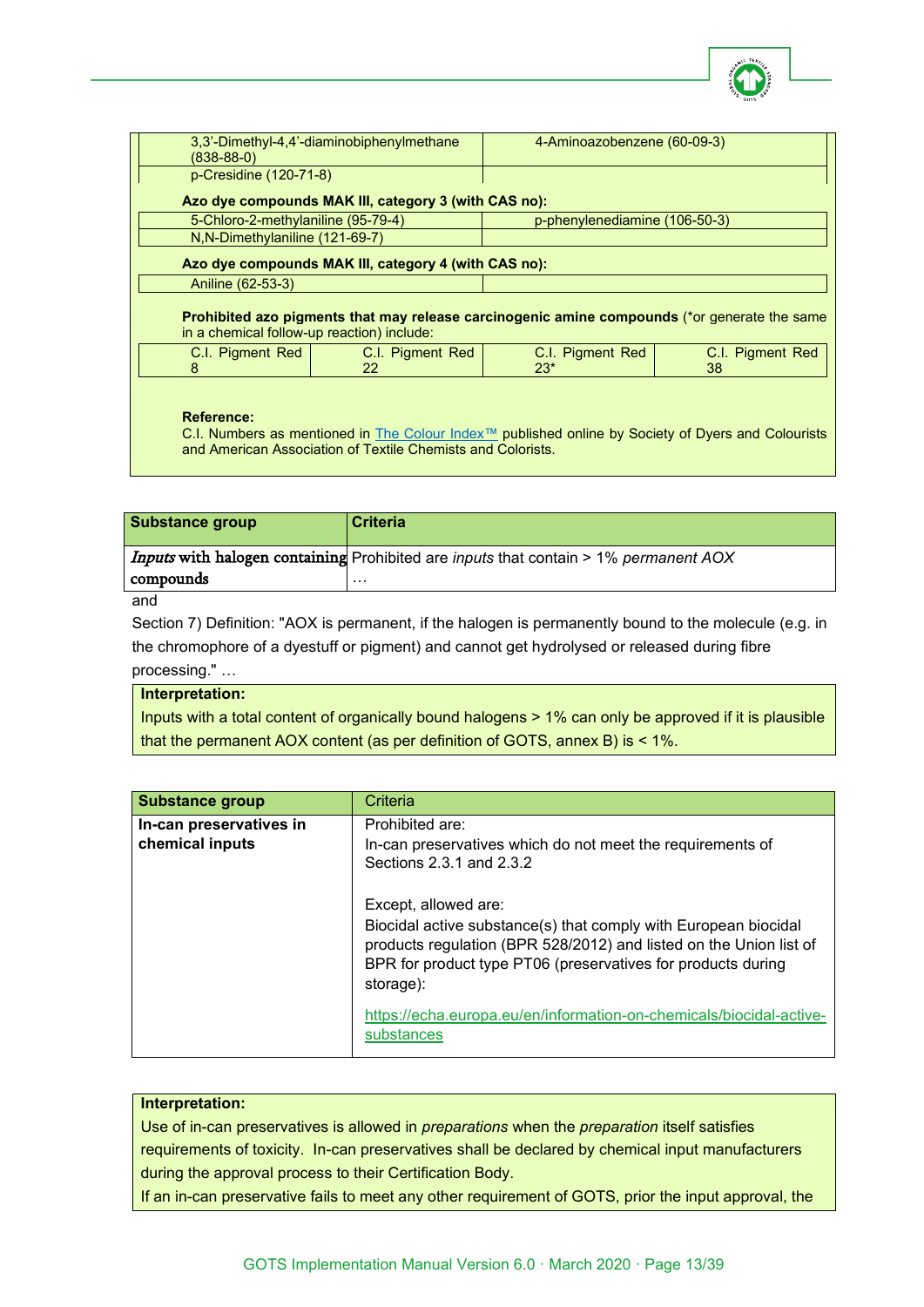

CB shall notify GOTS for a common decision.

# <span id="page-13-0"></span>**2.3.2 Requirements related to hazards and toxicity**

*….. Inputs* which are classified with specific hazard statements (risk phrases) related to health hazards

#### **Interpretation:**

….

*Preparations* are prohibited if any of the contained *substances,* which are classified with any hazard statement listed in this Section are intentionally added/present as a functional component at any level. Further a *preparation* is prohibited if any of the contained *substances,* which are classified with any hazard statement listed in this Section, is present above the concentration limit, above which the *substance* needs to be declared in the SDS (prepared according to one of the equivalent norms / directives as listed in Section 2.3.3.). In a given case of doubt about the classifications and applicable concentration limits, the GHS provisions are decisive.

*Preparations* which knowingly release such substances at normal application or usage conditions are prohibited.

*Preparations* are also prohibited if there is validation that their designated use leads to any exceeding residue limits in textiles of the parameters listed in Section 2.4.15.

#### **References:**

[Global Harmonized System \(GHS\)](http://www.unece.org/trans/danger/publi/ghs/ghs_rev03/03files_e.html) as published by the United Nations, 3rd revision 2009 (tables containing hazard statements with H-codes as well as corresponding hazard classes and categories are provided for in annex 3)

[Regulation EC 1272/2008](http://eur-lex.europa.eu/Notice.do?pos=4&hwords=1272%2F2008%7E&page=1&lang=en&pgs=10&nbl=6&list=516252:cs,500326:cs,485811:cs,486098:cs,485673:cs,496044:cs)

Further relevant Directives for classification and assessment of *preparations*:

Directive [2006/8/EC](http://eur-lex.europa.eu/LexUriServ/LexUriServ.do?uri=CELEX:32006L0008:en:NOT)

[Classification & Labelling Inventory for substances registered or notified in the EU](http://echa.europa.eu/web/guest/information-on-chemicals/cl-inventory-database)

Footnotes: …..

- 1) Performing new animal tests to determine unknown  $LD_{50}$  values in the course of the GOTS assessment procedure for inputs (refer to Section 2.3.3) is prohibited. Instead, alternative methods (e.g. Acute Toxicity Estimates (ATE); conclusions on analogy from similar products; validated structure-activity relationships; calculation from available data of substances contained; expert judgment; in vitro tests) shall be used to determine unknown values.
- 3) Performing new fish and daphnia tests to determine unknown  $LC_{50}$  /  $EC_{50}$  values in the course of the GOTS assessment procedure for inputs is prohibited. Instead, alternative methods such as Acute Toxicity Estimates (ATE); validated structure-activity relationships; conclusion on analogy from similar products; calculation from available data of substances contained; fish egg test (embryo toxicity test (FET)); in vitro test; IC50 algae; OECD 201 [72hr] shall be used to determine unknown values.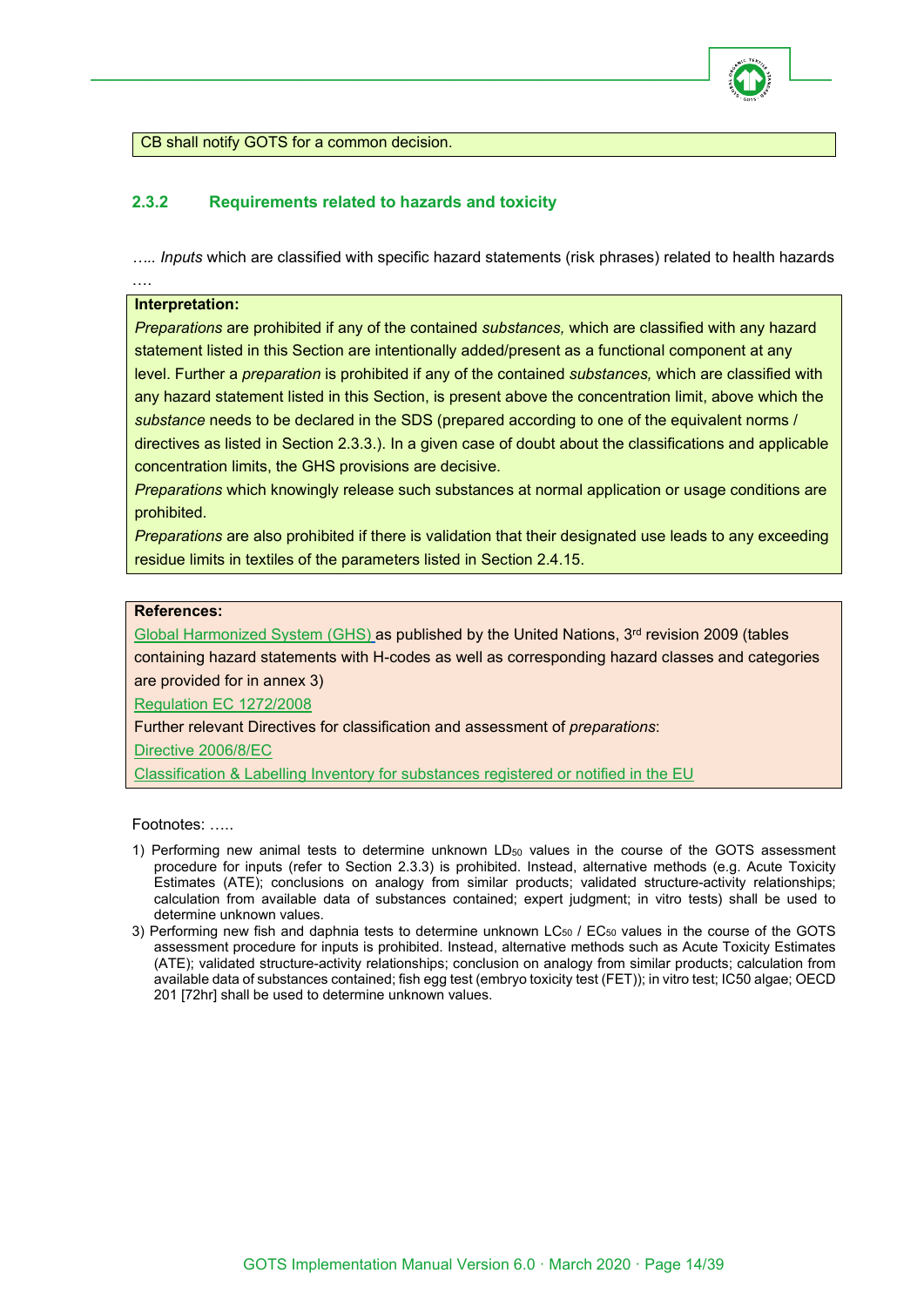

# **Interpretation:**

In case new animal/fish tests for an input would have been carried out in a legally binding registration procedure (such as REACH), it shall be demonstrated that these tests were mandatory, and no alternative method would have been accepted. Other ways and in all other cases of new animal/fish tests performed, the corresponding input shall not be approved for GOTS.

# <span id="page-14-0"></span>**2.3.3 Assessment of chemical inputs**

…. All chemical *inputs* intended to be used to process *GOTS Goods* are subject to approval by a GOTS *Approved Certifier* prior to their usage. *Preparations* shall have been evaluated and their trade names registered on approved lists prior to their usage by a GOTS *Approved Certifier* who is authorised by the Global Standard gGmbH for the specific accreditation scope: "Approval of textile auxiliary agents (chemical inputs) on positive lists" (Scope 4). …..

# **Interpretation:** "Applicable recognised norms or directives" according to which a SDS of a chemical input (substance or preparation) has to be prepared in this context are: ANSI Z400.1-2004 ISO 11014-1 EC 1907/2006 (REACH) EC 2015/830 GHS (Global Harmonised System) JIS Z 7253:2012 In specific, valid reasons for inclusion of further sources of information in the assessment include: the SDS does not represent a legally binding basis in the country/region where the input is marketed the input potentially contains restricted or prohibited substances for which a declaration in the SDS is not binding (e.g. AOX, endocrine disruptors, GMO (derived) material or enzyme, nano particles) the SDS does not contain certain ecological or toxicological information required to assess compliance with related GOTS criteria tests / methods used to determine certain ecological or toxicological values are not specified or do not correspond to those listed in the GOTS criteria spot checking on the accuracy of certain ecological or toxicological information provided on the SDS surveillance of impurities Certifiers with approval for the scope "Approval of textile auxiliary agents (chemical inputs) on positive lists" (= scope 4 of the 'Approval Procedure and Requirements for Certification Bodies', Section 4.2) are listed on the website: <http://www.global-standard.org/certification/how-to-get-chemical-inputs-approved.html> Certifiers with approval for this scope are obliged to make their lists of approved chemical inputs available to all *Approved Certifiers*. The lists are to be taken as applicable tool for input assessment in the GOTS certification scheme by all *Approved Certifiers*. In case of conflicting decisions (product approved by one that is declined by another certifier), certifiers are requested to achieve consistent assessment by sharing their proofs of assessment. If this fails in last instance the Director responsible for Standards Development & Quality Assurance / Standards Committee of the Global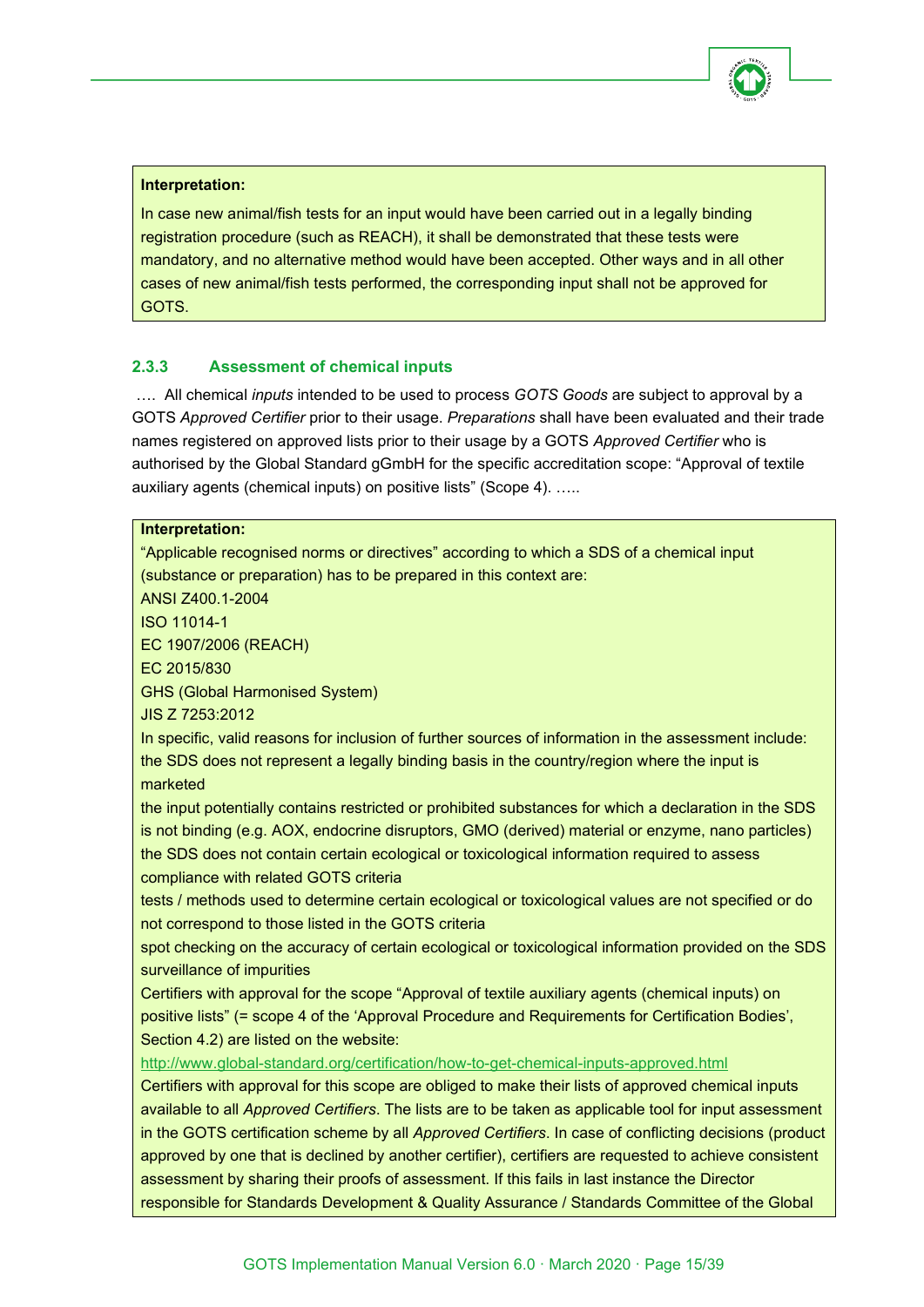

Standard gGmbH decides after screening the provided technical information on the chemicals in question.

Basic chemicals (such as salt, alkali, acid, etc.) used do not need to be released on Letters of Approval.

Certifiers responsible for approval of chemical products shall ensure that all valid approval decisions are made on the basis of valid SDS, based on knowledge of all relevant endpoints for each constituent of formulations. Relevant endpoints are, for example, values used for the formulation of H-phrases and / or their GHS equivalents, for individual constituent.

# <span id="page-15-0"></span>**2.3.4 Product Stewardship of chemical inputs**

Chemical *formulators* shall implement appropriate and effective product stewardship practices. Adequate systems for product testing and quality assurance shall be in place.

#### **Interpretation:**

Product Stewardship practices may include, but not limited to:

Control on raw materials for consistent quality and hazardous substances.

Process control during formulation for consistent quality and hazardous substances.

Quality Assurance practices in formulation of *preparations*.

Testing plan for raw materials, *preparations* and intermediate products, if any.

Staff training for risk assessment.

Adequate evaluation of *preparations* for release of hazardous substances during intended use.

#### **Implementation:**

The requirements of this Section shall be implemented by 01 March 2022.

# <span id="page-15-1"></span>**2.3.5 Environment, Health and Safety for Chemical Suppliers**

Chemical *formulators* shall undergo environmental management system and safety audit of their premises. On-site inspection shall be performed for the first year and every 3<sup>rd</sup> year of granted Letter of Approval or Standard Revision, whichever is earlier.

#### **Guidance:**

Where verifiable results (audit reports) from the following internationally recognised compliance schemes are available for the inspected chemical supplier, these should be screened and considered to the widest extent possible for the GOTS verification procedures:

Eco Passport by Oeko-Tex®

bluesign

References:

[Eco Passport by Oeko-Tex®](https://www.oeko-tex.com/en/our-standards/eco-passport-by-oeko-tex)

[bluesign](https://www.bluesign.com/en/business)

#### **Implementation**

The requirements of this Section shall be implemented by 01 March 2022 and formulators are expected to have been first inspected through GOTS Approved CBs (Scope 4) by 01 July 2022.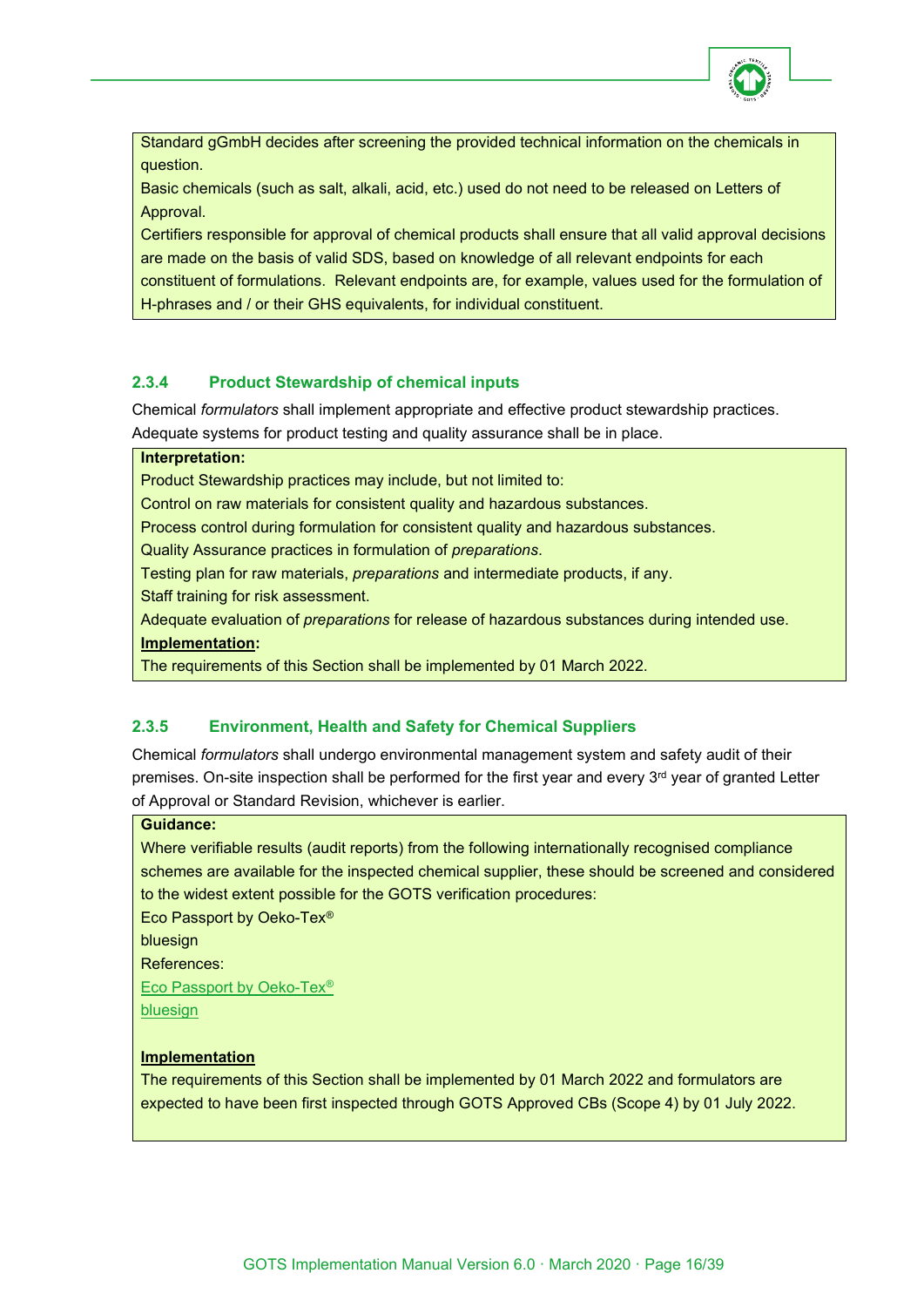

..... Following GOTS criteria shall be included in the audit of a chemical supplier:

Section 2.4.10

Section 2.4.11, (see Manual for COD requirements).

Section 3.6

# **Interpretation of Section 2.4.11 in this context:**

Wastewater COD values in case of a chemical *formulator* shall be below 250 ppm or shall meet legal requirements, whichever is lower.

# <span id="page-16-0"></span>**2.4.2 Spinning**

"… Synthetic fibres, which are to be dissolved at a later processing stage, are not allowed to be used."

#### **Interpretation:**

Prohibited are synthetic fibres (like Polyvinyl alcohol (PVA)), which are used in spinning or at intermediate processing stages, that are dissolved using water or chemicals at a later processing step.

# <span id="page-16-1"></span>**2.4.6 Dyeing**

| <b>Parameter</b>      | <b>Criteria</b>                                           |
|-----------------------|-----------------------------------------------------------|
| Selection of dyes and | Prohibited are (disperse) dyes classified as sensitizing/ |
| <b>auxiliaries</b>    | allergenic                                                |

| Specification (disperse dyes classified as sensitizing / allergenic) :               |                                |                         |  |  |
|--------------------------------------------------------------------------------------|--------------------------------|-------------------------|--|--|
| The following disperse dyes are prohibited (because of their sensitizing potential): |                                |                         |  |  |
| C.I. Disperse Blue 1                                                                 | C.I. Disperse Orange 1         | C.I. Disperse Violet 93 |  |  |
| C.I. Disperse Blue 3                                                                 | C.I. Disperse Orange 3         | C.I. Disperse Yellow 1  |  |  |
| C.I. Disperse Blue 7                                                                 | C.I. Disperse Orange 37        | C.I. Disperse Yellow 3  |  |  |
| C.I. Disperse Blue 26                                                                | C.I. Disperse Orange 76        | C.I. Disperse Yellow 9  |  |  |
| C.I. Disperse Blue 35                                                                | Disperse Orange<br>C.I.<br>149 | C.I. Disperse Yellow 23 |  |  |
| C.I. Disperse Blue 102                                                               | C.I. Disperse Red 1            | C.I. Disperse Yellow 39 |  |  |
| C.I. Disperse Blue 106                                                               | C.I. Disperse Red 11           | C.I. Disperse Yellow 49 |  |  |
| C.I. Disperse Blue 124                                                               | C.I. Disperse Red 17           | C.I. Disperse Violet 1  |  |  |
| C.I. Disperse Blue 291                                                               | C.I. Disperse Brown 1          | C.I. Disperse Orange 59 |  |  |
| C.I. Disperse Orange 11                                                              | C.I. Disperse Red 23           | C.I. Disperse Red 151   |  |  |
| C.I. Disperse Yellow 7                                                               | C.I. Disperse Yellow 54        | C.I. Disperse Yellow 56 |  |  |

#### **Reference:**

C.I. Numbers as mentioned in [The Colour Index™](https://colour-index.com/) published online by Society of Dyers and Colourists and American Association of Textile Chemists and Colorists.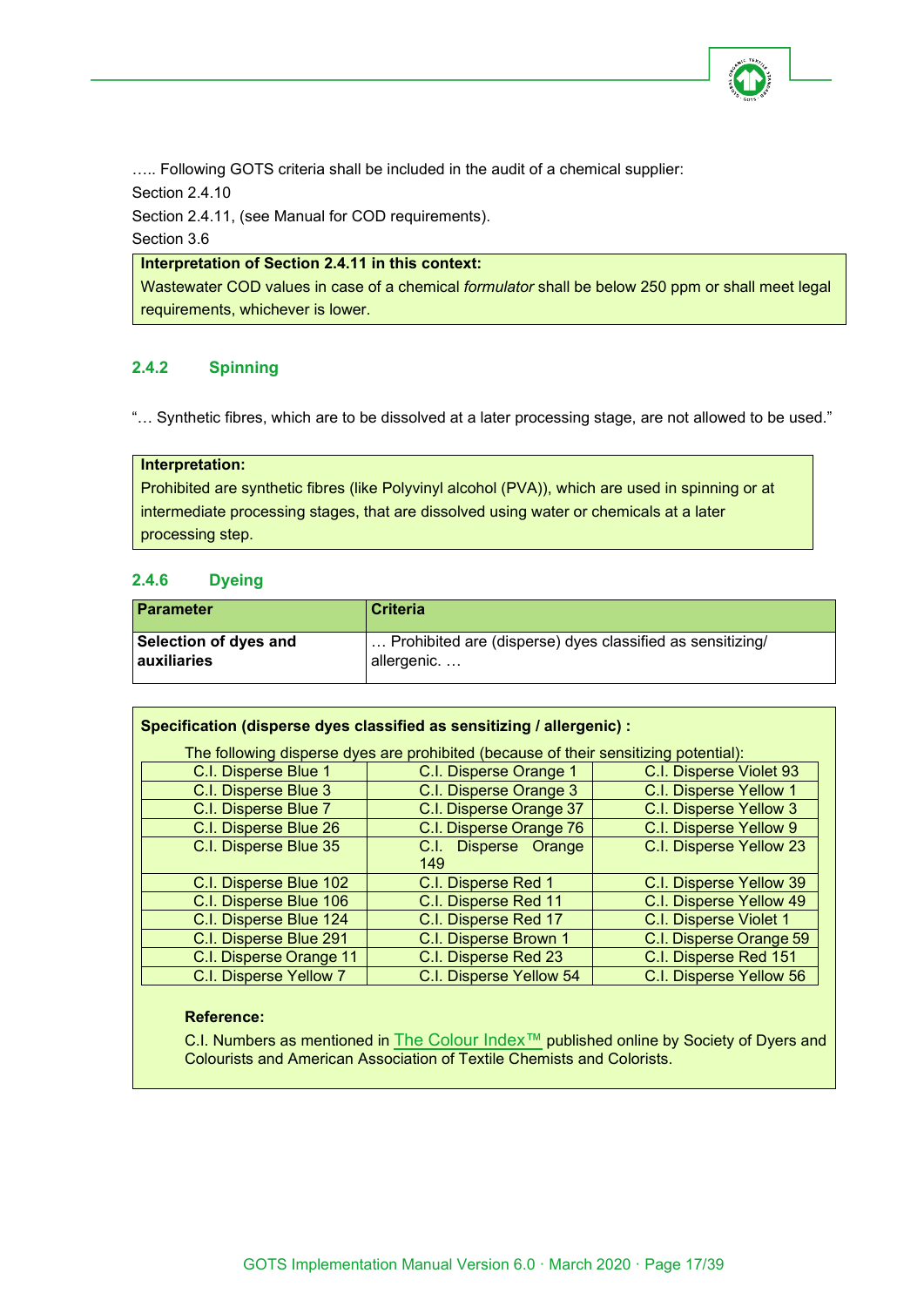

# <span id="page-17-0"></span>**2.4.6 Dyeing and 2.4.7 Printing**

| <b>Parameter</b>             | <b>Criteria</b>                                                      |
|------------------------------|----------------------------------------------------------------------|
| <b>Selection of dyes and</b> | The use of natural dyes and auxiliaries that are derived from a      |
| auxiliaries                  | threatened species listed on the Red List of the IUCN is prohibited. |

# **Reference:** [Red List of the IUCN](http://www.iucnredlist.org/)

| <b>Parameter</b>      | <b>Criteria</b>                                                   |
|-----------------------|-------------------------------------------------------------------|
| Selection of dyes and | Prohibited are colourants classified as carcinogenic or suspected |
| <b>auxiliaries</b>    | carcinogenic (H350 / H351).                                       |

| Reference:                                                 |
|------------------------------------------------------------|
| <b>IARC</b> monographs                                     |
| <b>ECHA Restriction reports</b>                            |
| Annex VI (Harmonized Classification) of the CLP regulation |

# <span id="page-17-1"></span>**2.4.9.1 Requirements for additional fibre materials**

….. Fibre materials accepted for the remaining non-organic balance of the product's material composition (max. 5% according to Section 2.2.1. and max. 30% according to Section 2.2.2.)

#### **Interpretation:**

Conventional cotton is not permitted as additional fibre material; this means that all cotton used relevant for material composition under Section 2.2.1 and 2.2.2 shall be organic resp. organic in conversion.

Mohair, a fibre derived from angora goat is permitted as an additional fibre, provided it satisfies conditions given in Sections 2.4.9.1 and 2.4.15.

Virgin polyester is not permitted as additional fibre material; this means that all polyester used relevant for material composition under Section 2.2.1 and 2.2.2 shall be (pre- or post-consumer) recycled.

Adequate verification proof for the use of regenerated fibres from certified organic raw materials is certification of the fibre supplier/manufacturer and the fibre material to the Organic Content Standard (OCS from Textile Exchange).

Recognised certification programs verifying compliance with sustainable forestry management principles are Forest Stewardship Council (FSC) and Programme for the Endorsement of Forest Certification Schemes (PEFC).

Adequate verification proof for the use of recycled synthetic fibres is certification of the fibre supplier/manufacturer and the fibre material to the Recycled Claim Standard (RCS from Textile Exchange), the Global Recycle Standard (GRS from Textile Exchange), Recycled Content Standard (from Scientific Certification Systems).

The use of animal fibres which are certified to Standards which include the principles of animal welfare is encouraged by GOTS in selection of fibres to be used as additional fibre materials. An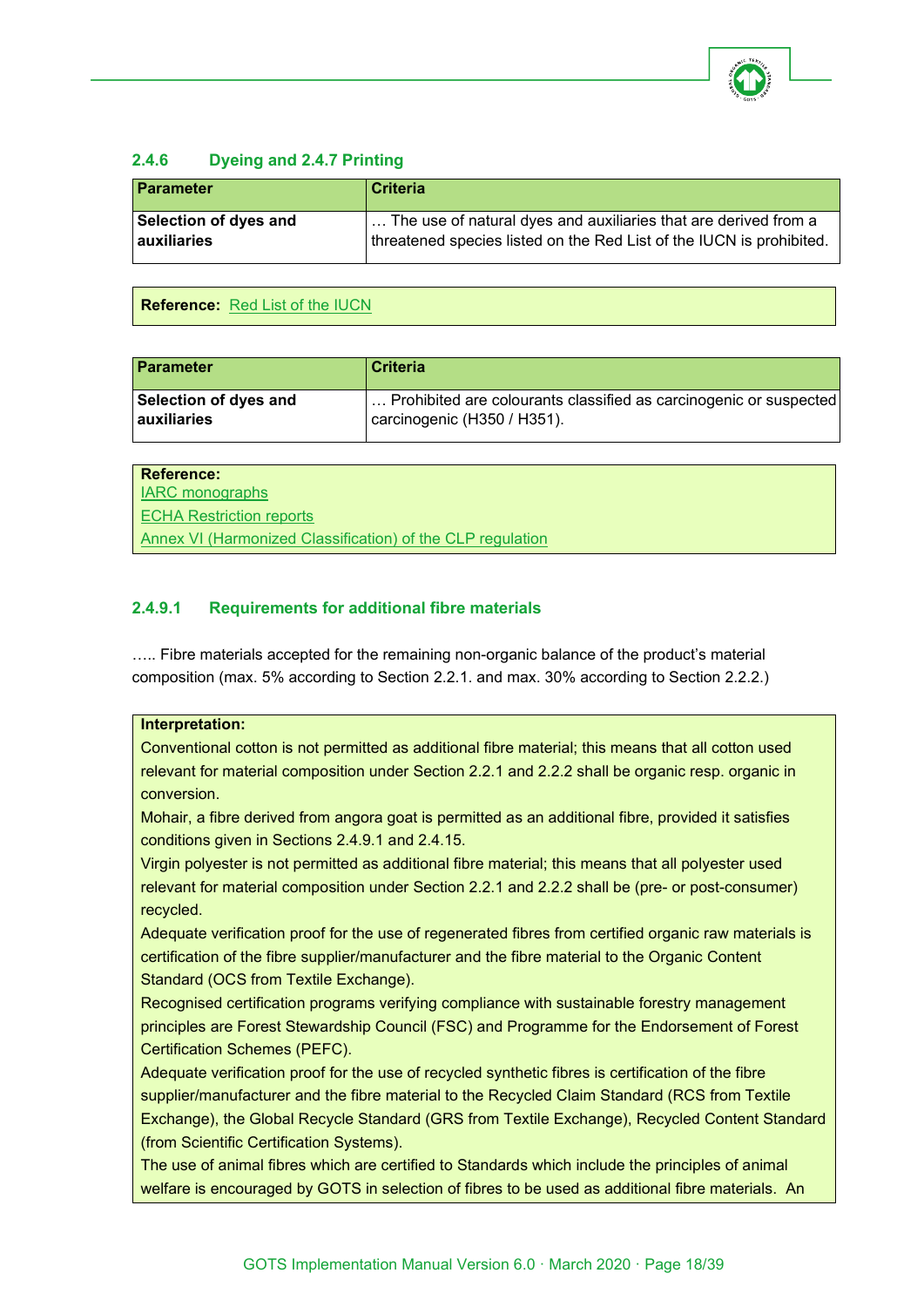

| example of such a standard is: Responsible Wool Standard (RWS) by Textile Exchange.                  |  |  |  |  |
|------------------------------------------------------------------------------------------------------|--|--|--|--|
| Wool used in GOTS products shall be mulesing-free. A declaration from the wool producer is           |  |  |  |  |
| currently deemed adequate for this purpose and may be accepted by Approved Certification Bodies      |  |  |  |  |
| after due diligence.                                                                                 |  |  |  |  |
| Further relevant certification programs / verification proofs may be recognised as equivalent in     |  |  |  |  |
| future. In such case the decision will be published by the Global Standard gGmbH (through an up-     |  |  |  |  |
| dated issue of this manual or first on the corresponding website http://www.global-standard.org/the- |  |  |  |  |
| standard/manual-for-implementation.html).                                                            |  |  |  |  |
| Samples for possible material compositions on basis of GOTS 6.0 include:                             |  |  |  |  |
| 70% organic cotton, 30% lyocell from organic sources                                                 |  |  |  |  |
| 70% organic cotton, 25% recycled polyamide, 5% polyurethane                                          |  |  |  |  |
| Samples for material compositions no longer possible on basis of GOTS 6.0 include:                   |  |  |  |  |
| 70% organic cotton, 30% rayon from organic bamboo                                                    |  |  |  |  |
| Socks made of 70% organic cotton, 25% (virgin) polyamide, 5 % polyurethane                           |  |  |  |  |
| <b>References:</b>                                                                                   |  |  |  |  |
| <b>Content Claim Standard (CCS, Textile Exchange)</b>                                                |  |  |  |  |
| Organic Content Standard (OCS, Textile Exchange)                                                     |  |  |  |  |
| <b>Global Recycle Standard (GRS, Textile Exchange)</b>                                               |  |  |  |  |
| Recycled Claim Standard (RCS, Textile Exchange)                                                      |  |  |  |  |
| <b>Recycled Content Standard (Scientific Certification Systems)</b>                                  |  |  |  |  |
| <b>Forest Stewardship Council (FSC)</b>                                                              |  |  |  |  |
| Programme for the Endorsement of Forest Certification Schemes (PEFC)                                 |  |  |  |  |
| Responsible Wool Standard (RWS, Textile Exchange)                                                    |  |  |  |  |
|                                                                                                      |  |  |  |  |

# <span id="page-18-0"></span>**2.4.9.2 Requirements for Accessories**

….. Material in general. (valid for appliqué, borders, buckles, buttons and press-studs, cords, edgings, elastic bands and yarns, embroidery yarns, fasteners and closing systems, adhesive tapes, hatbands, laces, linings, inlays, interface, labels (heat-transfer, adhesive, care, GOTS), interlinings, pockets, seam bindings, sewing threads, shoulder pads, padding for undergarments, trims, zippers and any other, not below explicitly listed *accessories) …*

#### **Interpretation:**

…adhesive tapes, … labels (heat-transfer, adhesive, …

Tapes or labels that come with an adhesive pre-applied at the manufacturer's facility will be considered as accessories and shall meet criteria as per Section 2.4.16. However, if an adhesive (like glue) is received in liquid / gel / semi-solid form for use at the Certified Entity (for example for mattresses, pasting embellishments, etc), the adhesive (like glue) shall be approved by a Scope 4 GOTS Approved Certifier prior to use.

…. Latex foam used in mattresses shall be made from certified organic latex (in conversion) or from latex certified according to a program that verifies compliance with sustainable forestry management principles ….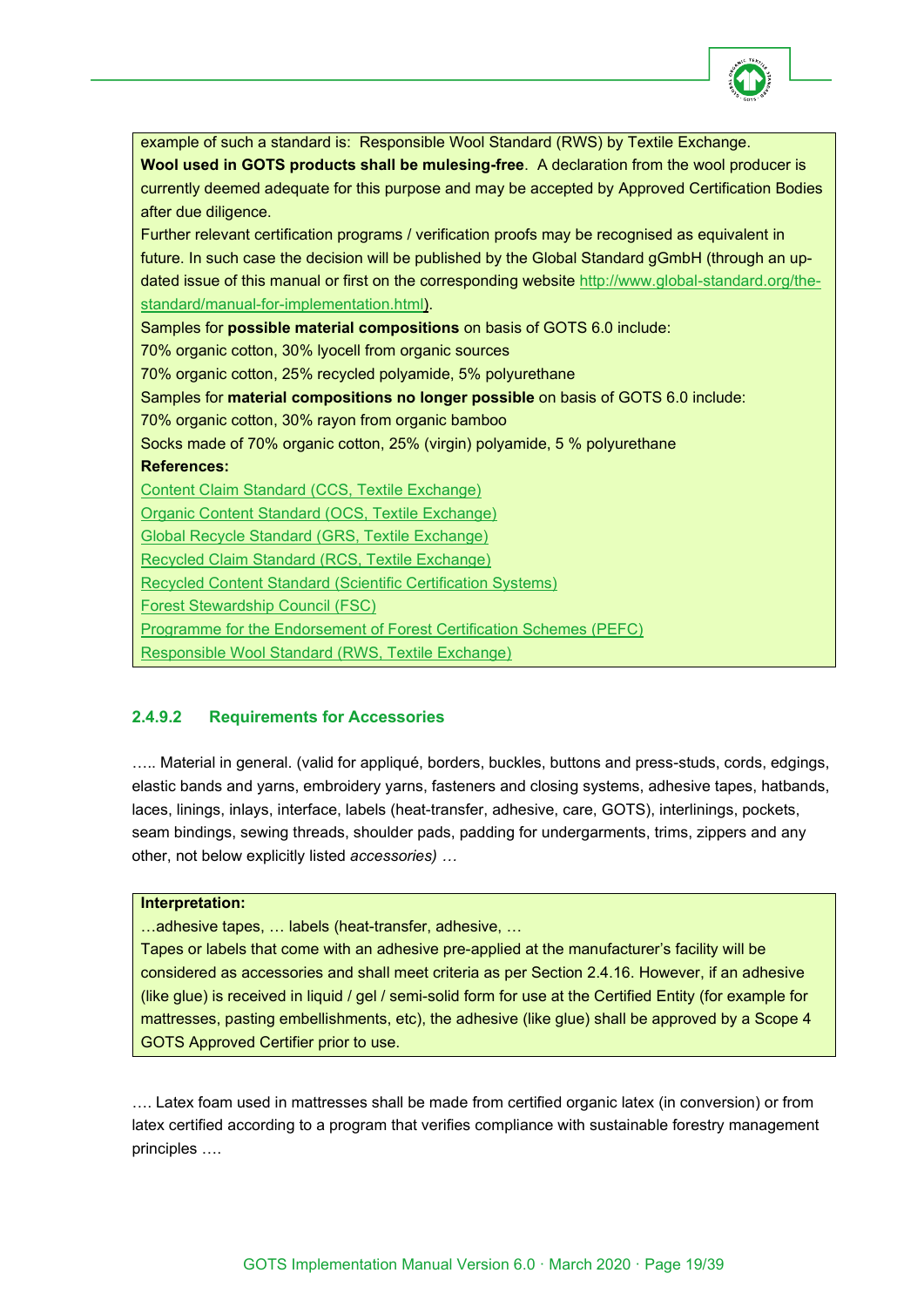

#### **Interpretation:**

…

… Latex foam used in mattresses shall be made from certified organic latex or from latex certified according to a program that verifies compliance with sustainable forestry management principles.

Adequate verification proof for organic latex is Global Organic Latex Standard (GOLS). Recognised certification programs verifying compliance with sustainable forestry management principles are Forest Stewardship Council (FSC) and Programme for the Endorsement of Forest Certification Schemes (PEFC).

#### **Reference:**

**[Global Organic Latex Standard \(GOLS\)](https://certifications.controlunion.com/en/certification-programs/certification-programs/gols-global-organic-latex-standard)**

# <span id="page-19-0"></span>**2.4.10 Environmental management**

In addition to GOTS criteria, all companies shall assure compliance with the applicable national and local legal environmental requirements applicable to their processing/manufacturing stages (including those referring to emissions to air, wastewater discharge as well as disposal of waste and sludge).

#### **Interpretation:**

If the local legal requirements are stricter than GOTS criteria, local laws shall be followed and viceversa.

… person responsible…

#### **Interpretation:**

Person responsible for environmental policy shall be competent, appropriately trained and shall have adequate resources made available to them so as to discharge duties.

…."the available data and procedures need to include:

…

data on energy and water resources and their consumption per kg of textile output target goals and procedures to reduce energy and water consumption per kg of textile output"

### Further Guidance:

GOTS Monitor Water/ Energy (GOTS WE Tool) is a tool specifically developed to support GOTS certified facilities. It covers both requirements, as it determines actual performance and specific consumption values. Furthermore, the tool provides realistic, factory-specific benchmark values that can be used both as improvement targets and milestones to monitor their progress. It is free to use for GOTS certified facilities during license validity period. Certified entities can download a copy from GOTS website. Latest Version 2.0 has been released in November 2018. Reference:

[GOTS Monitor \(Water/ Energy\)](https://global-standard.org/the-standard/gots-monitor.html)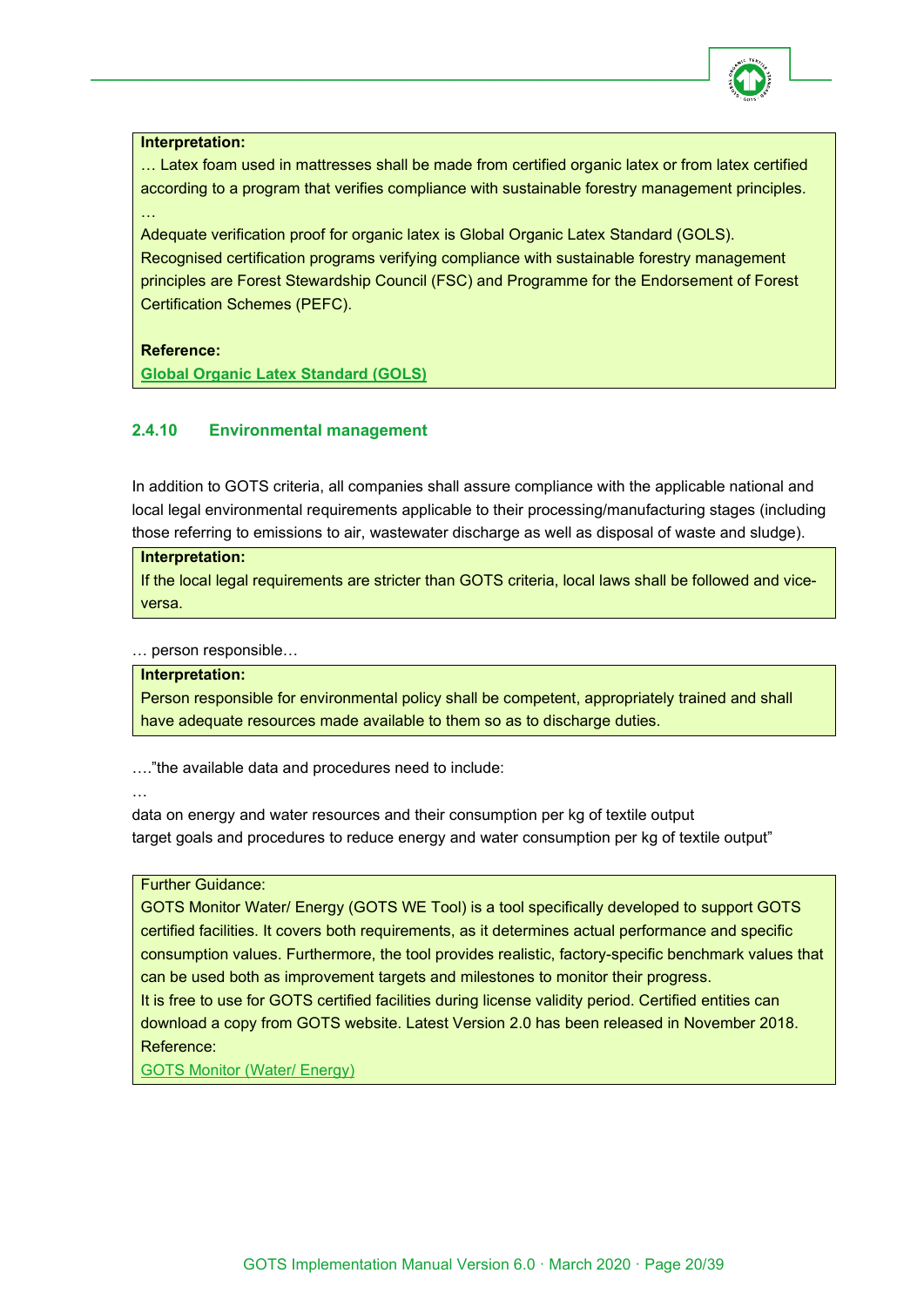

….. Certified Entities are required to collect information on sources of greenhouse gas emissions (GHG) within their own operations and identify means for reduction for each source …..

#### **Guidance:**

GOTS supports all initiatives that are aimed at arresting and reversing Climate Change, an integral part of the United Nations' Sustainable Development Goals (SDGs). It is incumbent on GOTS certified entities to take steps towards meeting these goals and as a preliminary, first step, it is required that Certified Entities identify sources of GHG emissions within their operations (such as use of fossil fuels, with an aim to reduce these to the extent possible over time. While GOTS currently does not set time or emission limits within its supply chain, it encourages all Certified Entities to evaluate their operations and work towards such goals.

Additional information on GHGs :<https://www.epa.gov/ghgemissions>

Suggested informative reading : [https://ourworldindata.org/co2-and-other-greenhouse-gas](https://ourworldindata.org/co2-and-other-greenhouse-gas-emissions)[emissions](https://ourworldindata.org/co2-and-other-greenhouse-gas-emissions)

# <span id="page-20-0"></span>**2.4.11 Wastewater Treatment**

"Wastewater from all wet processing units shall be treated in an internal or external functional wastewater treatment plant before discharged to environment." …

#### **Interpretation:**

The question whether a treatment plant is functional or not mainly depends on the inputs used in wet processing. For a unit only performing dyeing with natural dyes and auxiliaries, a simple biological treatment system may be appropriate whereas for an industrial unit working with chemical dyes and auxiliaries at least a 2-stage treatment plant is requested. Units using auxiliaries that are approved because of its adequate eliminability (e.g. acc. to OECD 302B) shall in addition have a functioning treatment of the sludge.

… "The applicable national and local legal requirements for wastewater treatment - including limit values with regard to pH, temperature, TOC, BOD, COD, colour removal, residues of (chemical) pollutants and discharge routes - shall be fulfilled." …

#### **Interpretation:**

It is expected that within the GOTS certification procedures, compliance with the national and local legal requirements is checked on basis of the corresponding official environmental permit and through appropriate verification means. In specific it shall be assured that:

- the quality of discharged wastewater continuously complies with all requirements and limits defined in the environmental permit.
- if the wastewater is treated (partly) in an external plant, that the wet processor has a valid delivery contract with the operator of the external treatment plant while
	- the contract indicates the parameters and the related limits which shall be respected before discharging the wastewater to the receiving treatment plant
	- the operator of the external plant is legally authorised for this operation and continuously complies with the national and local legal requirements and limits
- the quantity of wastewater to be treated does not exceed the capacity of the on-site treatment plant and/or the maximum quantity indicated in the delivery contract
- the indicated quantity to be treated matches with the actual processing water quantity used and discharged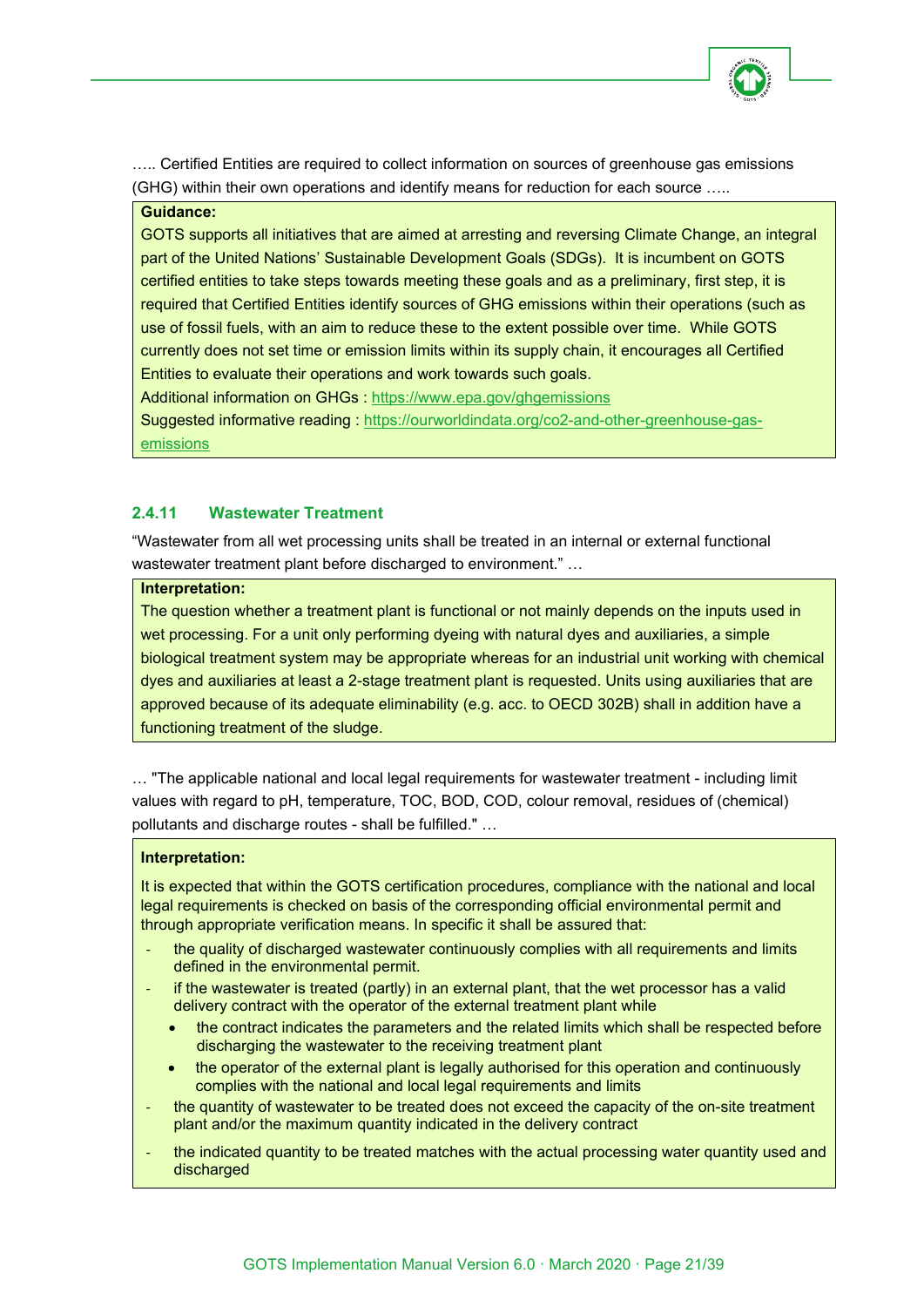

**Interpretation:**

If the local legal requirements are stricter than GOTS criteria, local laws shall be followed and viceversa.

… "Wastewater discharges to the environment shall not exceed 20 g COD/kg of processed textile (output). For scouring greasy wool an exceptional limit of 45 g COD/kg applies. " …

| Interpretation:                                                                                 |
|-------------------------------------------------------------------------------------------------|
| Criteria in this Section relate to compliance requirements for the entire facility.             |
| The requirement shall be measured downstream of internal (on-site) wastewater treatment plant   |
| and/or external (off-site, e.g. municipal) wastewater treatment plant receiving wastewater from |
| these wet processing sites.                                                                     |
| The applicable test method for COD determination is ISO 6060.                                   |
| The applicable calculation method in this context is as following:                              |
| $(C/1000)$ x (Vx1000) / (Wx1000) =  g COD/kg                                                    |
| with:                                                                                           |
| C (in mg/l) = COD concentration in water discharged to environment after treatment              |
| V (in $m^3$ ) = Volume of water discharged in the calculation period                            |
| $W$ (in ton) = Weight of textile output in tonnage in the calculation period                    |
| <b>Reference:</b>                                                                               |
| ISO 6060 Water quality - Determination of the chemical oxygen demand                            |
|                                                                                                 |
| Note: COD requirements for GOTS are measured in g/kg of processed output. Typical COD test      |
|                                                                                                 |

reports contain COD values in g/lit of effluent / discharge. Inspectors will need to calculate the COD in g/kg of processed output based on calculation given above in these cases.

…. Wastewater analyses shall be performed and documented periodically at normal operating capacity.

#### **Guidance:**

Suggested test parameters for treated wastewater should include:

AOX (with a limit of 5 mg/l) and *Heavy Metal* residues as per following table

| <b>Heavy Metal</b>    | CAS No.<br>Limit (µg/l) |      |
|-----------------------|-------------------------|------|
| Lead                  | 7439-92-1               | 100  |
| <b>Mercury</b>        | 7439-97-6               | 10   |
| Cadmium               | 7440-43-9               | 100  |
| <b>Chromium VI</b>    | 18540-29-9              | 50   |
| <b>Total Chromium</b> | 7440-47-3               | 200  |
| Arsenic               | 7440-38-2               | 50   |
| Copper                | 7440-50-8               | 1000 |
| <b>Nickel</b>         | 7440-02-0               | 200  |
| Antimony              | 7440-36-0               | 100  |
| Cobalt                | 7440-48-4               | 50   |
| <b>Zinc</b>           | 7440-66-6               | 5000 |
| Manganese             | 7439-96-5               | 5000 |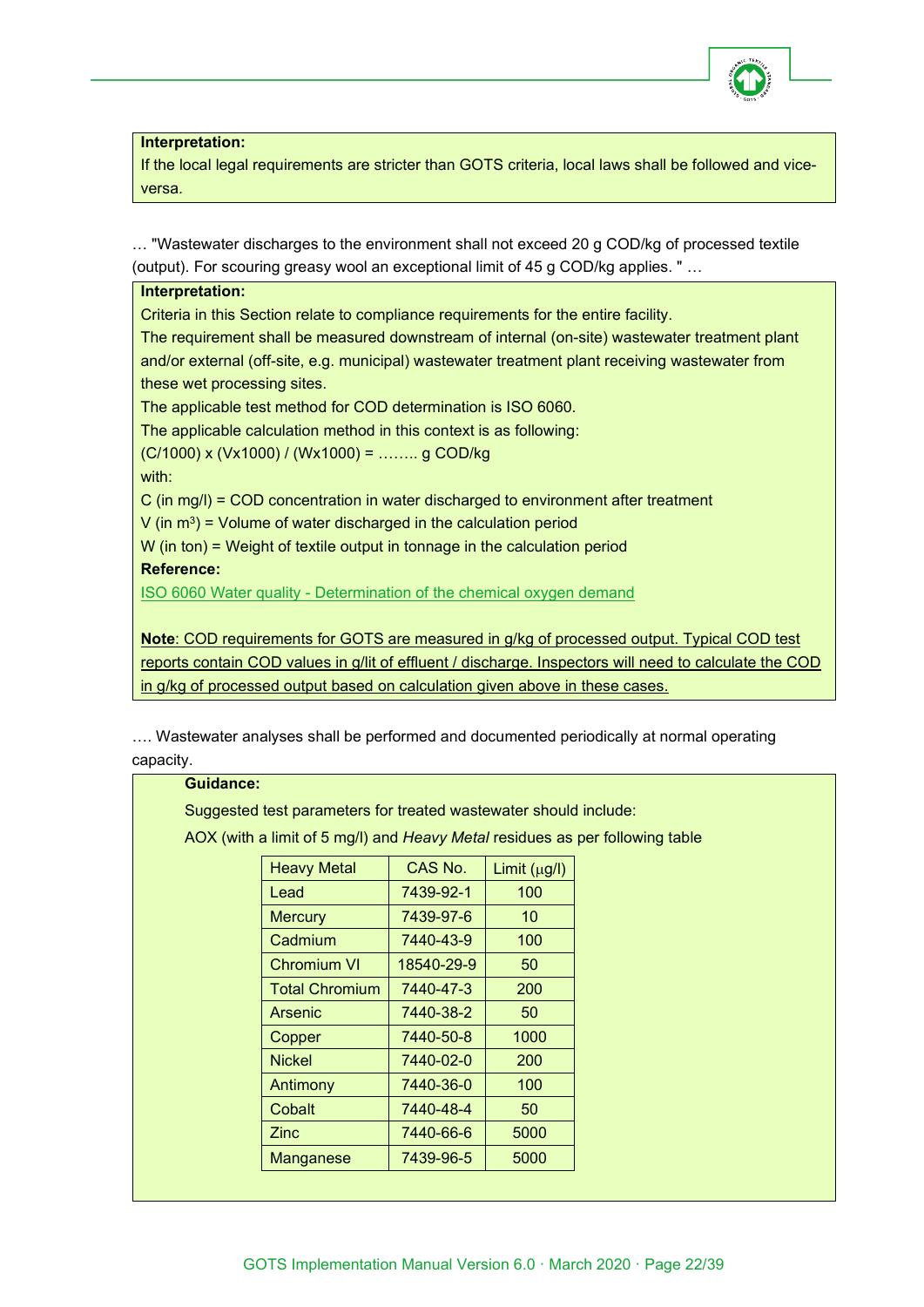

#### **Further Guidance:**

While GOTS requires that all applicable national and local legal environmental requirements be followed for discharge of wastewater, GOTS encourages licensees to act beyond the mandatory requirements stated in GOTS Version 6.0 and voluntarily implement global best practices for their processing units. ZDHC Wastewater Guidelines (Zero Discharge of Hazardous Chemicals) may be referred to as an example when it comes to wastewater discharge.

**Reference**:

[ZDHC Wastewater Guidelines](https://www.roadmaptozero.com/post/updated-zdhc-wastewater-guidelines-v1-1-released)

# <span id="page-22-0"></span>**2.4.12 Storage, packaging and transport**

# <span id="page-22-1"></span>**2.4.12.1 B2B trade of GOTS goods**

…. In cases where pesticides/biocides are mandated for use due to national or regional rules or law, they may be used in Storerooms / Transport but they have to comply with the applicable international or national organic production standard. ….

**Further Guidance:** 

Should national or regional laws mandate use of such pesticides / biocides during storage or transport that do not comply with organic production standards, they may be allowed for use with the express requirement that every precaution shall be taken in order to prevent any contamination of these with the certified organic product(s) being stored / transported.

# <span id="page-22-2"></span>**2.4.12.2 Retail (B2C) trade of GOTS goods**

… "Any paper or cardboard used in packaging material for the retail trade of *GOTS Goods* (incl. labelling items such as hang tags or swing tags) shall be recycled from *pre-* or *post-consumer waste* or certified according to a program that verifies compliance with sustainable forestry management principles."…

#### **Interpretation:**

As there is currently no widespread and globally applicable certification system for recycled paper/cardboard, for the time being a certification is currently not mandatory to prove the use of recycled paper/cardboard (from *pre-* or *post-consumer waste*).

As a minimum a 'declaration' issued by the producer/trader of the paper/cardboard that it is recycled from *pre-* or *post-consumer waste* shall be available. Examples of certified recycled material are GRS/RCS Standard.

Recognised certification programs verifying compliance with sustainable forestry management principles are Forest Stewardship Council (FSC) and Programme for the Endorsement of Forest Certification Schemes (PEFC).

Further relevant certification programs / verification proofs may be recognised as equivalent in future. In such case the decision will be published by the Global Standard gGmbH (through an updated issue of this manual or first on the corresponding website [http://www.global-standard.org/the](http://www.global-standard.org/the-standard/manual-for-implementation.html)[standard/manual-for-implementation.html](http://www.global-standard.org/the-standard/manual-for-implementation.html)).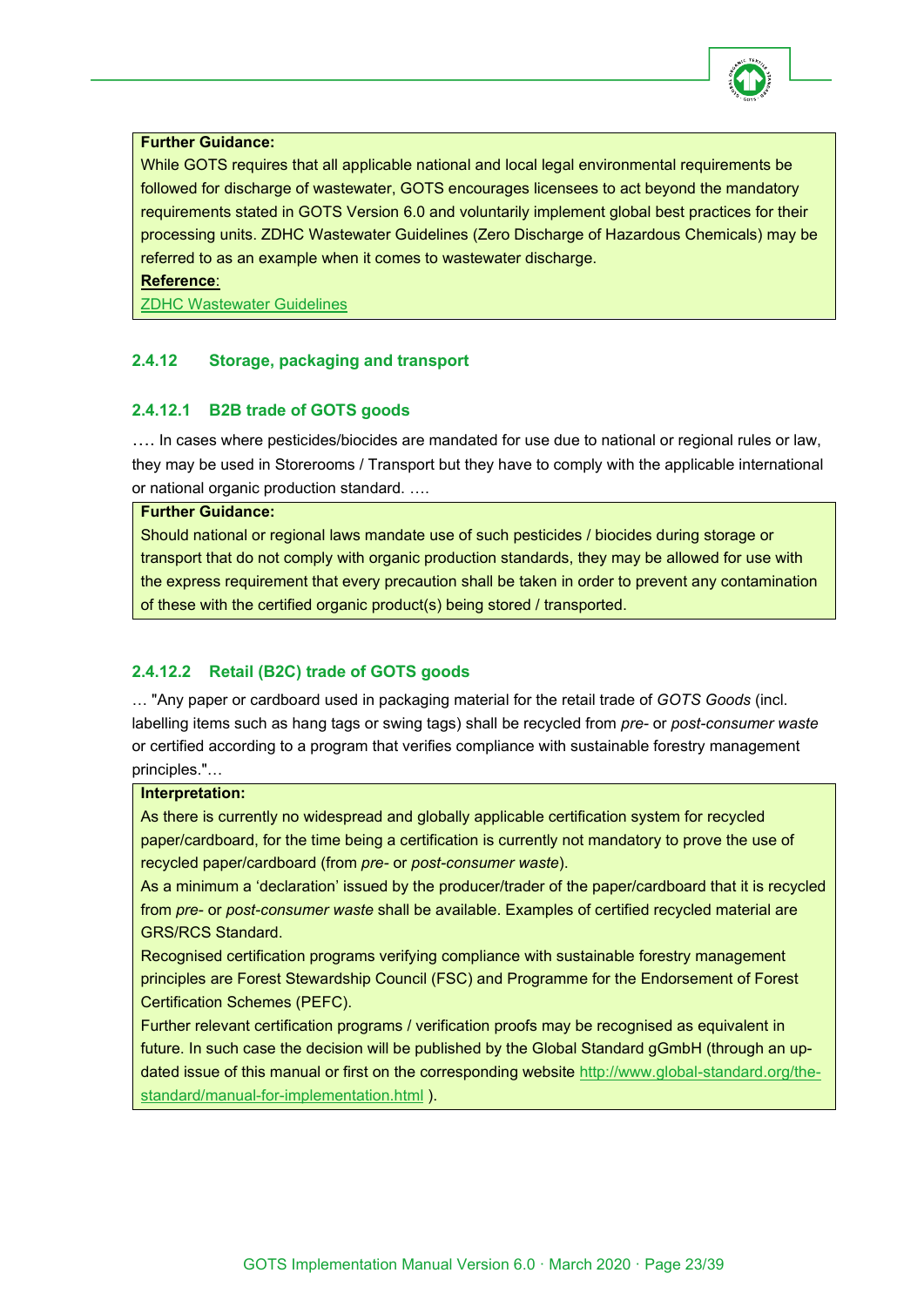

…" Textile fibre materials used for packaging, shall follow one of these three conditions: …

c) meet criteria for permitted additional fibres (Section 2.4.9.1) but without limitation on percentages and meet RSL criteria as in Section 2.4.16" …

#### **Interpretation:**

Fibres permitted as additional fibres in Section 2.4.9.1 can be used for textile packaging materials without restriction on percentage.

For example:

Packaging material made of 100% lyocell fibre and 100% recycled polyester can be used. Packaging material made of virgin polyester or conventional cotton or acrylic fibres cannot be used.

# <span id="page-23-0"></span>**2.4.13 Record keeping & internal quality assurance**

… "*Certified Entities* purchasing organic fibres shall receive and maintain transaction certificates (=TCs, certificates of inspection), issued by a recognised certifier and certified in accordance with the criteria of Section 2.1 for the whole quantity purchased.

*Certified Entities* purchasing *GOTS Goods* shall receive and maintain GOTS transaction certificates, issued by an *Approved Certifier* for the whole quantity of *GOTS Goods* purchased. In accordance with the corresponding policy issuing TCs that cover multiple shipments is possible under certain conditions. The maximum time period that a single TC can cover is 3 months." …

#### **Interpretation:**

Transaction Certificates (TCs) for organic (or organic 'in conversion') fibres should reflect the interpretation and clarifications as provided for Section 2.1 of GOTS in this document. TCs for GOTS Goods issued on basis of an organic production standard or another processing standard cannot be accepted in the GOTS supply chain.

Detailed mandatory instructions with regard to policies, layout, format and text for issuing GOTS Transaction Certificates (TCs) in the processing/trading chain are provided for in the 'Policy and Template for issuing Transaction Certificates (TCs)' as available on the website: <http://www.global-standard.org/certification/certificatetemplates.html>

….. "Certified Entities purchasing organic fibres shall receive and maintain Scope Certificates and / or Transaction Certificates (where applicable) of the producer and trader(s) (if applicable) for the Organic Production Standard for the whole quantity purchased." …..

#### **Interpretation:**

For the purposes of traceability and operation of the Centralised Database System (under development), information about first certified organic fibre input is required to be collected and maintained by the Certified Entity. Data would need to be maintained in a suitable document, such as a spreadsheet, in a prescribed format. The format is being developed in harmonisation with Textile Exchange and will contain details of Scope Certificate(s) of fibre producer(s) / producer group(s) along with quantity of purchased fibre(s).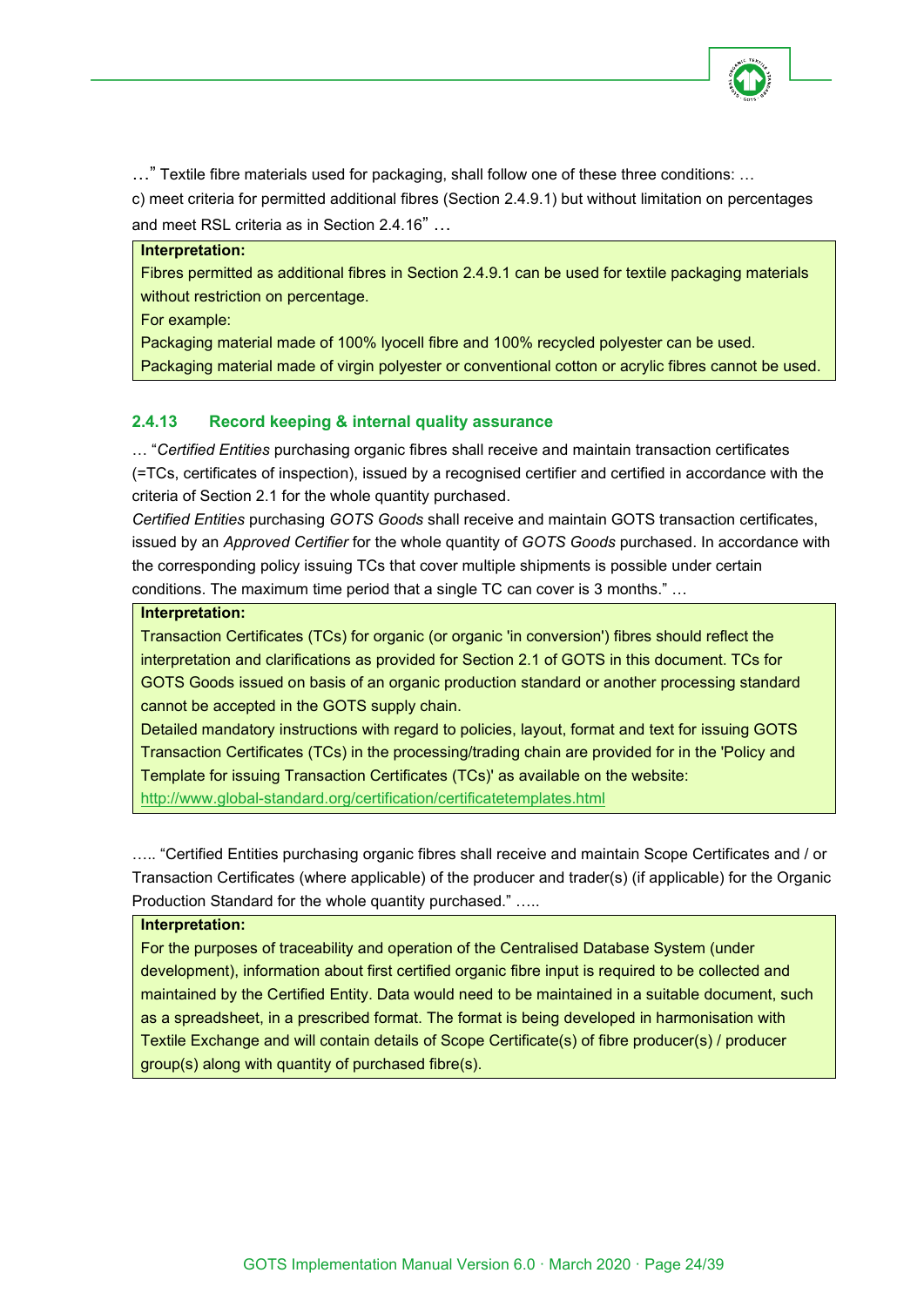

"… Certified Entities shall collect, collate and share non-commercial information related to impact measurement if and as required by GOTS …"

#### **Interpretation:**

There will be no mandatory requirement for commercially sensitive data such as financial, business or technical information to be shared by Certified Entities. Information requested will only be related to measuring public facing impact. Examples of such information are: number and break-up of employees, energy sources, water sources etc.

# <span id="page-24-0"></span>**2.4.14 Technical quality parameters**

#### **Interpretation:**

The following table provides for alternate acceptable test methods to the methods as provided for in GOTS. The criteria (fastness resp. dimensional change levels) are the same as for the respective main test method:

| <b>Parameters</b>                                  | <b>Main test method</b> | Alternate acceptable test methods                               |
|----------------------------------------------------|-------------------------|-----------------------------------------------------------------|
| <b>Rubbing fastness</b>                            | <b>ISO 105 X12</b>      | AATCC 8, DIN 54021, JIS L0849                                   |
| Perspiration fastness, alkaline and<br>acidic      | <b>ISO 105 E04</b>      | AATCC 15, DIN 54020, JIS L0848                                  |
| Light fastness                                     | <b>ISO 105 B02</b>      | AATCC 16 option 3, DIN 54004, JIS L0843                         |
| Dimensional change                                 | <b>ISO 6330</b>         | AATCC 135 (fabrics) and 150 (garments),<br>DIN 53920, JIS L1018 |
| <b>Saliva Fastness</b>                             | <b>BVL B 82.92.3</b>    | DIN 53160-1                                                     |
| Washing fastness when washed at 40<br>$^{\circ}$ C | ISO 105 C06 A1M         | AATCC 61 option 3A (at 140 °F), DIN EN<br>20105-C03, JIS L0844  |

#### **Further Guidance:**

It is recommended that wherever possible, environmentally friendly washing instructions should be used for GOTS consumer goods. For example, washing at room temperature, use of liquid detergent, no use of bleach, line or flat dry, low or no iron, no dry cleaning, etc.

#### <span id="page-24-1"></span>**2.4.15 Limit values for residues in GOTS Goods**

and

#### <span id="page-24-2"></span>**2.4.16 Limit values for residues in additional fibre materials and accessories**

| <b>Parameter</b>                                                | <b>Criteria</b> | <b>Test method</b>                                                |
|-----------------------------------------------------------------|-----------------|-------------------------------------------------------------------|
| .                                                               | .               | .                                                                 |
| Pesticides, sum<br>parameter                                    |                 |                                                                   |
| All natural fibres (except<br>shorn wool), certified<br>organic | $< 0.1$ mg/kg   | § 64 LFGB L 00.00-34 (GC/MS);<br>§ 64 LFGB L 00.00-114 (LC/MS/MS) |
| Shorn wool, cert. organic                                       | $< 0.5$ mg/kg   |                                                                   |

[respective]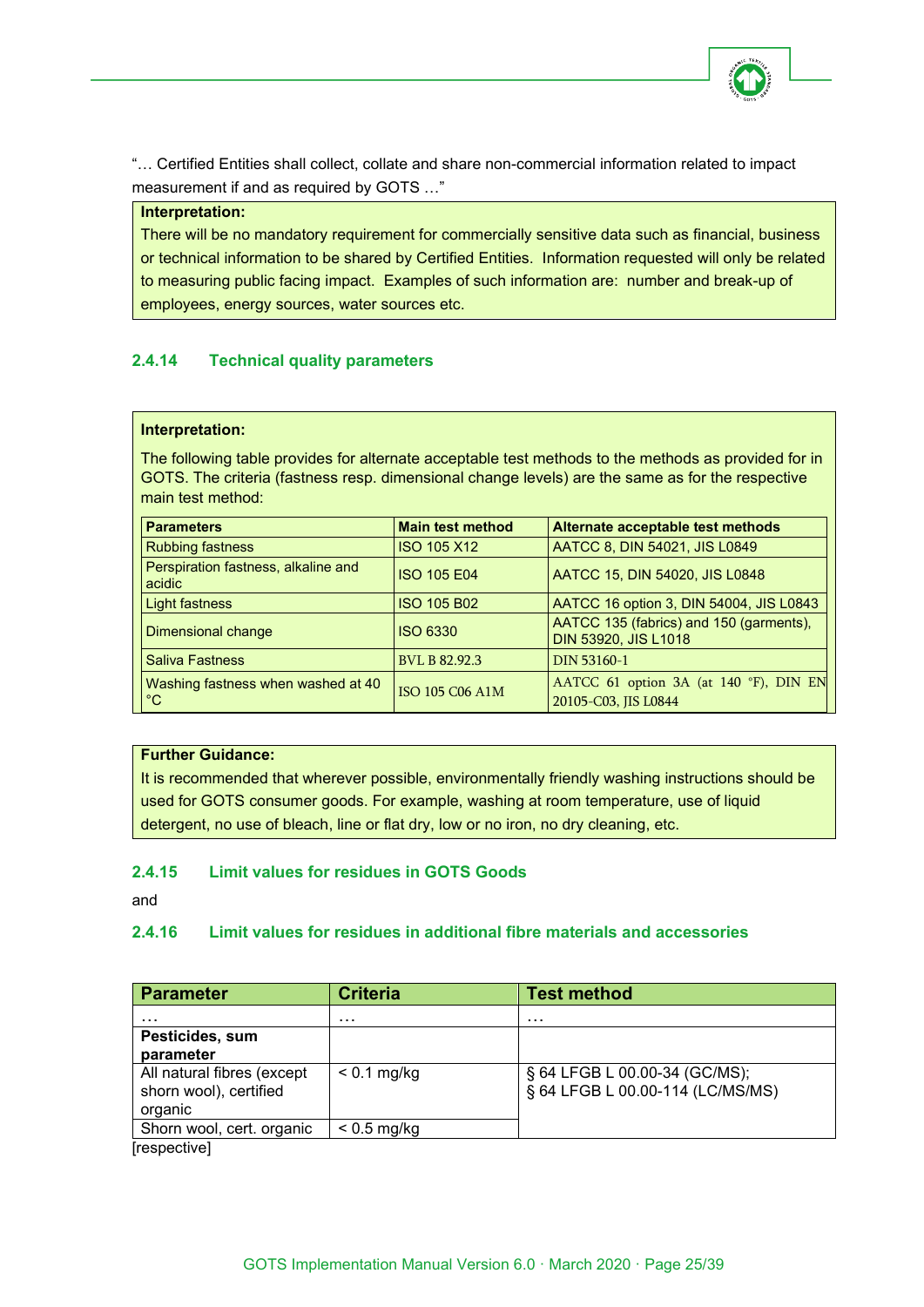

| All natural fibres (except<br>shorn wool) | $< 0.5$ mg/kg | § 64 LFGB L 00.00-34 (GC/MS);<br>§ 64 LFGB L 00.00-114 (LC/MS/MS) |
|-------------------------------------------|---------------|-------------------------------------------------------------------|
| Shorn wool                                | $< 1.0$ mg/kg |                                                                   |
| .                                         |               |                                                                   |

#### **Interpretation:**

In order to demonstrate compliance with the test parameters in this Section, [Standard 100](https://www.oeko-tex.com/en/manufacturers/test_criteria/limit_values/limit_values.html) by Oeko-Tex®, Class 1, certificates or equivalent are considered adequate proof for additional fibres or accessories used in *textiles for babies and textile personal care products*. Accordingly, Standard 100 by Oeko-Tex®, Class 2, certificates or equivalent are considered adequate proof for additional fibres or accessories used for all other *GOTS Goods*.

#### **Reference**:

STANDARD 100 by OEKO-TEX<sup>®</sup>

#### **Interpretation:**

Pesticides relevant for testing in vegetable and animal fibres are listed below:

| <b>Name of pesticide</b>                    | <b>CAS No.</b>         | <b>Applicable for testing in</b> |                           |
|---------------------------------------------|------------------------|----------------------------------|---------------------------|
|                                             |                        | Vegetable fib.                   | <b>Animal fib.</b>        |
| 2,3,5,6-Tetrachlorophenol                   | 935-95-5               | X                                |                           |
| 2,4,6-Trichlorophenol                       | 88-06-2                | $\mathsf{X}$                     |                           |
| 2,4,5-Trichlorophenoxyacetic acid (2,4,5-T) | 93-76-5                | $\boldsymbol{\mathsf{X}}$        |                           |
| 2,4-Dichlorophenoxyacetic acid (2,4-D)      | $94 - 75 - 7$          | $\boldsymbol{\mathsf{X}}$        |                           |
| Acetameprid                                 | 135410-20-7            | $\mathsf{x}$                     |                           |
| <b>Aldrin</b>                               | 309-00-2               | $\boldsymbol{\mathsf{X}}$        | $\mathsf{X}$              |
| <b>Atrazine</b>                             | 1912-24-9              | $\mathsf{x}$                     |                           |
| <b>Azinphos</b>                             | 2642-71-9              | $\mathsf{x}$                     |                           |
| Azinphos-methyl                             | 86-50-0                | $\mathsf{x}$                     |                           |
| Alpha- and beta-Endosulfan                  | 959-98-8<br>33213-65-9 | $\boldsymbol{\mathsf{x}}$        | $\boldsymbol{\mathsf{x}}$ |
| <b>Bifenthrin</b>                           | 82657-04-3             | $\mathsf{x}$                     |                           |
| <b>Bendiocarb</b>                           | 22781-23-3             | $\mathsf{x}$                     |                           |
| <b>Bioresmethrin</b>                        | 28434-01-7             |                                  | $\mathsf{x}$              |
| Bromophos-ethyl                             | 4824-78-6              | $\mathsf{x}$                     | $\mathsf{x}$              |
| <b>Buprofezin</b>                           | 69327-76-0             | $\mathsf{x}$                     |                           |
| Captafol                                    | 2425-06-1              | $\mathsf{x}$                     |                           |
| Carbaryl                                    | 63-25-2                | $\mathsf{x}$                     | $\mathsf{x}$              |
| Carbosulfan                                 | 55285-14-8             | $\mathsf{x}$                     |                           |
| Clethodim                                   | 99129-21-2             | $\mathsf{x}$                     |                           |
| Chlordane                                   | 57-74-9                |                                  | $\mathsf{x}$              |
| Chlordimeform                               | 6164-98-3              | $\mathsf{x}$                     |                           |
| Chlorpyrifos-ethyl                          | 2921-88-2              | $\boldsymbol{\mathsf{x}}$        | $\mathsf{x}$              |
| <b>Chlorpyrifos-methyl</b>                  | 5598-13-0              | $\boldsymbol{\mathsf{x}}$        | $\mathsf{x}$              |
| Chlorfenapyr                                | 122453-73-0            | $\mathsf{x}$                     |                           |
| Chlorfenvinphos                             | 470-90-6               | $\boldsymbol{\mathsf{x}}$        | $\mathsf{x}$              |
| Chlorfluazuron                              | 71422-67-8             | $\mathsf{x}$                     |                           |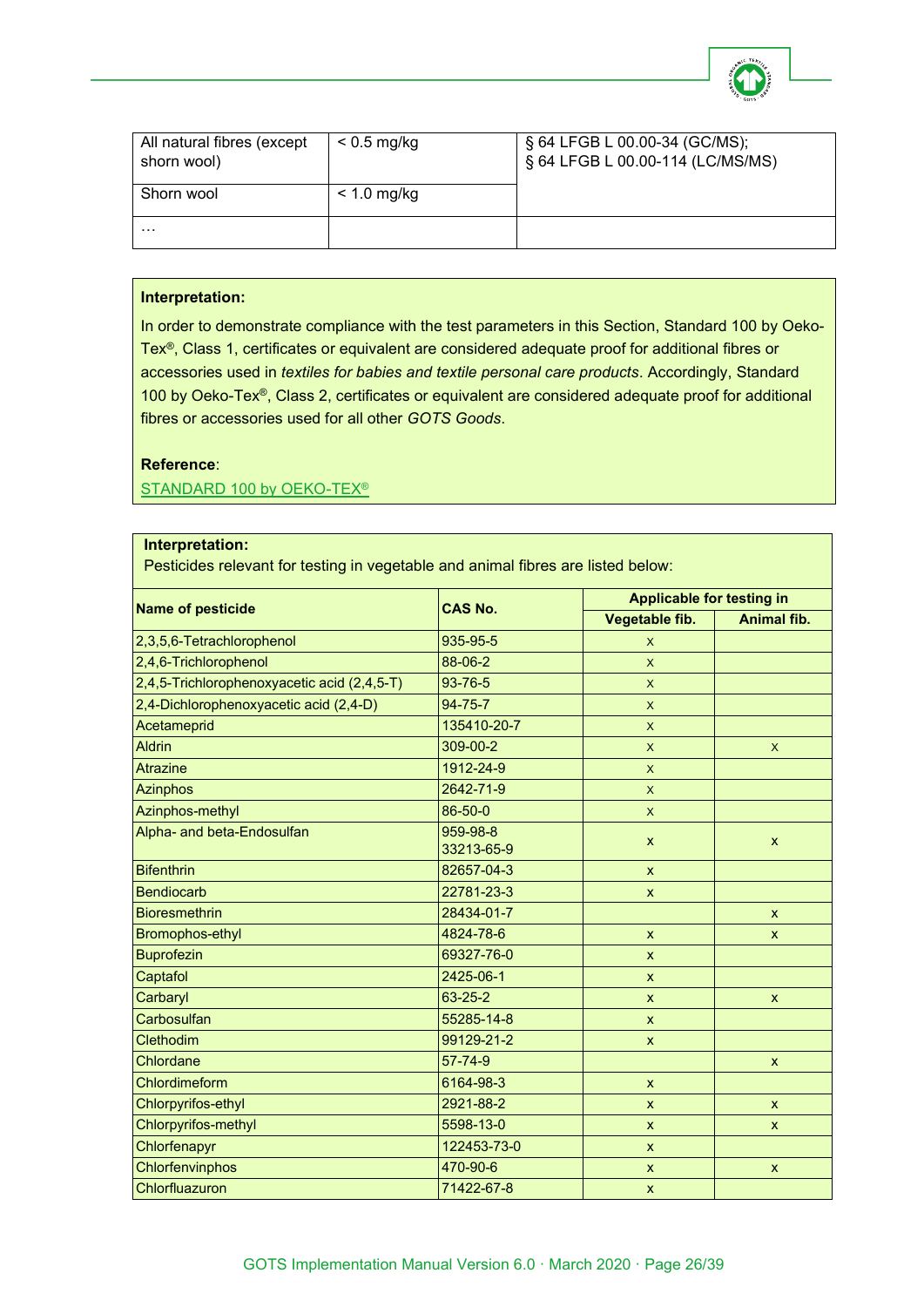| Coumaphos                               | 56-72-4            | $\boldsymbol{x}$          | X                         |
|-----------------------------------------|--------------------|---------------------------|---------------------------|
| Cyfluthrin                              | 68359-37-5         | $\pmb{\mathsf{x}}$        | $\boldsymbol{\mathsf{x}}$ |
| Cyhalothrin                             | 91465-08-6         | $\pmb{\mathsf{x}}$        | X                         |
| Cyclanilide                             | 113136-77-9        | X                         |                           |
| Cypermethrin                            | 52315-07-8         | $\overline{\mathsf{X}}$   | $\mathsf{x}$              |
| DDD (op- and pp-)                       | 53-19-0, 72-54-8   | $\pmb{\mathsf{x}}$        | $\mathsf{x}$              |
| DDE (op- and pp-)                       | 3424-82-6, 72-55-9 | $\boldsymbol{\mathsf{x}}$ | X                         |
| DDT, o,p-                               | 789-02-6           | X                         | $\mathsf{X}$              |
| DDT, p,p-                               | $50 - 29 - 3$      | $\pmb{\mathsf{x}}$        | X                         |
| DEF/ 2,4 Dichlorodiphenyldichloroethane | 78-48-8            | $\pmb{\mathsf{x}}$        |                           |
| <b>Deltamethrin</b>                     | 52918-63-5         | $\pmb{\mathsf{x}}$        | $\pmb{\mathsf{x}}$        |
| <b>Diafenthiuron</b>                    | 80060-09-9         | X                         |                           |
| <b>Diazinon</b>                         | 333-41-5           | $\pmb{\mathsf{x}}$        | $\pmb{\mathsf{x}}$        |
| <b>Dichlofenthion</b>                   | $97 - 17 - 6$      |                           | X                         |
| <b>Dichlorprop</b>                      | 120-36-2           | $\boldsymbol{\mathsf{x}}$ |                           |
| <b>Dichlorvos</b>                       | 62-73-7            | $\boldsymbol{\mathsf{x}}$ | $\mathsf{x}$              |
| Dicrotophos I                           | 141-66-2           | $\pmb{\mathsf{x}}$        |                           |
| <b>Dieldrin</b>                         | $60 - 57 - 1$      | $\pmb{\mathsf{x}}$        | $\pmb{\mathsf{x}}$        |
| <b>Diflubenzuron</b>                    | 35367-38-5         |                           | X                         |
| <b>Dimethoate</b>                       | 60-51-5            | $\pmb{\mathsf{x}}$        | $\pmb{\mathsf{x}}$        |
| Dinoseb and salts                       | 88-85-7            | $\pmb{\mathsf{x}}$        |                           |
| <b>Diuron</b>                           | 330-54-1           | $\boldsymbol{\mathsf{x}}$ |                           |
| Empenthrin                              | 54406-48-3         |                           | $\mathsf{x}$              |
| Endosulfansulfate                       | 1031-07-8          | $\boldsymbol{\mathsf{x}}$ | $\mathsf{x}$              |
| Endrin                                  | $72 - 20 - 8$      | $\pmb{\mathsf{x}}$        | $\pmb{\mathsf{x}}$        |
| Esfenvalerate                           | 66230-04-4         | $\boldsymbol{\mathsf{x}}$ | X                         |
| Ethion                                  | 563-12-2           | $\pmb{\mathsf{x}}$        | X                         |
| Fenchlorphos                            | 299-84-3           | $\pmb{\mathsf{x}}$        | $\pmb{\mathsf{x}}$        |
| Fenitrothion                            | 122-14-5           | $\pmb{\mathsf{x}}$        | $\pmb{\mathsf{x}}$        |
| Fenthion                                | 55-38-9            |                           | X                         |
| Fenpropathrin                           | 39515-41-8         | $\pmb{\mathsf{x}}$        |                           |
| Fenvalerate                             | 51630-58-1         | $\pmb{\mathsf{x}}$        | $\pmb{\mathsf{x}}$        |
| Fipronil                                | 120068-37-3        | X                         |                           |
| <b>Flumethrin</b>                       | 69770-45-2         |                           | $\pmb{\mathsf{x}}$        |
| Glyphosate                              | 1071-83-6          | $\pmb{\mathsf{x}}$        | $\boldsymbol{\mathsf{X}}$ |
| Heptachlor                              | 76-44-8            |                           | $\boldsymbol{\mathsf{X}}$ |
| <b>Heptachlor epoxide</b>               | 1024-57-3          |                           | $\pmb{\mathsf{X}}$        |
| Hexachlorobenzen (HCB)                  | 118-74-1           |                           | $\boldsymbol{\mathsf{X}}$ |
| Hexachlorocyclohexane - a-Lindane       | 319-84-6           |                           | X.                        |
| Hexachlorocyclohexane - b-Lindane       | 319-85-7           |                           | X                         |
| Hexachlorocyclohexane - d-Lindane       | 319-86-8           |                           | X.                        |
| Imidacloprid                            | 138261-41-3        | $\pmb{\mathsf{X}}$        |                           |
| Lindane                                 | 58-89-9            | $\pmb{\mathsf{x}}$        | $\pmb{\mathsf{X}}$        |
| Lufenuron                               | 103055-07-8        | X                         |                           |
| <b>Malathion</b>                        | 121-75-5           | $\pmb{\mathsf{x}}$        | $\boldsymbol{\mathsf{x}}$ |
| <b>MCPA</b>                             | 94-74-6            | $\pmb{\mathsf{x}}$        |                           |
| <b>MCPB</b>                             | $94 - 81 - 5$      | $\pmb{\mathsf{x}}$        |                           |
| Mecoprop                                | 93-65-2            | X                         |                           |
| Metolachlor                             | 51218-45-2         | $\pmb{\mathsf{x}}$        |                           |
| Methomyl                                | 16752-77-5         | X                         |                           |
| <b>Mevinphos</b>                        | 7786-34-7          | $\pmb{\mathsf{X}}$        |                           |
|                                         |                    |                           |                           |

**ICT**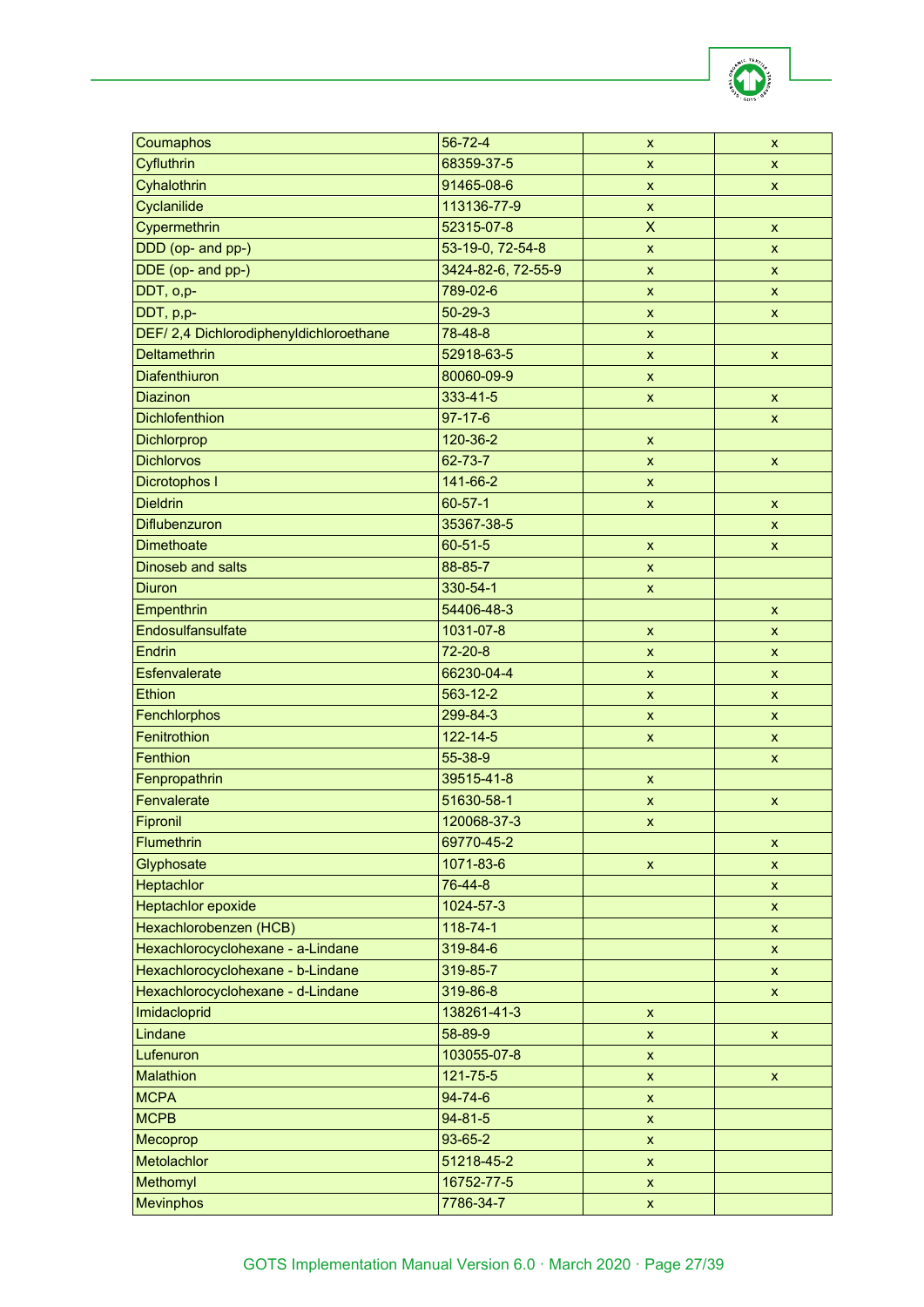| Methamidophos           | 10265-92-6  | $\mathsf{x}$              |              |
|-------------------------|-------------|---------------------------|--------------|
| Methoxychlor            | $72-43-5$   | x                         | X            |
| <b>Mirex</b>            | 2385-85-5   | $\pmb{\mathsf{X}}$        |              |
| Monocrotophos           | 6923-22-4   | $\pmb{\mathsf{X}}$        |              |
| Parathion-ethyl         | 56-38-2     | $\pmb{\mathsf{X}}$        | $\mathsf{x}$ |
| Parathion-methyl        | 298-00-0    | $\mathsf{x}$              | X            |
| Pendimethalin           | 40487-42-1  | X                         |              |
| PCP/ Pentachlorophenol  | 87-86-5     | $\pmb{\mathsf{X}}$        | $\mathsf X$  |
| Permethrin              | 52645-53-1  | $\mathsf{x}$              | X            |
| Perthane                | 72-56-0     | $\bar{\mathsf{X}}$        |              |
| Phosmet                 | 732-11-6    | $\mathsf{x}$              |              |
| Phoxim / Baythion       | 14816-18-3  | $\boldsymbol{\mathsf{X}}$ |              |
| Pirimiphos-ethyl        | 23505-41-1  | $\mathsf X$               | X            |
| Pirimiphos-methyl       | 29232-93-7  |                           | $\mathsf{x}$ |
| Profenophos             | 41198-08-7  | $\mathsf{x}$              |              |
| Prometryn               | 7287-19-6   | X                         |              |
| Pymetrozine             | 123312-89-0 | $\mathsf X$               |              |
| Propetamphos            | 31218-83-4  |                           | $\mathsf{x}$ |
| Pyrethrum               | 8003-34-7   | $\mathsf X$               | $\mathsf{x}$ |
| Quinalphos              | 13593-03-8  |                           | X.           |
| Quintozine              | 82-68-8     | $\mathsf X$               |              |
| Teflubenzuron           | 83121-18-0  | X                         |              |
| Thiamethoxam            | 153719-23-4 | $\pmb{\mathsf{X}}$        |              |
| Tetrachlorvinphos       | 22350-76-1  |                           | X            |
| Toxaphene               | 8001-35-2   | $\pmb{\mathsf{X}}$        |              |
| <b>Telodrin</b>         | 297-78-9    | $\pmb{\mathsf{X}}$        |              |
| <b>Strobane</b>         | 8001-50-1   | X                         |              |
| <b>Transfluthrin</b>    | 118712-89-3 |                           | X            |
| <b>Trifluralin</b>      | 1582-09-8   | $\pmb{\mathsf{X}}$        |              |
| <b>Triflumuron</b>      | 64628-44-0  |                           | X            |
| Thiodicarb              | 59669-26-0  | $\mathsf X$               |              |
| Thidiazuron             | 51707-55-2  | X                         |              |
| Tolclofos-methyl        | 57018-04-9  | $\pmb{\mathsf{X}}$        |              |
| Trifloxysulfuron-sodium | 199119-58-9 | $\pmb{\times}$            |              |

# <span id="page-27-0"></span>3 SOCIAL CRITERIA

# <span id="page-27-1"></span>3.1 SCOPE

… "For adequate implementation and assessment of the following specific criteria adherence to the corresponding International Labour Conventions of the International Labour Organisation (ILO) and OECD shall be assured."

# **Interpretation:**

The following ILO conventions 'correspond' to the specific GOTS minimum criteria:

- 3.2. Employment is freely chosen: C29 - Forced Labour Convention C105 - Abolition of Forced Labour Convention
- 3.3. Freedom of association and the right to collective bargaining are respected: C87 - Freedom of Association and Protection of the Right to Organise Convention C98 - Right to Organise and Collective Bargaining Convention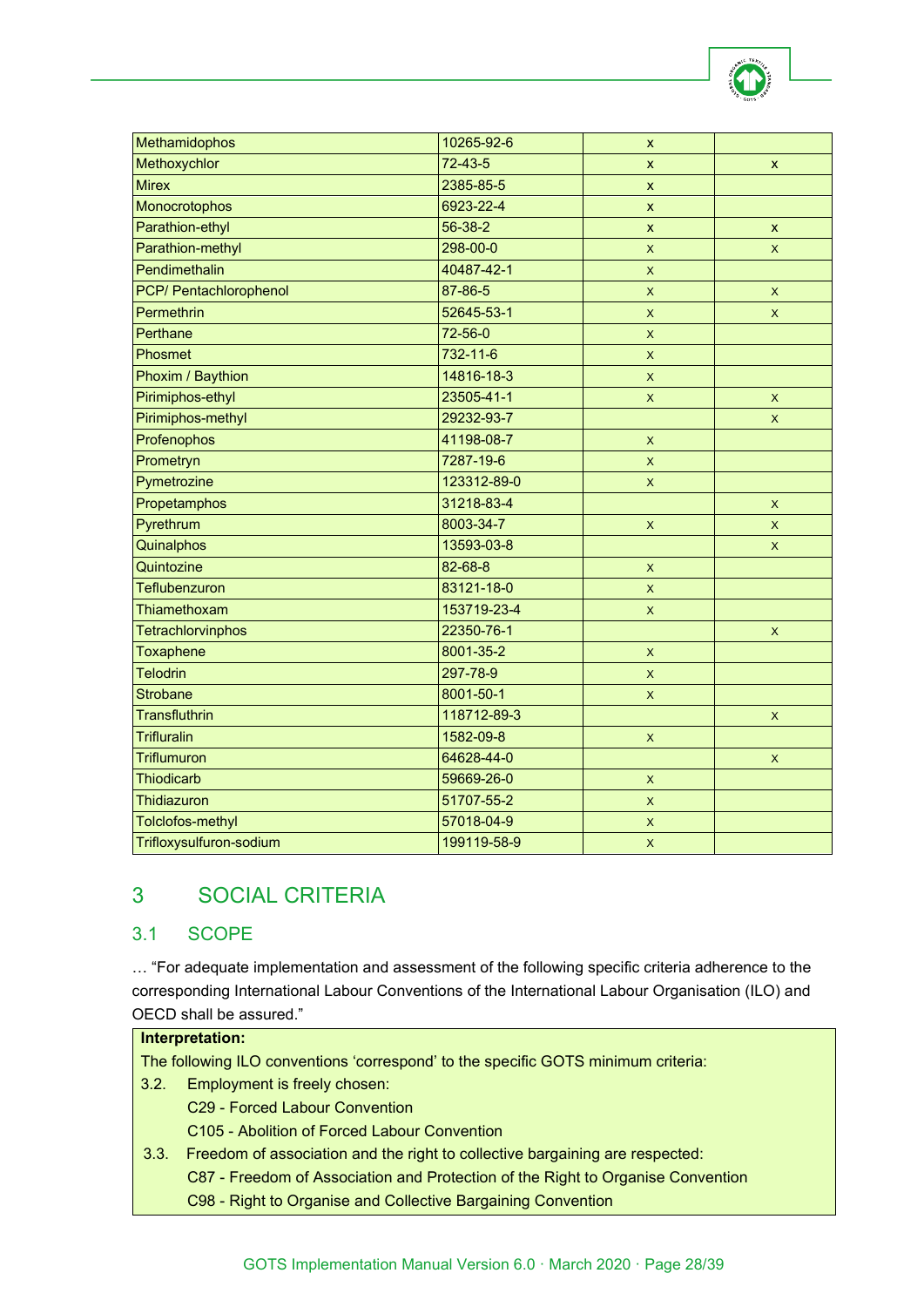

|      | C135 - Workers' Representatives Convention                                              |
|------|-----------------------------------------------------------------------------------------|
|      | C154 - Collective Bargaining Convention                                                 |
| 3.4. | Child labour shall not be used:                                                         |
|      | C138 - Minimum Age Convention                                                           |
|      | C182 - Worst Forms of Child Labour Convention                                           |
|      | R190, part of C 182 - Hazardous Working conditions                                      |
| 3.5. | No discrimination is practised:                                                         |
|      | <b>C100 - Equal Remuneration Convention</b>                                             |
|      | C111 - Discrimination (Employment and Occupation) Convention                            |
|      | C183 - Maternity Protection Convention                                                  |
| 3.6. | Occupational Health and Safety (OHS): Working conditions are safe and hygienic          |
|      | C155 - Occupational Safety and Health Convention                                        |
| 3.7. | No Harassment and Violence                                                              |
|      | C190 - Convention Concerning the Elimination of Violence and Harassment in the World of |
|      | <b>Work</b>                                                                             |
|      | C29 - Forced Labour Convention                                                          |
|      | C105 - Abolition of Forced Labour Convention                                            |
| 3.8. | Remuneration and Assessment of Living Wage Gap:                                         |
|      | C95 - Protection of Wages Convention                                                    |
|      | C131 - Minimum Wage Fixing Convention                                                   |
| 3.9. | Working time:                                                                           |
|      | C1 - Hours of Work (Industry) Convention                                                |
|      | C14 - Weekly Rest (Industry) Convention                                                 |
|      | C30 - Hours of Work (Commerce and Offices) Convention                                   |
|      | C106 - Weekly Rest (Commerce and Offices) Convention                                    |
|      | 3.10. No precarious employment is provided:                                             |
|      | C158 - Termination of Employment Convention                                             |
|      | C175 - Part-time Work Convention                                                        |
|      | <b>C177 - Homework Convention</b>                                                       |
|      | C181 - Private Employment Agencies Convention                                           |
| 3.11 | <b>Migrant Workers:</b>                                                                 |
|      | C97 - Migration for Employment Convention (Revised)                                     |
|      | C143 - Migrant Workers (Supplementary Provisions) Convention                            |
|      |                                                                                         |
|      | <b>Reference:</b> The mentioned conventions are published on the official ILO website.  |

"… Certifiers are expected to study, assimilate and consider local and national conditions in their Risk Assessment while conducting inspections and audits."

#### **Interpretation:**

Approved Certifiers shall assess risk associated with operations based on local and sectorial parameters and document the same.

# **Further Guidance:**

For integrating better practices in the textile supply chains, the Approved Certifiers and Certified Entities may further refer to OECD Due Diligence Guidance and United Nations Universal Declaration of Human Rights.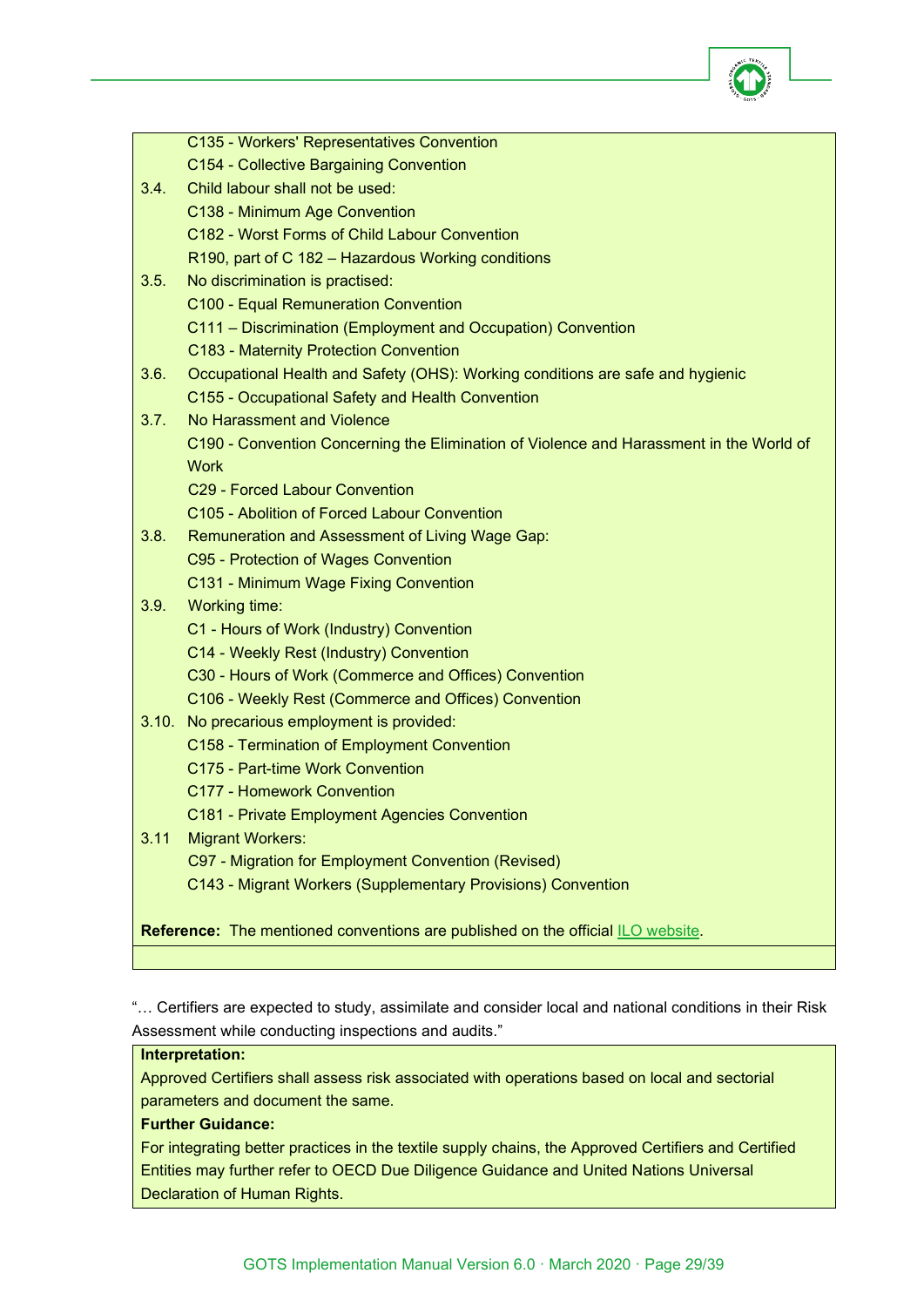

#### **Reference:**

[OECD \(2018\), OECD Due Diligence Guidance for Responsible Supply Chains in the Garment and](http://dx.doi.org/10.1787/9789264290587-en)  [Footwear Sector, OECD Publishing, Paris.](http://dx.doi.org/10.1787/9789264290587-en)

[United Nations Universal Declaration of Human Rights.](https://www.un.org/en/universal-declaration-human-rights)

# <span id="page-29-0"></span>3.8 REMUNERATION AND ASSESSMENT OF LIVING WAGE GAP

3.8.9 Certified Entities shall calculate 'Living Wages' for their respective operations. Furthermore, they shall compare Living Wages data with their remuneration data and calculate the 'Wage Gap' for their workers.

#### **Guidance:**

**Living Wage**: For regions where a living wage has been defined and applied, employers should have a plan in place towards paying such a Living Wage to their workers.

# **Reference**:

[Living Wage Resource Library of Global Living Wage Coalition](https://www.globallivingwage.org/resource-library/?fwp_resource_type=livingwage)

# **Further guidance:**

A practical approach to implementing living wages is given within the publication "Implementing Living Wages – Practical Approach for Business" by the Partnership for Sustainable Textiles, Germany and available for download [at this link.](https://www.textilbuendnis.com/en/downloads/)

#### **Further Guidance**:

Certified entities are required to collect and analyse data about workers' remuneration and report what the lowest paid worker is earning and the average earning for each group (e.g., level) of workers.

Living Wages as estimated by Global Living Wage Coalition shall be used as a definition benchmark. Where such benchmarks are unavailable, or in addition to these benchmarks, *Template* 

*5: Fair Remuneration Quick Scan* as available from amfori BSCI should be used.

This template should be read/used with the Section of the amfori BSCI System Manual on Fair Remuneration (especially the auditing interpretation guidelines part III and guidelines for producers part IV) and the Annex 9 on How to promote Fair Remuneration.

Certified Entities are encouraged to working towards closing the Wage Gap which may be required, over time, in the future.

#### **Reference**:

[Template 5: Fair Remuneration Quick Scan](https://www.amfori.org/sites/default/files/Template%205%20Living%20Wage.pdf)

# <span id="page-29-1"></span>3.9 WORKING TIME

3.9.3 Overtime shall be voluntary, shall not exceed 12 hours per week, shall not be demanded on a regular basis and shall not represent a significantly higher likelihood of occupational hazards.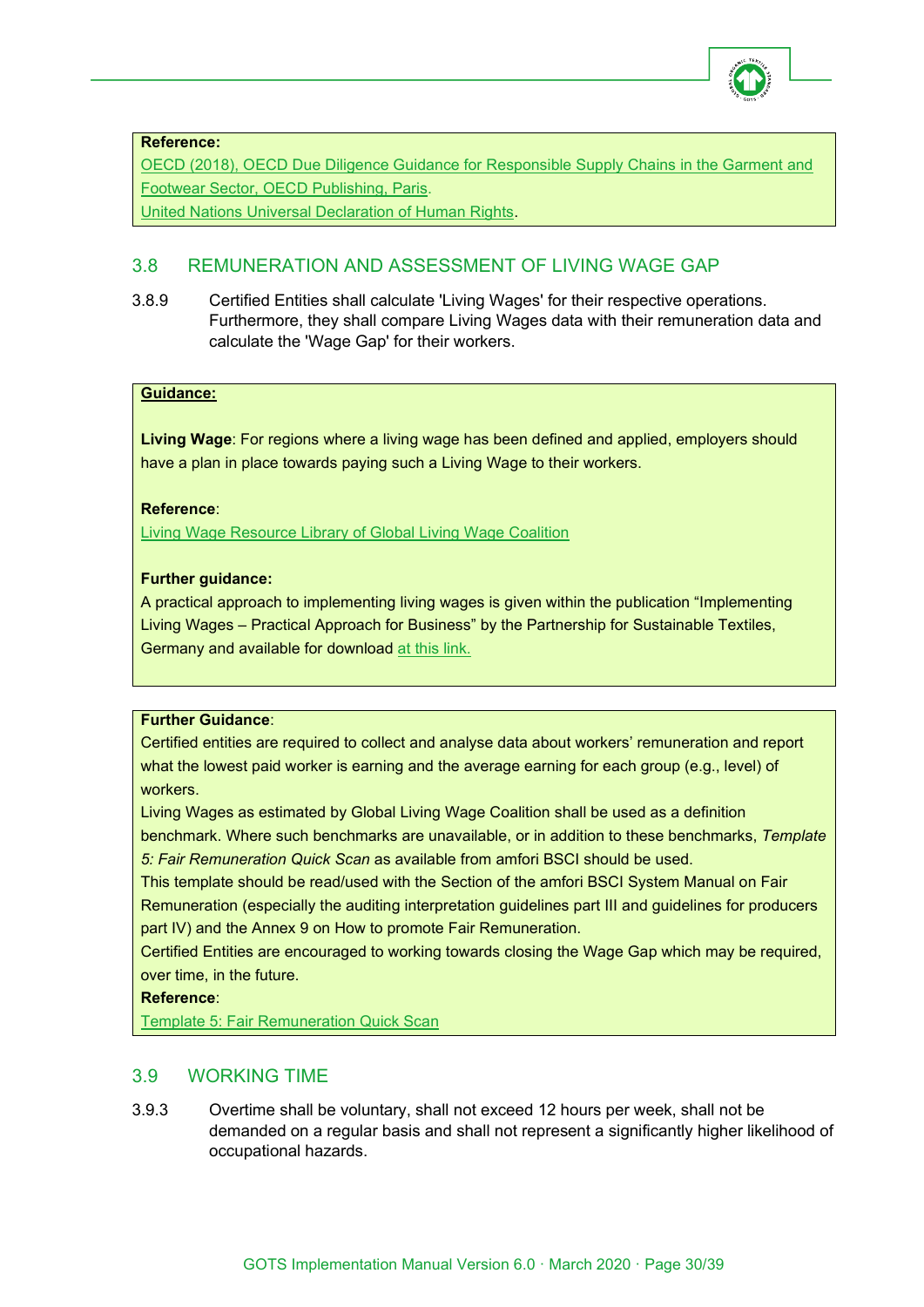

#### **Guidance**:

In this context, voluntary means that overtime may not be forced, should not be subject to employer's arbitrariness, and needs to be in compliance with national laws. Overtime requirements as enumerated within an employment contract should be considered to be voluntary, if it is permitted by and in accordance with national legislation or collectively bargained agreements.

For part-time employees, the restriction of maximum 12 hours per week of overtime is not to be considered, so long as the total number of hours worked in the week are not more than the total (regular + overtime) allowed for full-time employees.

# <span id="page-30-0"></span>3.12 SOCIAL COMPLIANCE MANAGEMENT

**…** Nominating a person responsible for social accountability….

#### **Interpretation:**

Person responsible for Social Compliance Management policy shall be competent, appropriately trained and shall have adequate resources made available to them so as to discharge duties.

… Upon request, Certified Entities shall provide information about complaint records to their Certified Buyers should complaints possibly be related to the business practices of such Certified Buyers …

#### **Further Guidance:**

GOTS social conditions at the supplier may be influenced by the buyer's commercial business practises. To understand how such practises could adversely affect the implementation of GOTS social criteria, the buyer needs this information. It also enables them to consider appropriate remedies.

# **Further Guidance:**

The use of social criteria tools such as SAI's Social Fingerprint<sup>™</sup> programme to help companies measure and improve social performance in their company and their supply chain is encouraged by GOTS.

**Reference**: **SAI's [Social Fingerprint®](http://www.sa-intl.org/index.cfm?fuseaction=Page.ViewPage&PageID=1797)**

# <span id="page-30-1"></span>4 QUALITY ASSURANCE SYSTEM

# <span id="page-30-2"></span>4.1 AUDITING OF PROCESSING, MANUFACTURING AND TRADING STAGES

*"Processors*, *manufacturers* and *traders* of *GOTS Goods* shall participate in the GOTS certification procedure which is based on an on-site annual inspection cycle (including possible additional unannounced inspections based on a risk assessment of the operations). They shall hold a valid certificate of compliance listing the certified products/product categories and the processing, manufacturing and trading activities that are qualified under the scope of certification (including names of s*ubcontractors* assigned and their relevant processing and manufacturing steps). Exceptions for Traders and Retailers are defined in corresponding Implementation Manual. Exceptions to annual onsite inspection for small scale *subcontractors* with a low risk potential are possible under certain conditions, as defined in corresponding Implementation Manual. On-site inspection shall however be performed to such units at least for the first year and every 3rd year of granted certification." …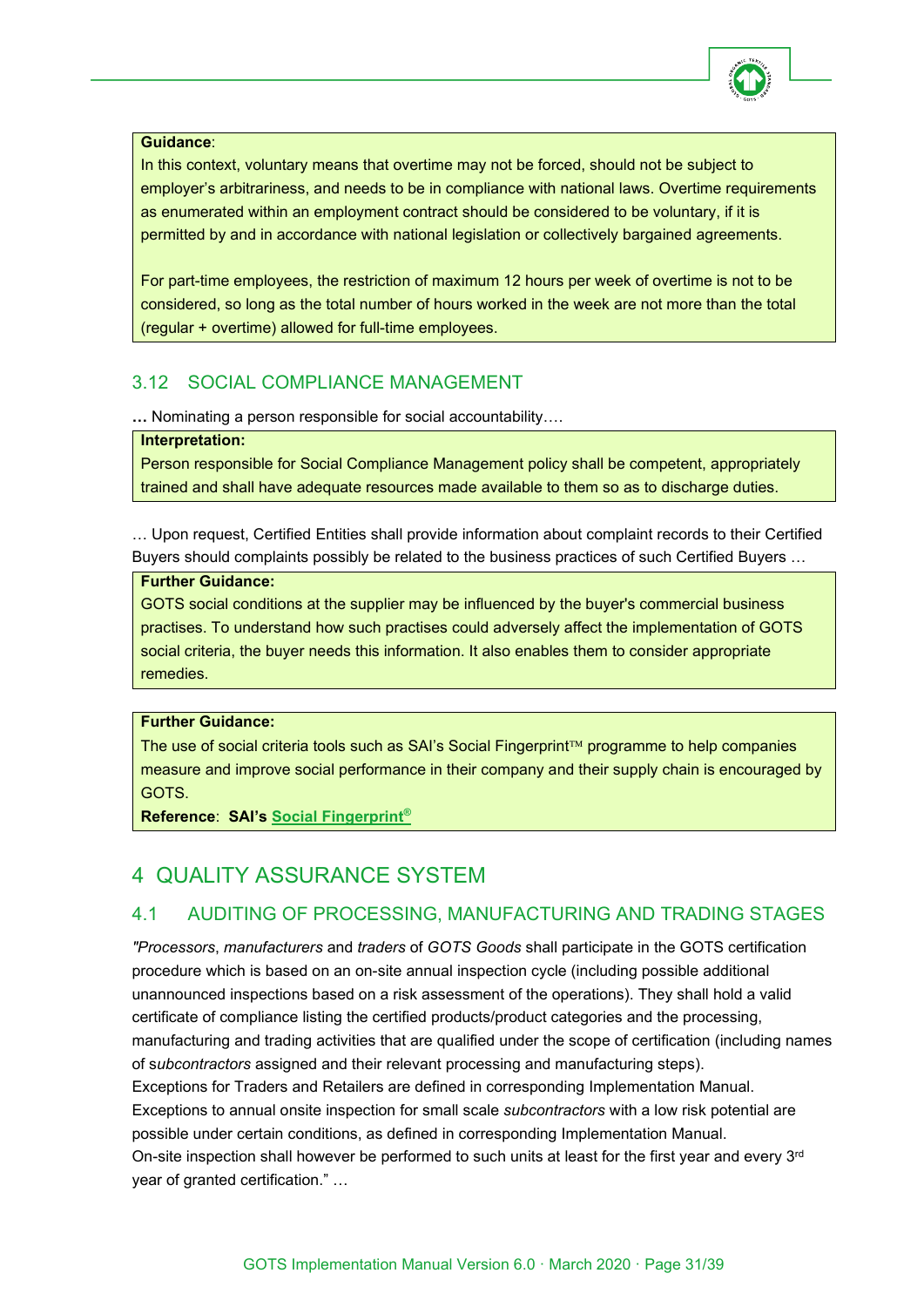

#### **Interpretation:**

Depending on the kind of the organic fibre processed the following stages are considered as the first processing stages that shall be GOTS certified:

Ginning for cotton

Retting for bast fibres

Boiling and washing cocoons for silk

Scouring for wools and other animal fibres (respective grading if this step is undertaken before scouring and not already covered by the organic farming certification)

Other fibres: the first processing step following the steps covered in the organic production certificate of the raw material / fibre

The inspection and certification obligation for the different stages in the supply chain of GOTS Goods can be summarised as following:

*Processors* and *manufacturers*:

Certification based on annual on-site inspection is obligatory.

*Subcontractors* (in the field of processing and manufacturing):

Certification based on on-site inspection is obligatory

#### **Further Guidance:**

If a gin has a valid certificate issued according to an accepted farm standard (Section 2.1), it should be accepted to maximum possible extent. The Certifier should focus on the parameters not covered in the respective farm standard.

**Further Guidance for possible exemptions from the annual on-site inspection cycle under the provision for 'small-scale subcontractors with a low risk potential' is provided as followin**g: Operators employing upto 10 (≤10) production workers should be considered as 'small-scale' in this context. Units performing wet processing cannot be considered as having a 'low risk potential' regarding environmental criteria. Processors and manufacturers employing workers in developing countries can generally not be considered as having a 'low risk potential' regarding social criteria. Accordingly, *Approved Certifiers* may decide on exceptions from the annual onsite inspection cycle for facilities employing in total upto 10 (≤10) production workers and performing job work for a certified entity such as home-based working units and mechanical processing and manufacturing facilities in developed countries. On-site visit shall however take place at least every 3<sup>rd</sup> year. *Approved Certifiers* shall document the risk assessment on which the decision to make use of exceptional rule is based on.

**Further Guidance for 'Exceptions for Traders and Retailers' is provided as following**: *Traders* (any B2B activities; such as import, export and wholesale entities):

Certification based on annual on-site respective remote inspection (as specified in the standard) is obligatory, if at least one of the following conditions are valid:

they become proprietor of *GOTS Goods* (= buy and sell them) with an annual turnover with these products of at least 20.000 €

they are engaged with packaging or re-packaging\*) of *GOTS Goods*

they are engaged with labelling or re-labelling of *GOTS Goods.*

Remote inspections shall only be carried out for *traders* which do not have or subcontract any *processing* or *manufacturing* activities if the *Approved Certifier* is able to cover all applicable aspects of the below minimum inspections protocol without being on-site. On-site visits need to take place at least every 3rd year of granted certification.

Every 3rd year of granted certification is to be interpreted as on site visit in the first year and every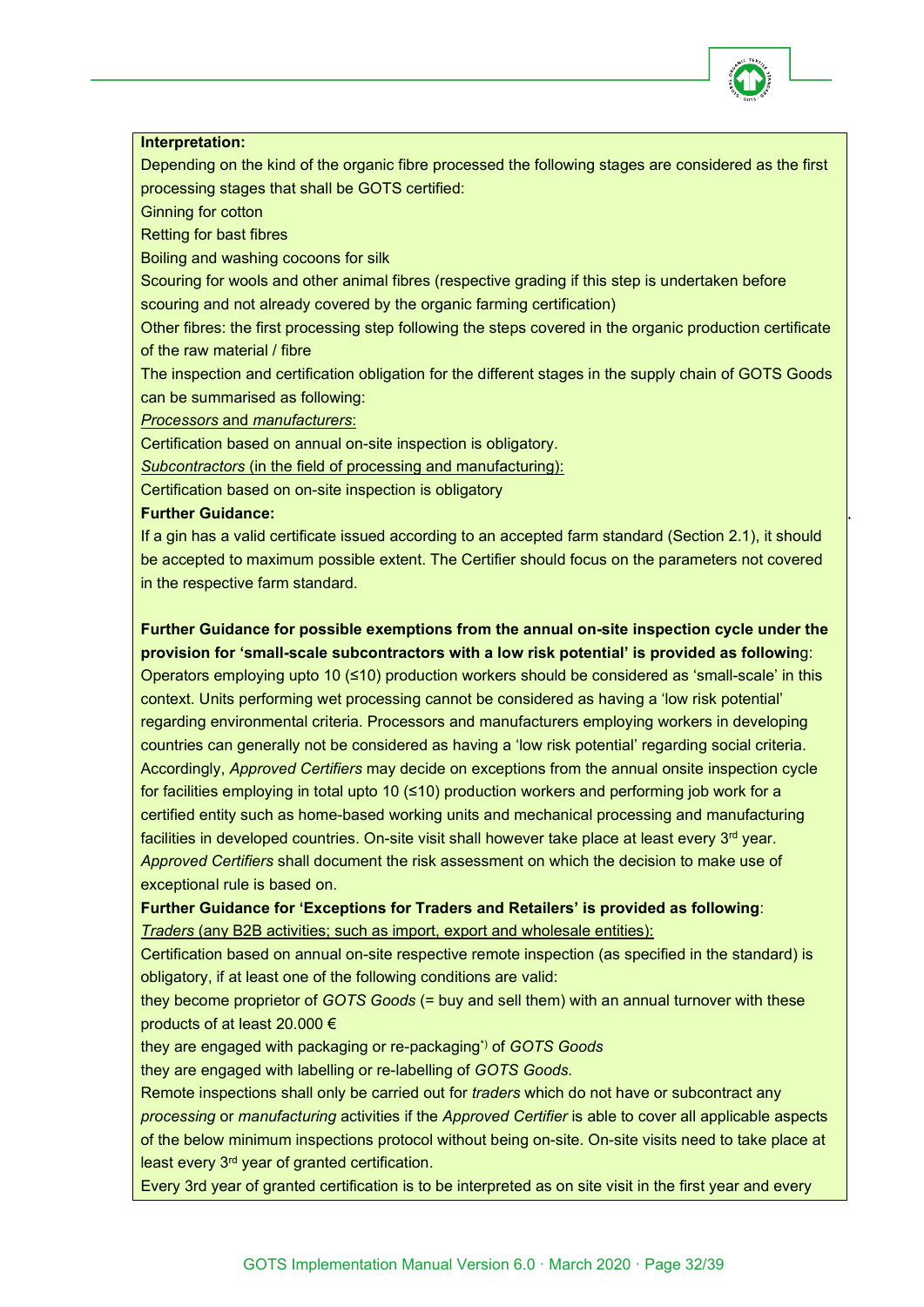

#### third year thereafter, that is Y1-Y3-Y6..

*Traders* that are not obliged to become certified, because their annual turnover with GOTS Goods is less than 20.000 €, shall register with an *Approved Certifier*. In this context, the certified status of their supplier and the correct labelling of the GOTS Goods (with license number and certifier's reference of the supplier) should be verified. As soon as their turnover exceeds 20.000 € they shall inform the *Approved Certifier* and are under obligation of certification.

#### Retailers:

certification is obligatory, only if:

they have – beside their retail activity – also a trade activity with GOTS Goods with an annual turnover of at least 20.000 €

they are engaged with packaging or re-packaging\*) of *GOTS Goods*

they are engaged with labelling or re-labelling of *GOTS Goods.*

\*)Repacking products from containers and redistributing them to new containers or removing bulk packaging by a (mail order) retailer and packing goods into boxes for shipping them to the consumer or packing into bags for handing them out to the consumer is not considered re-packaging. Handling of returned goods and repacking them for (re)sale is also not considered to be re-packaging. If however individual product packaging and/or product identification is removed and new packaging / labelling is attached, this is considered an activity which requires certification.

*Approved Certifiers* that have contracted more than 10 GOTS *Certified Entities* shall conduct a minimum of 2% unannounced on-site inspections (or 1 inspection; whichever is greater) of certified facilities per year, chosen randomly and/or chosen taking into account the risk or threat to the organic integrity of the production or products and the risk for non-compliances related to social criteria in the facilities.

The on-site inspection protocol with regard to environmental criteria shall at the very minimum undertake the following, as applicable to the inspected facility:

Assessment of the processing system by means of visits to processing and storage units (which may also include visits to non-certified areas if there is reason for doing so);

Review of records and accounts in order to verify flow of goods (volume reconciliation

(input/output/stock/production loss) and the tracing back);

Inspection of the chemical inputs (dyes and auxiliaries) and accessories used and assessment of their compliance with the applicable criteria of the GOTS;

Identification of areas of risk to product integrity;

Inspection of the wastewater (pre-)treatment system of wet processors;

Verification of the operator's risk assessment of contamination and residue testing policy potentially including sample drawing for residue testing either as random sampling or in case of suspicion of contamination or non-compliance;

Verification that changes to the standards and to related requirements have been effectively implemented and

Verification that corrective actions have been taken.

The on-site inspection protocol with regard to minimum social criteria shall at the very minimum undertake the following, as applicable to the inspected facility:

Inspection to processing and storage units, toilet facilities, rest areas and other sites of the company with access for workers

Interview with management and confidential interviews with workers and worker's representatives Review of personnel files, such as list of workers employed, workers' contracts, pay rolls, shift and working time protocols, age verification, social insurance documents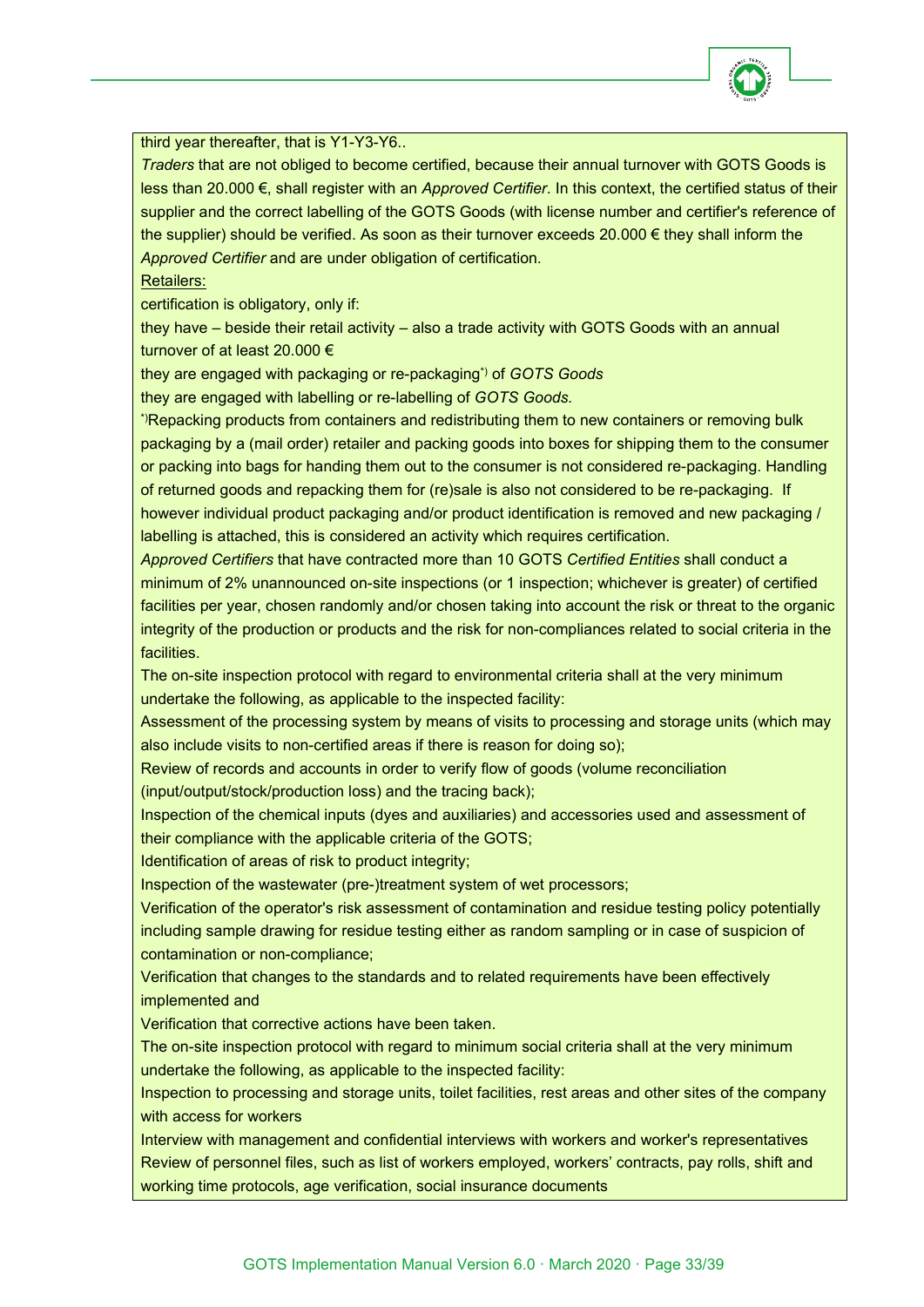

Verification that corrective actions have been taken

Where verifiable results (audit reports) from the following internationally recognised social compliance schemes are available for the inspected facility, these should be screened and considered to the widest extent possible for the GOTS verification procedures:

Fair Wear Foundation (FWF)

Social Accountability 8000 (SA 8000)

Worldwide Responsible Accredited Production (WRAP)

amfori BSCI

SMETA-Sedex report not older than 1 year

Audit reports available need to be checked on their scope and quality in order to decide to which extent they can be used:

Is all relevant site data given (name, address, contact person, ownership, workforce, production process, production capacity, subcontractors included)?

Does it refer to all social criteria included in GOTS?

Is it based on sources of information that correspond to those covered by the above minimum on-site inspection protocol?

Where such verifiable audit reports are available based on on-site inspection in the period of one year before the GOTS inspection takes place and indicating compliance with the applicable GOTS social criteria, a significant reduction of the audit time in these areas is considered reasonable.

In general, *Approved Certifiers* need to assure that sufficient audit time to verify compliance with both, environmental and social criteria, is planned for the on-site inspection considering size, number of workers, location, processing steps and related risk potential for non-compliance of the applicable criteria. While it is reasonable that e.g. in a complex wet processing unit in a developed country considerable more audit time is spent verifying compliance with the environmental criteria it is expected in a large garment manufacturing unit located in a developing country and not recently verified by another recognised social compliance scheme that considerable more audit time is spent verifying compliance with the minimum social criteria.

Where verifiable audit reports are available under [ISO 14001](https://www.iso.org/standard/60857.html) or [EMAS](https://ec.europa.eu/environment/emas/index_en.htm) based on on-site inspection in the period of one year before the GOTS inspection, these should be considered to the widest possible extent towards compliance of GOTS environmental criteria.

In specific the Sedex Members Ethical Trade Audit (SMETA) Best Practice Guidance (Section 6.5.3), should be used as a framework to establish audit length and number of individual interviews performed for inspections in developing countries where no verifiable results from any of the mentioned internationally recognised social compliance schemes are available.

Considering seasonal business and related specific challenges and high-risk situation for compliance with the minimum social criteria in the ginning sector, GOTS inspections of ginning mills are to be planned and carried out during peak working season and during working hours when the mills are operating.

#### **Further Guidance:**

For definition of Developing Countries, reference is World Economic Outlook reports by the IMF, published twice a year.

**Reference:**

[SMETA Best Practice Guidance document](https://cdn.sedexglobal.com/wp-content/uploads/2017/04/Smeta-6.0-BPG.pdf) [World Economic Outlook reports](https://www.imf.org/en/Publications/WEO)

… "Basis for authorisation by the Global Standard gGmbH is an accreditation of the certifier in accordance with the Global Standard gGmbH document 'Approval Procedure and Requirements for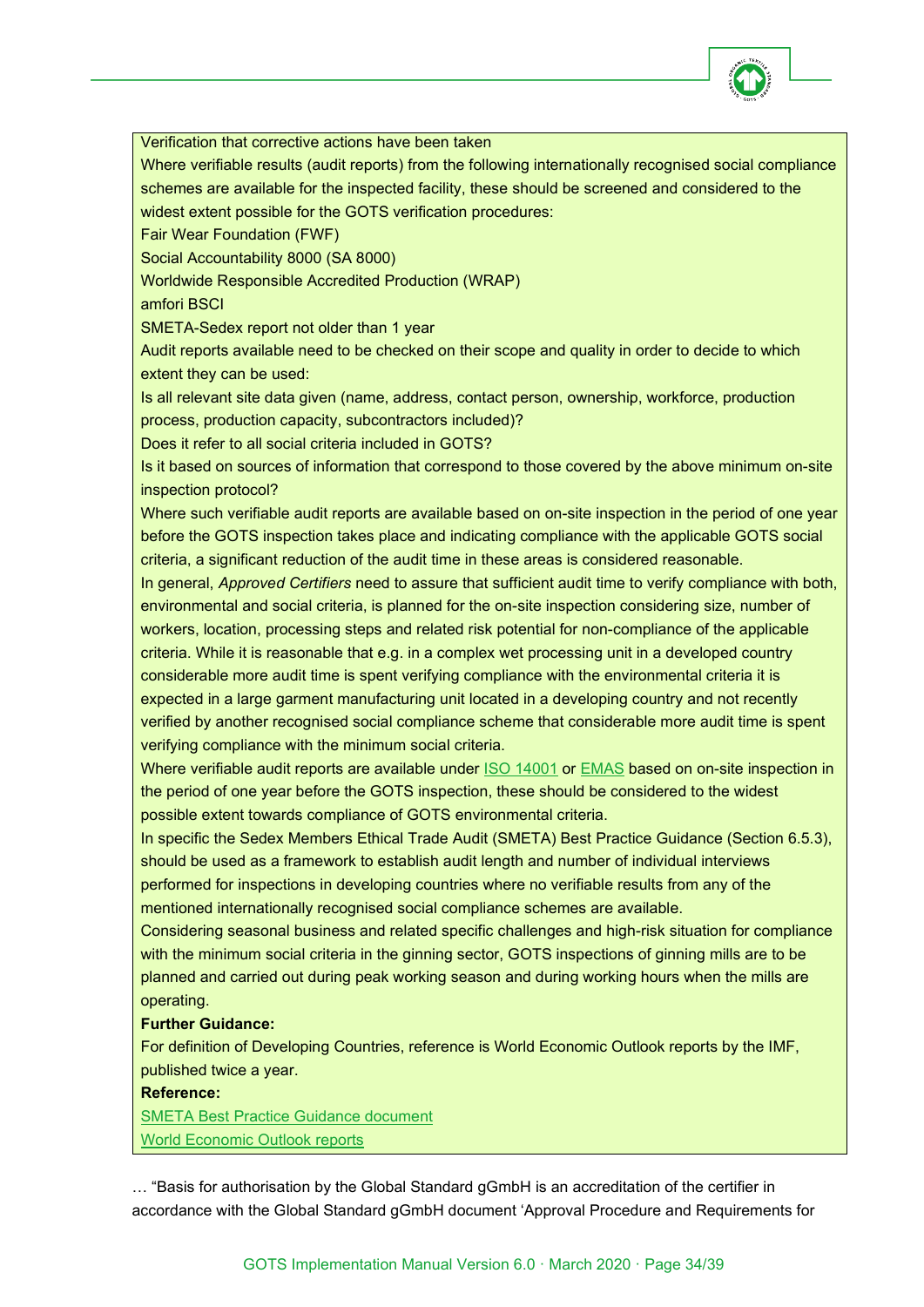

Certification Bodies' by the main co-operation partner of Global Standard gGmbH for this process, IOAS, or another recognised accreditation body".

#### **Interpretation:**

A general precondition for accepting application as GOTS *Approved Certifier* is an existing ISO 17065 accreditation of the applicant (according to Section '2. Principles' of the 'Approval Procedure and Requirements for Certification Bodies'). Beside IOAS authorised national or international accreditation bodies (such as IAF member) that have the necessary competence and confirm to the Global Standard gGmbH that they follow the given procedures to accredit to the GOTS scope(s) are considered as 'recognised accreditation bodies'.

#### **Further Guidance:**

For risk assessment in textile supply chains, Approved Certifiers and Certified Entities should further refer to OECD Due Diligence Guidance.

**Reference**:

OECD (2018), OECD Due Diligence Guidance for Responsible Supply Chains in the Garment and Footwear Sector, OECD Publishing, Paris.

# <span id="page-34-0"></span>4.2 TESTING OF TECHNICAL QUALITY PARAMETERS AND RESIDUES

"*Certified Entities* are expected to undertake testing in accordance with a risk assessment in order to assure compliance with this standard and in specific with the criteria of Section 2.4.14 (Technical Quality Parameters) as well as 2.4.15 and 2.4.16 (Limit Values for Residues in *GOTS Goods*, additional materials and *accessories*). All *GOTS Goods,* the components of these products and the *inputs* used are to be included in this risk assessment and therefore potentially subject to testing. The testing frequency, the type and number of samples are to be established according to this risk assessment." …

#### **Interpretation:**

Factors that should be considered – if applicable – in an appropriate risk assessment analysis: Kind of organic fibres used: pesticides and potential GM varieties commonly used if the same type of fibre would have been sourced conventional.

Kind of additional conventional fibres, accessories and inputs used: pesticides and potential GM varieties commonly used for the corresponding crop; prohibited additives commonly used for regenerated and synthetic fibres as well as accessories

(Organic) natural fibre claims : non-natural substitutes used (e.g. natural bamboo fibre : rayon made from bamboo; linen and hemp : synthetic imitation fibres)

Type and amount of approved chemical inputs used for GOTS Goods : any fastness problems known, problematic restricted inputs contained (e.g. AOX, copper) as well as prohibited substances commonly used in the same conventional process

Separation measures in processing : sources of potential contamination from the parallel conventional processing stages performed in the unit

Transport and storage conditions of GOTS goods : prohibited substances commonly used in transport and storage of comparable conventional products

**Qualitative GMO screening of cotton within the GOTS supply chain** shall be performed by appropriately qualified (such as: ISO 17025) testing laboratories using ISO IWA 32 protocol. This protocol establishes that GMO screening is only possible on unprocessed (raw/greige) cotton.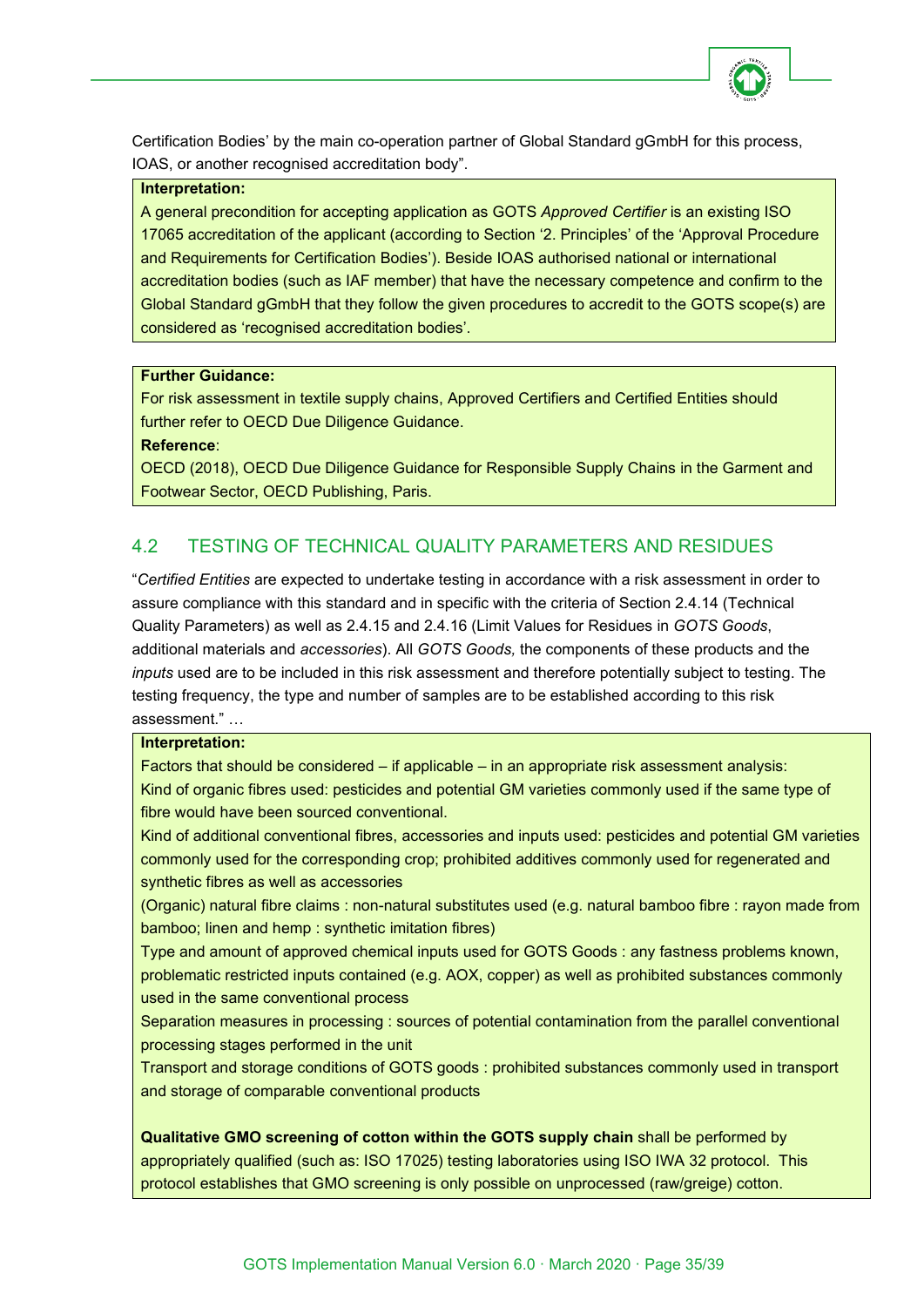

Consequently, testing on chemically processed cotton is not to be carried out.

Notwithstanding the above, GOTS recognises that testing techniques evolve and improve over time. Any techniques other than the ISO IWA 32 protocol and / or testing on processed cotton can be employed only after technically supported external verification and subsequent confirmation of such techniques by GOTS.

Testing if an enzyme in a textile auxiliary is derived from GM bacteria to date is still hardly possible for independent labs. Certifiers need to rely on other verification and inspection tools such as the GM declaration of the supplier of the enzyme (such declarations are e.g. also requirement for enzymes used in the organic food supply chain under EC 834/2007) or traceability checks of ingredients / raw materials used to determine if the declared enzyme indeed is used for the applied auxiliary.

#### **Suggested Testing Parameters & Matrices**

Certified Entities and Approved Certifiers are free to choose their own regime of testing / risk assessment with the overall responsibility of ensuring approved inputs, certified GOTS Goods and accessories will meet necessary requirements of the latest GOTS version.

Risk Assessment of chemical inputs can be tricky depending on the chemistry used for different process stages, however experience and competence of processing should be factors to be considered in deciding a testing protocol.

Based on chemistry and industry practises, the following are guidance risk parameters for different categories of chemical inputs :

*Pre-treatment Chemicals* **Chlorophenols** Heavy Metals **Organotins** APEOs **Fungicides** GM Starch *Dyes & Pigments* Banned Amines **Pentachlorophenol** Heavy Metals Phthalates (especially printing systems) APEOs **Fungicides** AOX *Finishing Chemicals* Formaldehyde Glyoxal Heavy Metals Chlorinated Phenols APEOs **Fungicides**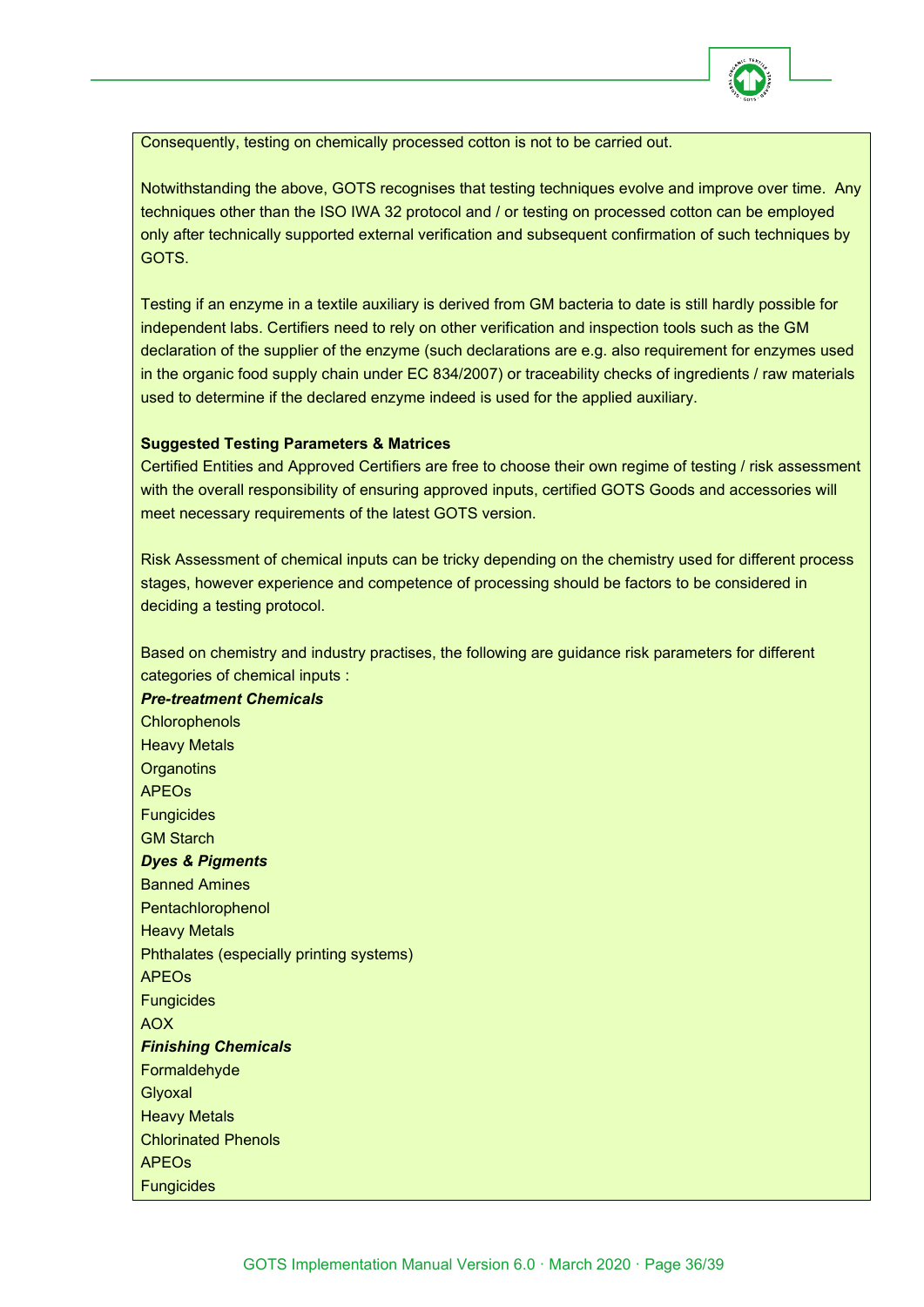

It should be abundantly clear that testing of GOTS Goods (for residues) and GOTS approved inputs are squarely within the responsibility and ambit of Certified Entities and Approved Certifiers, based on their specific assessment of risk in each case. However, purely for guidance, test parameter matrices are suggested below

| <b>Parameter</b>     | <b>Dyes</b>           | <b>Pigments</b>       | <b>Printing</b><br><b>Inks</b> | <b>Printing</b><br><b>Auxiliaries</b> | <b>Dyeing</b><br><b>Auxiliaries</b> | <b>Pre-treatment</b><br>& Finishing<br><b>Auxiliaries</b> |
|----------------------|-----------------------|-----------------------|--------------------------------|---------------------------------------|-------------------------------------|-----------------------------------------------------------|
| <b>AOX</b>           | $\bullet$             | $\boldsymbol{\Omega}$ | $\Omega$                       |                                       |                                     |                                                           |
| <b>AP/APEO</b>       | $\boldsymbol{\Omega}$ | $\boldsymbol{\Omega}$ | $\boldsymbol{\Omega}$          | $\Omega$                              | $\boldsymbol{\Omega}$               | $\bullet$                                                 |
| <b>Heavy Metals</b>  | $\boldsymbol{\Omega}$ | $\bullet$             | $\bullet$                      | $\bullet$                             | $\bullet$                           | $\bullet$                                                 |
| Formaldehyde         |                       |                       | $\boldsymbol{\Omega}$          | $\bullet$                             | $\bullet$                           |                                                           |
| <b>Banned Amines</b> | $\boldsymbol{\Omega}$ | $\boldsymbol{\Omega}$ | $\boldsymbol{\Omega}$          |                                       |                                     |                                                           |
| Chlorophenols        | $\boldsymbol{\Omega}$ | $\boldsymbol{\Omega}$ |                                |                                       |                                     |                                                           |
| <b>Phthalates</b>    |                       |                       |                                | $\Omega$                              |                                     |                                                           |
| <b>PVC</b>           |                       |                       | $\boldsymbol{\Omega}$          |                                       |                                     |                                                           |

#### **Suggested test parameter matrix for GOTS Chemical Inputs**

# **Suggested test parameter matrix for GOTS Goods, residues & quality**

| <b>Parameter</b>                         | <b>Grey</b><br><b>Fabric</b> | <b>Printed</b><br><b>Fabric</b> | <b>Dyed</b><br><b>Fabric</b> | <b>Processed</b><br>/ Undyed<br><b>Fabric</b> | <b>Metallic</b><br><b>Accessories</b> | <b>Other</b><br>accessories | <b>Sewing</b><br><b>Thread</b> |
|------------------------------------------|------------------------------|---------------------------------|------------------------------|-----------------------------------------------|---------------------------------------|-----------------------------|--------------------------------|
| Sensitizing /                            |                              |                                 |                              |                                               |                                       |                             |                                |
| <b>Allergenic Disperse</b>               |                              |                                 |                              |                                               |                                       |                             | $\bullet$                      |
| Dyes (PES)                               |                              |                                 |                              |                                               |                                       |                             |                                |
| <b>AOX</b>                               | $\Omega$                     | $\bullet$                       | $\boldsymbol{\Omega}$        | $\bullet$                                     |                                       |                             | $\bullet$                      |
| <b>AP/APEO</b>                           | $\odot$                      | $\Omega$                        | $\boldsymbol{\Omega}$        |                                               |                                       | $\bullet$                   | $\bullet$                      |
| Lead / Cadmium                           | $\Omega$                     | $\Omega$                        | $\boldsymbol{\Omega}$        | $\bullet$                                     | $\bullet$                             | $\bullet$                   | $\bullet$                      |
| <b>Extractable HM</b>                    | $\bullet$                    | $\bullet$                       | $\bullet$                    | $\bullet$                                     | $\bullet$                             | $\bullet$                   |                                |
| <b>Nickel Release</b>                    |                              |                                 |                              |                                               | $\bullet$                             |                             |                                |
| Formaldehyde                             | $\bullet$                    | $\Omega$                        | $\boldsymbol{\Omega}$        | $\bullet$                                     |                                       |                             |                                |
| <b>Banned Amines</b>                     |                              | $\bullet$                       | $\boldsymbol{\Omega}$        |                                               |                                       | $\bullet$                   | $\bullet$                      |
| Chlorophenols                            | $\bullet$                    |                                 |                              | $\bullet$                                     |                                       |                             |                                |
| <b>Phthalates</b>                        |                              | $\bullet$                       | $\bullet$                    |                                               |                                       | $\bullet$                   |                                |
| pH value                                 |                              | $\bullet$                       | $\bullet$                    | $\bullet$                                     |                                       | $\bullet$                   |                                |
| <b>Colourfastness &amp;</b><br>Shrinkage |                              | $\bullet$                       | $\bullet$                    | $\bullet$                                     |                                       | $\bullet$                   | $\bullet$                      |

# <span id="page-36-0"></span>5 ETHICAL BUSINESS BEHAVIOUR

….. Adherence to relevant OECD guidelines shall be assured ……

#### **Interpretation** :

OECD ["Good Practice Guidance on Internal Controls, Ethics and Compliance"](https://www.oecd.org/daf/anti-bribery/44884389.pdf) shall be the reference document.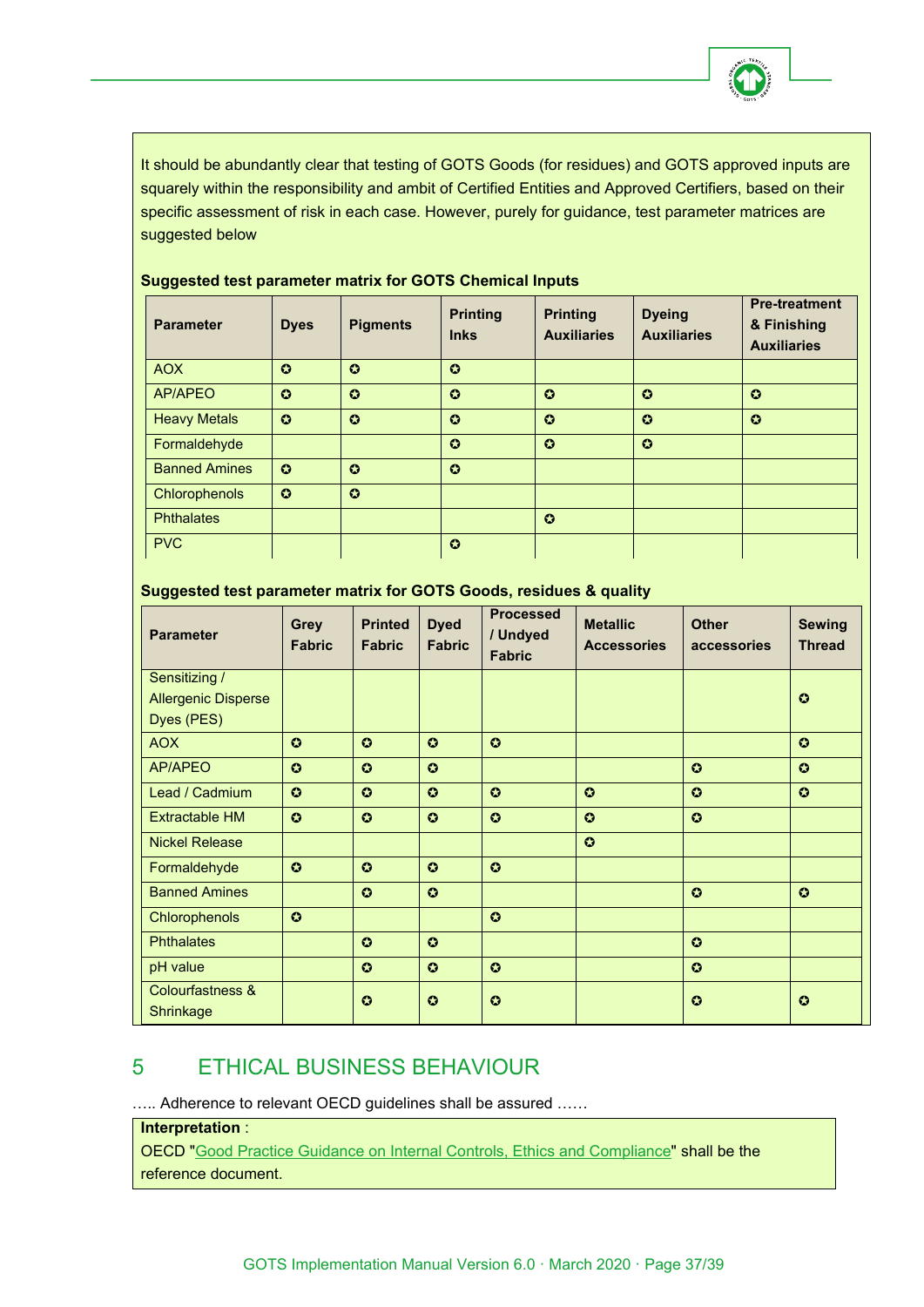

# <span id="page-37-0"></span>6 ANNEX

# <span id="page-37-1"></span>**6.1.2 Specific requirements for textile personal care products**

#### **Specific Criteria for Tampons**

….Only paper or cardboard tampon applicators are permitted…..

**Implementation** : This requirement shall be implemented by 01 March 2022.

# <span id="page-37-2"></span>**6.1.3 Specific criteria for Inputs**

#### **Fragrances and lubricants**

"Any fragrances and lubricants used shall comply – beside the input criteria of GOTS – also with the input criteria of the COSMOS-Standard (Cosmetics Organic and Natural Standard)."

**Reference:** [COSMOS-Standard](http://www.cosmos-standard.org/) (Cosmetics Organic and Natural Standard)

# <span id="page-37-3"></span>6.2 SPECIFIC REQUIREMENTS FOR FOOD CONTACT TEXTILES

… meet the specific legal (hygienic and GMP) requirements applicable for its products and in the country / region …

# **Interpretation:**

#### **Applicable Legislation**

All food contact textiles shall fall within the scope of two European legislations:

Regulation (EC) 1935/2004 on materials and articles intended to come into contact with food, also known as the Framework or FCM Regulation

Regulation (EC) 2023/2006 on good manufacturing practices for materials and articles intended to come into contact with food, also known as the GMP Regulation.

Alternative - Code of US Federal Regulation

21 CFR § 177.2800: Textiles and Textile Fibres. Indirect food additives subpart C. Substances for use only as components of articles intended for repeated use.

Additional requirements for individual countries based on local regulations will also be applicable for FCT should they be intended to be sold or used in such countries.

#### **References:**

[Regulation \(EC\) 1935/2004](https://eur-lex.europa.eu/legal-content/EN/TXT/PDF/?uri=CELEX:32004R1935&from=EN)  [Regulation \(EC\) 2023/2006](https://eur-lex.europa.eu/legal-content/EN/TXT/PDF/?uri=CELEX:32006R2023&from=EN) [21 CFR § 177.2800](https://www.govinfo.gov/content/pkg/CFR-2010-title21-vol3/pdf/CFR-2010-title21-vol3-sec177-2800.pdf)